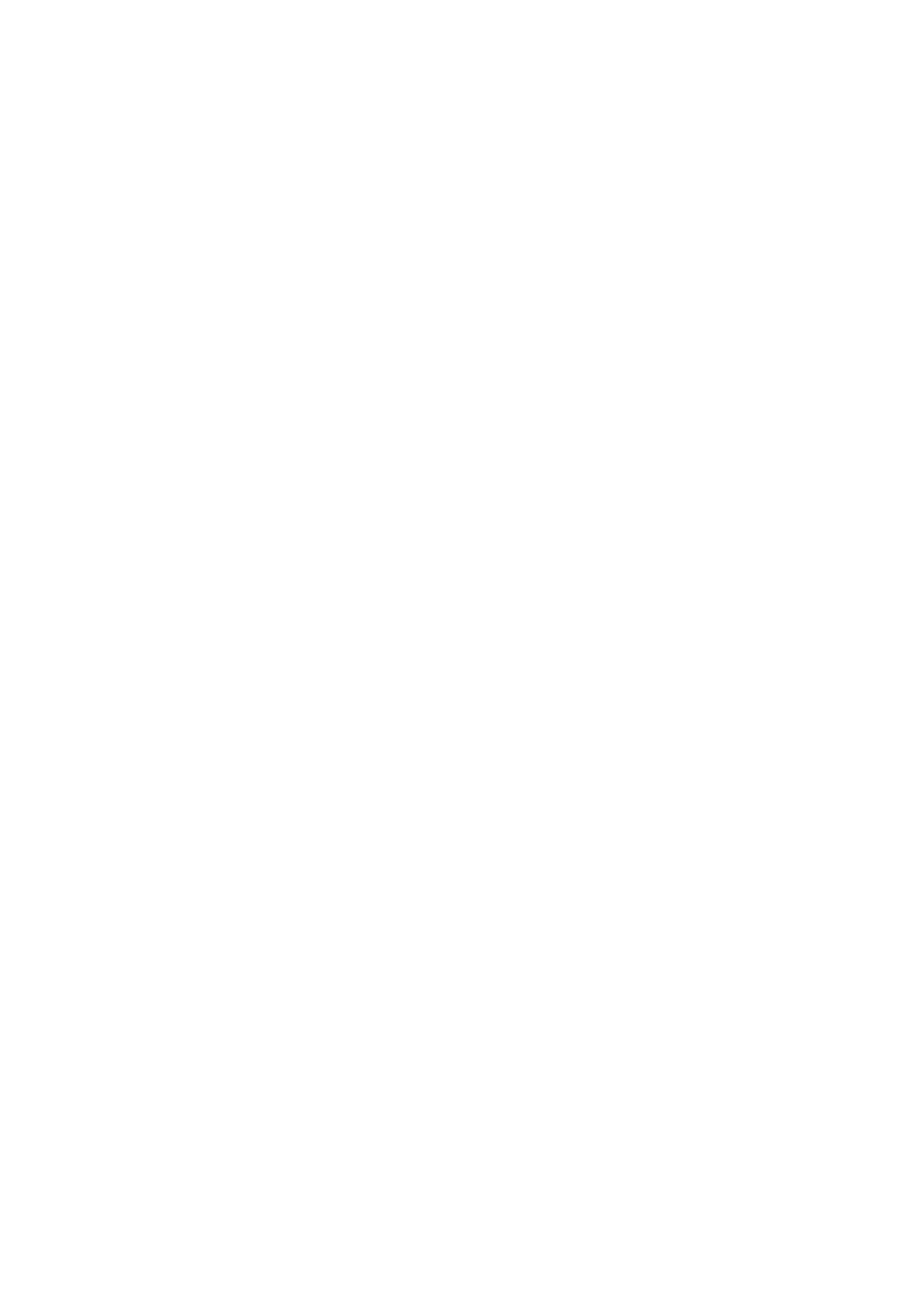- **1.** At its 321st Session in June 2014, the ILO Governing Body decided to convene a Tripartite Meeting of Experts on Non-Standard Forms of Employment. <sup>1</sup> The decision was taken following the Conference recurrent discussion on fundamental principles and rights at work, which took place in June 2012, and which called the Office to "organize a meeting of experts, undertake research and support national studies on the possible positive and negative impacts of non-standard forms of employment on fundamental principles and rights at work and identify and share best practices on their regulation". <sup>2</sup> The meeting was expected to contribute to preparations for the recurrent item on social protection (labour protection), to be held at the 104th Session of the Conference in 2015.
- **2.** The Tripartite Meeting of Experts on Non-Standard Forms of Employment took place in Geneva from 16 to 19 February 2015. It was composed of eight experts nominated by Governments, eight experts nominated by the Employers' group, and eight experts nominated by the Workers' group. <sup>3</sup> The Meeting was chaired by an independent Chairperson, Mr José Vieira da Silva (Portugal). The Vice-Chairpersons were Mr Paul Mackay (Employer expert from New Zealand) and Ms Catelene Passchier (Worker expert from the Netherlands). There were also Government observers from eight member States, three Employers' observers, five Workers' observers, and representatives from the International Organisation of Employers (IOE) and the International Trade Union Confederation (ITUC). In addition, representatives of intergovernmental and nongovernmental international organizations attended the meeting as observers. In order to facilitate the work of the Meeting, the Office prepared a background report, which is available on the website of the ILO.<sup>4</sup>
- **3.** In line with the agenda approved by the Governing Body, the meeting discussed the trends and driving forces with regard to non-standard forms of employment and their impact on workers, firms and the labour market; the experience of countries, including regulatory responses, to address potential vulnerabilities associated with non-standard forms of employment; the challenges for realizing the fundamental principles and rights at work and other rights for workers in non-standard forms of employment; how to better use existing international labour standards to address non-standard forms of employment and the existence of possible gaps in this domain; and priorities for ILO action. A summary of the Meeting's discussions is provided in the final report of the Meeting presented in the appendix.
- **4.** The Meeting unanimously adopted conclusions, which propose measures to be taken by Governments, Employers and Workers to address potential decent work deficits with respect to non-standard forms of employment and includes recommendations for future action by the Office. These conclusions are provided in the appendix, as part of the report of the Meeting.

#### $^{1}$  GB.321/INS/10/2.

2 ILO: *Provisional Record* No. 15, International Labour Conference, 101st Session, Geneva, 2012. Available at: [http://www.ilo.org/wcmsp5/groups/public/---ed\\_norm/---relconf/documents/meeting](http://www.ilo.org/wcmsp5/groups/public/---ed_norm/---relconf/documents/meetingdocument/wcms_182951.pdf) [document/wcms\\_182951.pdf.](http://www.ilo.org/wcmsp5/groups/public/---ed_norm/---relconf/documents/meetingdocument/wcms_182951.pdf)

<sup>3</sup> The list of participants is available in section II of the report of the meeting, provided in the appendix.

4 ILO: *Non-Standard forms of employment*, Report for discussion at the Meeting of Experts on Non-Standard Forms of Employment, Geneva, 16–19 February 2015. The report is available at: [http://www.ilo.org/global/topics/employment-security/non-standard-employment/whatsnew](http://www.ilo.org/global/topics/employment-security/non-standard-employment/whatsnew/WCMS_336934/lang--en/index.htm) [/WCMS\\_336934/lang--en/index.htm.](http://www.ilo.org/global/topics/employment-security/non-standard-employment/whatsnew/WCMS_336934/lang--en/index.htm)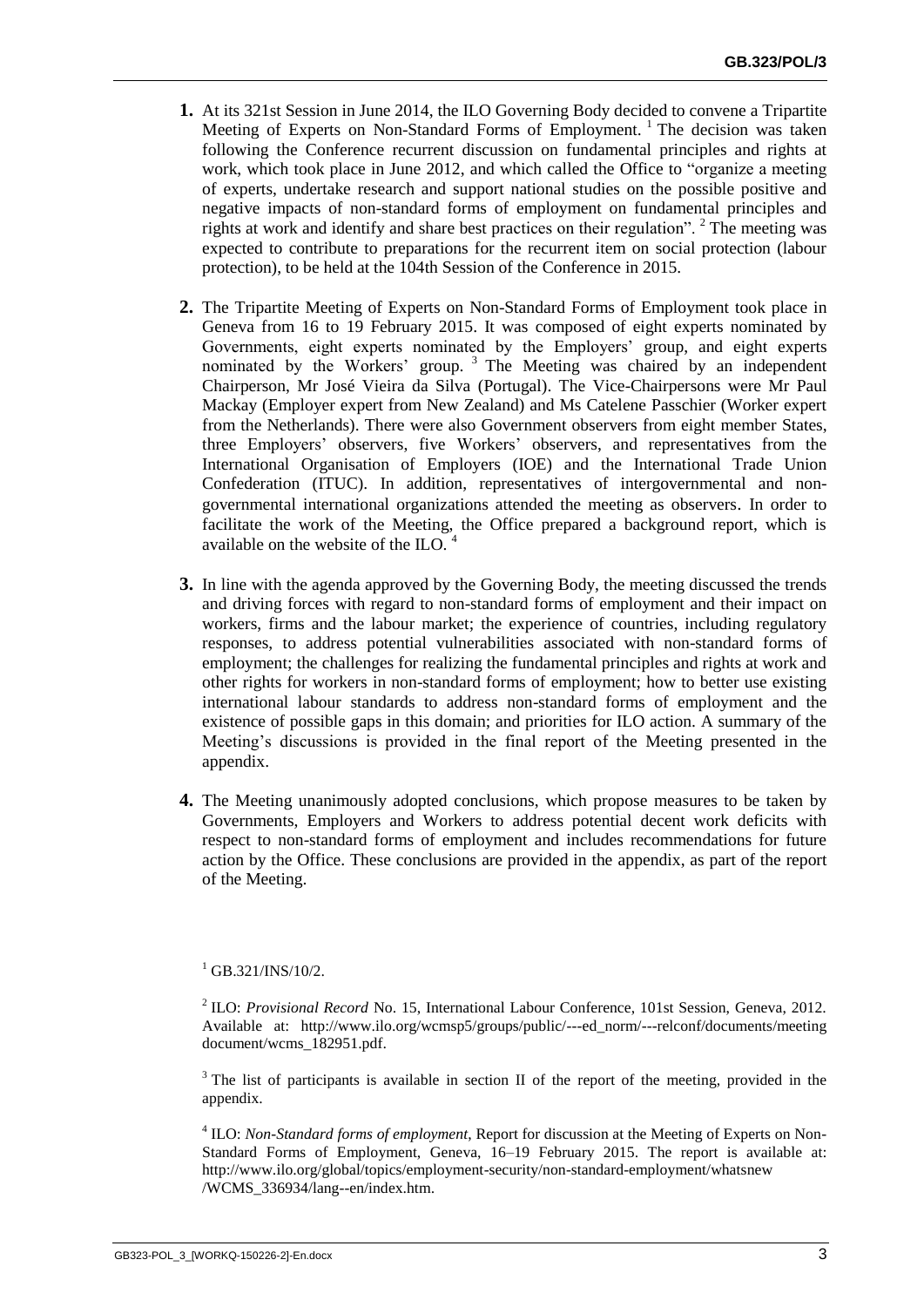# *Draft decision*

- **5.** *The Governing Body:*
	- *(a) takes note of the final report of the Meeting of Experts on Non-Standard Forms of Employment and authorizes the Director-General to publish the conclusions of the meeting;*
	- *(b) recommends to take into consideration the final report and the conclusions of the Meeting within the context of the recurrent discussion on social protection (labour protection) to be held at the 104th Session of the International Labour Conference; and*
	- *(c) requests the Director-General to bear in mind, when drawing up proposals for future work of the Office, the wishes expressed in the conclusions for follow-up action by the ILO.*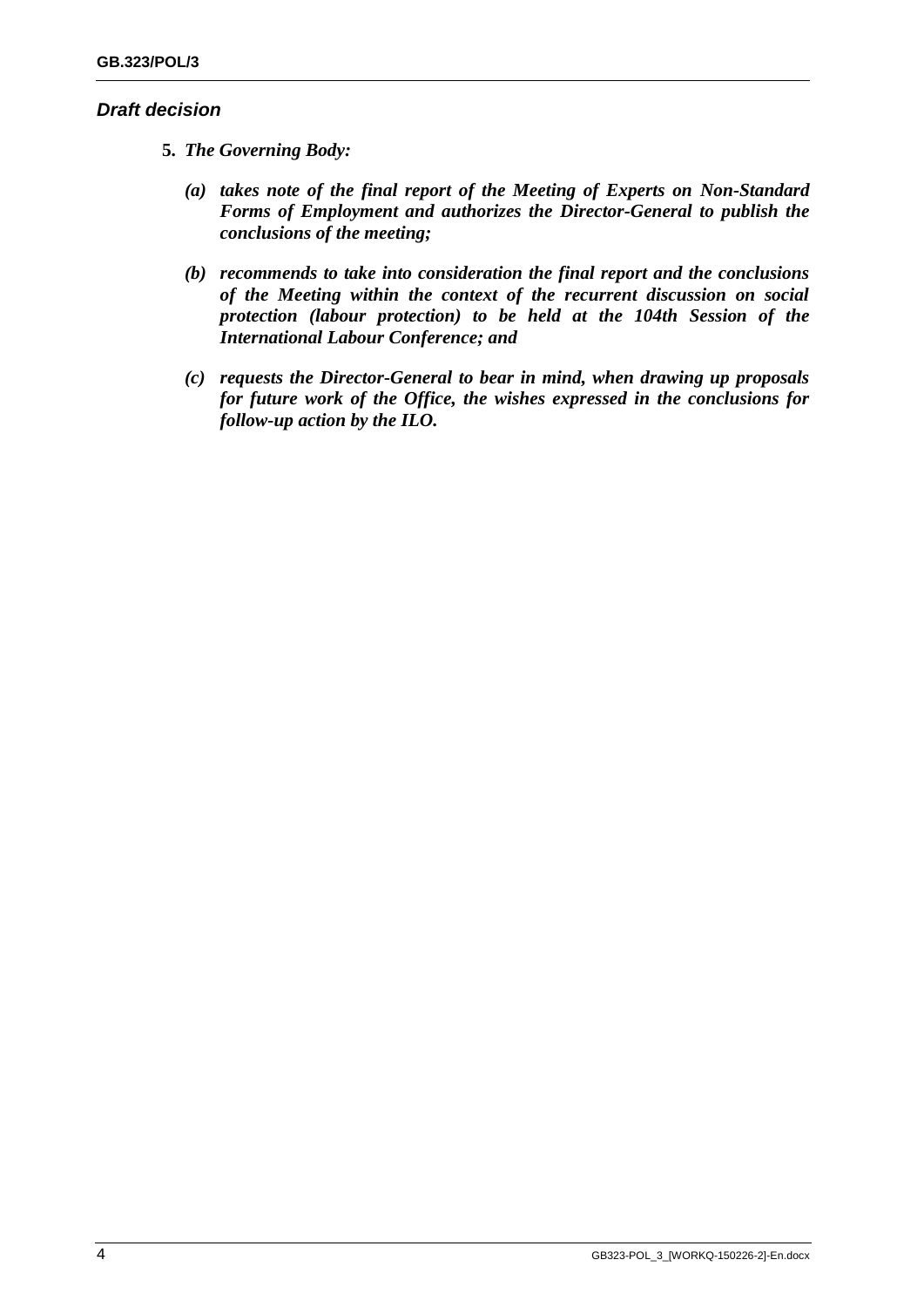# **Appendix**

# **Report of the Tripartite Meeting of Experts on Non-Standard Forms of Employment** (Geneva, 16–19 February 2015)

# *Contents*

|      |          |                                                                                                                                                                                                                                  | Page |
|------|----------|----------------------------------------------------------------------------------------------------------------------------------------------------------------------------------------------------------------------------------|------|
| I.   |          |                                                                                                                                                                                                                                  |      |
| Π.   |          |                                                                                                                                                                                                                                  |      |
| III. |          |                                                                                                                                                                                                                                  | 7    |
| IV.  |          |                                                                                                                                                                                                                                  | 12   |
|      | Point 1. | "What have been the trends and driving forces with regard to non-standard<br>forms of employment in recent decades? What is the impact for workers,<br>firms, and labour market performance of the various types of non-standard | 12   |
|      | Point 2. | "What country experiences and innovative practices, including regulatory<br>changes, case law and social and labour market policies, can provide<br>useful guidance for addressing potential vulnerabilities associated          | 16   |
|      | Point 3. | "What should the main priorities for ILO action be in order to ensure<br>the full realization of fundamental principles and rights at work and                                                                                   | 20   |
|      | Point 4. | "How can existing international labour standards be better used to<br>address non-standard forms of employment and what, if any, are                                                                                             | 26   |
|      | Point 5. | "Which aspects of non-standard forms of employment warrant                                                                                                                                                                       | 28   |
| V.   | 30       |                                                                                                                                                                                                                                  |      |
| VI.  |          |                                                                                                                                                                                                                                  | 32   |
|      |          |                                                                                                                                                                                                                                  | 32   |
|      |          |                                                                                                                                                                                                                                  | 32   |
|      |          |                                                                                                                                                                                                                                  | 35   |
|      |          |                                                                                                                                                                                                                                  | 36   |
|      |          |                                                                                                                                                                                                                                  | 38   |
|      |          |                                                                                                                                                                                                                                  | 41   |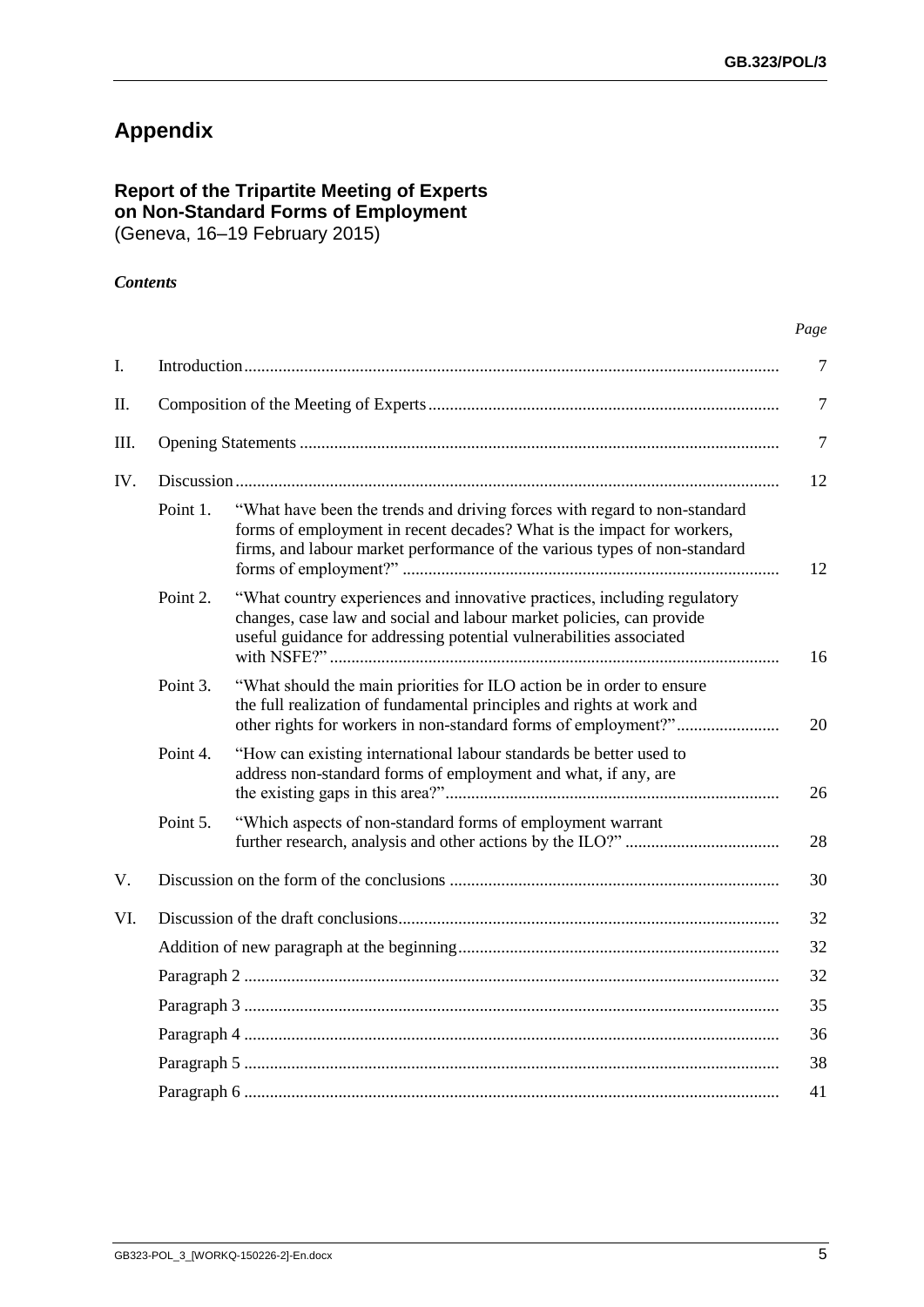#### Page

|      |  | 42 |
|------|--|----|
|      |  | 43 |
|      |  | 44 |
|      |  | 44 |
|      |  | 44 |
|      |  | 44 |
|      |  | 46 |
|      |  | 46 |
|      |  | 47 |
| VII. |  | 48 |
|      |  |    |
|      |  |    |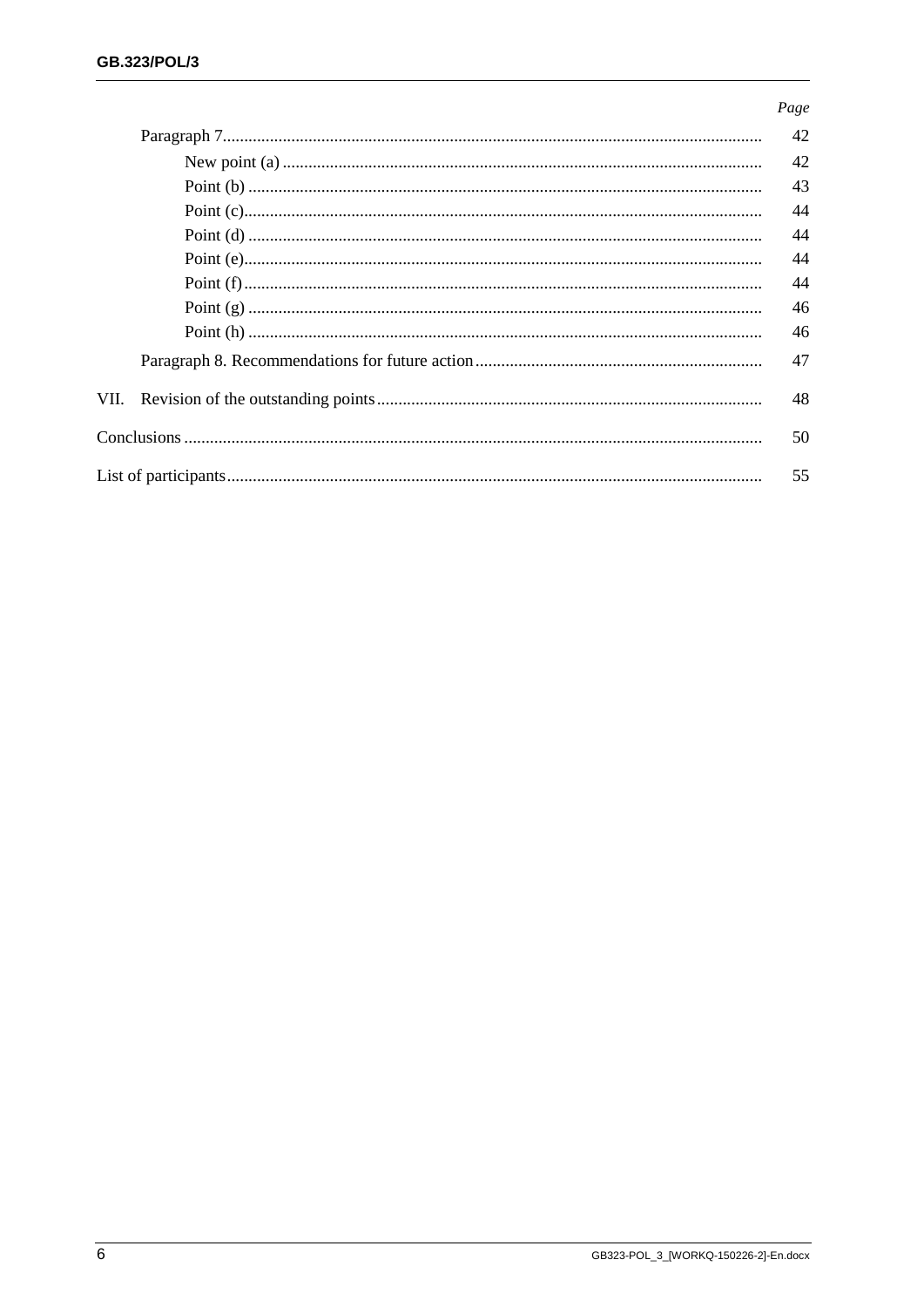# <span id="page-6-0"></span>**I. Introduction**

- **1.** In the conclusions of the recurrent discussion on fundamental principles and rights at work, which took place in June 2014, the International Labour Conference (ILC) called on the International Labour Office to "organize a meeting of experts, undertake research and support national studies on the possible positive and negative impacts of non-standard forms of employment on fundamental principles and rights at work and identify and share best practices on their regulation". <sup>1</sup> Further to the call of the ILC, the ILO Governing Body, at its 321st Session in June 2014, decided to convene a tripartite meeting of experts on non-standard forms of employment in February 2015. The conclusions of the meeting were expected to contribute to the recurrent discussion on labour protection to be held at the 104th Session of the Conference in June 2015.
- **2.** In order to facilitate the discussion of the Meeting, the Office prepared a background report entitled "Report for discussion at the Tripartite Meeting of Experts on non-standard forms of employment" (hereinafter the report). This report is divided into four parts. Part I contains a brief introduction defining non-standard forms of employment. Part II reviews the incidence and trends in non-standard forms of employment. Part III examines the effects of non-standard forms of employment on workers, firms and labour market performance including on wage inequalities and productivity. Part IV analyses the regulation of non-standard forms of employment namely ILO standards that address or concern non-standard forms of employment, regional and national regulation of non-standard forms of employment as well as regulatory responses to non-standard forms of employment.

# <span id="page-6-1"></span>**II. Composition of the Meeting of Experts**

**3.** The meeting was led by an independent Chairperson and was composed of eight experts nominated by Governments, eight experts nominated by the Employers' group and eight experts nominated by the Workers' group as well as representatives from the International Organisation of Employers (IOE) and the International Trade Union Confederation (ITUC). Observers from Governments, Employers' group, Workers' group as well as intergovernmental organizations and non-governmental international organizations also attended the meeting. A full list of participants is included in the annex to this report.

# <span id="page-6-2"></span>**III. Opening statements**

**4.** The Secretary-General of the Meeting, Ms Manuela Tomei, Director of the Conditions of Work and Equality Department, expressed how non-standard forms of employment (NSFE), and the multiplicity of employment situations they covered, had become important features in labour markets across the globe. NSFE could help enterprises adjust labour inputs to volatile labour markets and could also permit workers to better combine their participation in the labour market with family and personal needs. However, NSFE were also a matter of contention as stated in the Director-General's 2013 Report to the ILC. The background report before this meeting provided a glimpse of the important statutory reforms in respect of NSFE and measures that had been introduced through

<sup>&</sup>lt;sup>1</sup> ILO: "Conclusions concerning the recurrent discussion on Fundamental Principles and Rights at Work", *Provisional Record* No. 15, ILC, 101st Session, Geneva, 2012, para. 13(b).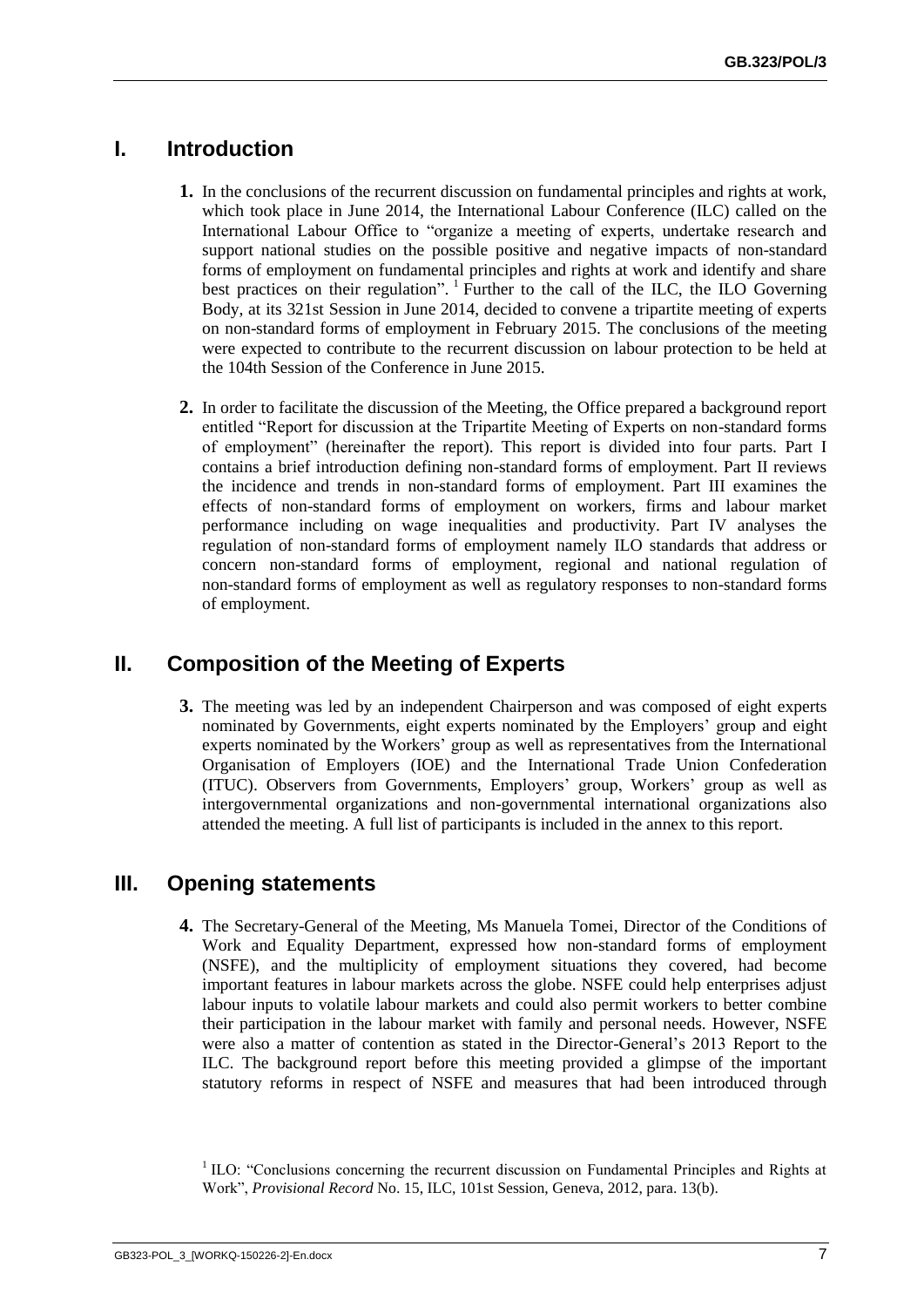collective bargaining in the past years with the aim of accommodating enterprises needs for flexibility, while at the same time providing decent employment to workers.

- **5.** In addition, the Secretary-General underlined how the current meeting brought together a number of important debates in the ILO over many years and formed part of the reflection on the future world of work. She underscored the work completed by the International Labour Organization since the 1990s on specific forms of work namely, the Part-Time Work Convention, 1994 (No. 175); the Private Employment Agencies Convention, 1997 (No. 181); the Home Work Convention, 1996 (No. 177); and the Employment Relationship Recommendation, 2006 (No. 198). Within this context, the mandate for this expert meeting on NSFE arose from the 2012 conclusions of the Recurrent Discussion on Fundamental Principles and Rights at Work, as well as the request of the Officers of the Governing Body in June 2014. The insights from this tripartite expert meeting were expected to contribute to the Recurrent Discussion on Labour Protection to be held at the International Labour Conference in June 2015.
- **6.** Mr José Vieira da Silva of Portugal, who was appointed by the Director-General as the independent Chairperson of the Meeting, noted that issues surrounding NSFE had been the subject of difficult debate as well as regulatory reform. The current meeting arose from previous discussions at the ILO which had led to calls for a greater understanding of the potentials and risks of NSFE. He expected to learn from the experts about the prevalence and trends in NSFE and their effects on the labour market, firms and workers. This included workers' ability to realize their fundamental rights at work. Reiterating the difficult nature of the subject under discussion, he asserted the importance of the ILO's role in these discussions in order to maintain its relevance in today's world. He concluded by stressing the importance of learning from each other and expressed confidence that through open and sincere dialogue, points of agreements and of consensus would be found which would prove useful to the ILO.
- **7.** Ms Janine Berg, senior economist within the Inclusive Labour Markets, Labour Relations and Working Conditions Branch, Conditions of Work and Equality Department of the ILO, gave an introductory presentation highlighting some key points of the background report prepared for the Meeting. She provided an overview of the incidence and trends with respect to some of forms of NSFE across different countries of the world. She also discussed the potential effects of NSFE on workers and enterprises. Analysing the impact on workers, Ms Berg noted the stepping stone hypothesis was confirmed for some countries and occupations with stronger effects for youth and minorities. However, to the extent that temporary work was the prevalent employment, these jobs were more likely to become a trap. Workers in NSFE were also often subject to a wage penalty and less opportunities for training. The use of NSFE had also affected management practices, with shifts in human resource strategies away from training and career development to identifying a set of skills in the labour market. The report also reviewed some international labour standards that related to NSFE. There were not many countries that applied legal restrictions to freedom of association and collective bargaining. The most common challenge was inability to exercise rights in practice due to fragmentation of the bargaining unit when there were multiple labour providers and workers fearing their contract would not be renewed if they joined trade unions, particularly if they were on temporary contracts. Countries had attempted to regulate NSFE in various ways such as limiting the duration of temporary agency work. Similarly, many countries had passed legal remedies to tackle the issue of misclassified self-employment and provide more protection for dependent self-employed. Regulatory measures for part-time work included nondiscrimination and equality of treatment as well as establishing a minimum or a maximum number of hours for part-time workers. Ms Berg concluded by drawing participants' attention to the points for discussion defined in the report and pointed to the importance of the meeting discussion to guide future ILO work in the area of NSFE.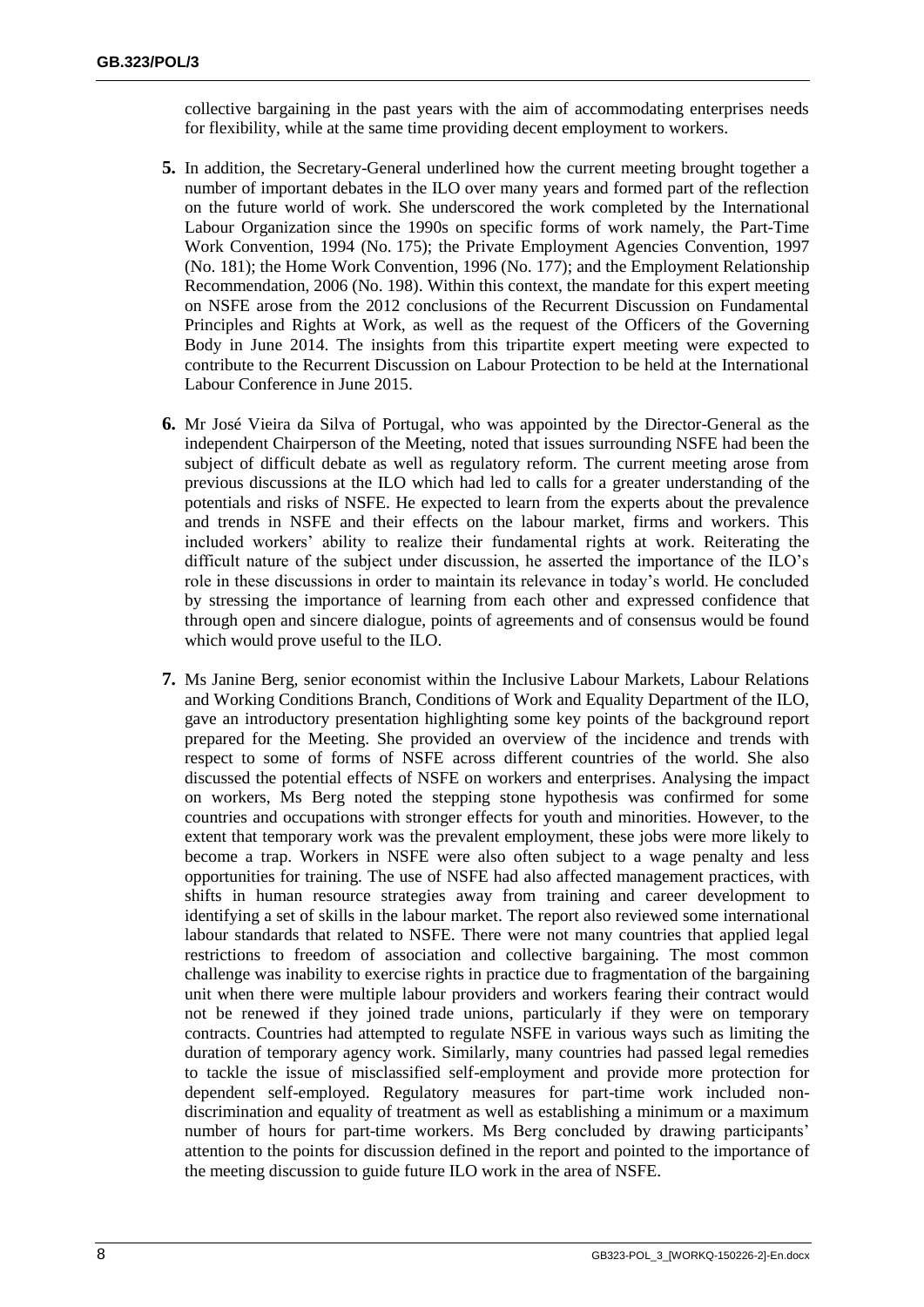- **8.** The Worker Vice-Chairperson, speaking on behalf of the experts nominated by the Workers' group, noted the recent increase of work being performed outside of what some considered the traditional and standard employment relationship. These non-standard relationships resulted in situations in which workers were unable to realize their fundamental rights at work and to enjoy essential social rights. Therefore, it was appropriate to examine laws and regulations, practices and realities, of these forms of employment to determine if there were decent work deficits that had to be addressed. Noting that "NSFE" was a neutral term, she recalled that the trade union movement was strongly concerned about the increase of precarious work, meanwhile employers tended to focus on flexibility. She suggested that the meeting should avoid reducing the discussion to terms and definitions. The concept of standard employment meant that work was properly regulated, with workers enjoying full legal protection, sufficient hours of work, proper income, adequate health and safety conditions, and possibility to freely associate and bargain collectively. Recently, for some groups, NSFE were becoming the dominant form of employment.
- **9.** Flexibility and free choice were concepts with positive connotation. Whether they were positive in practice, depended on whose needs for flexibility were served best and whose choices prevailed, who carried the burden of risks, and to what extent such burden was shared. She questioned to what extent there was a fair balance between the interest of companies to make a profit and adapt the ways of employing workers, and the interest of citizens and societies in social stability and social justice, in which the needs of workers were recognized in law and in practice. The question was not to be in favour or against flexibility, but to address the challenge of how to ensure a balanced outcome. Labour market regulations and institutions were developed to protect workers against exploitive labour practices and employers against unfair competition. The discussion could provide the necessary advice and guidance for labour market regulations serving all. Governments had an important role in enforcing such regulations.
- **10.** The Worker Vice-Chairperson proposed to have an open and pragmatic discussion focusing on undisputable major problems and solutions, where serious decent work deficits and gaps existed, and how those problems could be addressed in law and in practice. Although there was a grey area between the formal and informal economy she suggested not touching upon the informal economy as this issue would be addressed at the forthcoming ILC.
- **11.** She stated how the Office report provided evidence about a number of key problems. Temporary and fixed-term work were of concern because workers lacked protection against unfair dismissal, while many young workers faced "scarring effects" or risked cycling between temporary employment and unemployment. Under investment in training could lead to underutilization of skill potentials for societies, and hence their potential for productivity growth and wealth creation. Wage penalties, lower or absent employmentbased social security benefits were of concern. While there could be appropriate reasons for the use of fixed-term contracts, such as replacements during maternity leave or seasonal work, they could not be used to deprive workers from basic labour protection. Part-time work, becoming the standard form of employment for mainly female workers, could in some cases be beneficial and in others exploitative. Examples of the Netherlands and Scandinavia suggested that such form of work was highly regulated, stable, and protected. But even in those countries, new developments such as zero-hour contracts, could render work insecure and unpredictable.
- **12.** She stated how triangular employment, including employment agencies, agency work, and other forms of outsourcing and subcontracting, posed a challenge to freedom of association and collective bargaining, especially in cases where workers working together at one workplace were de jure separated and could not bargain collectively about their working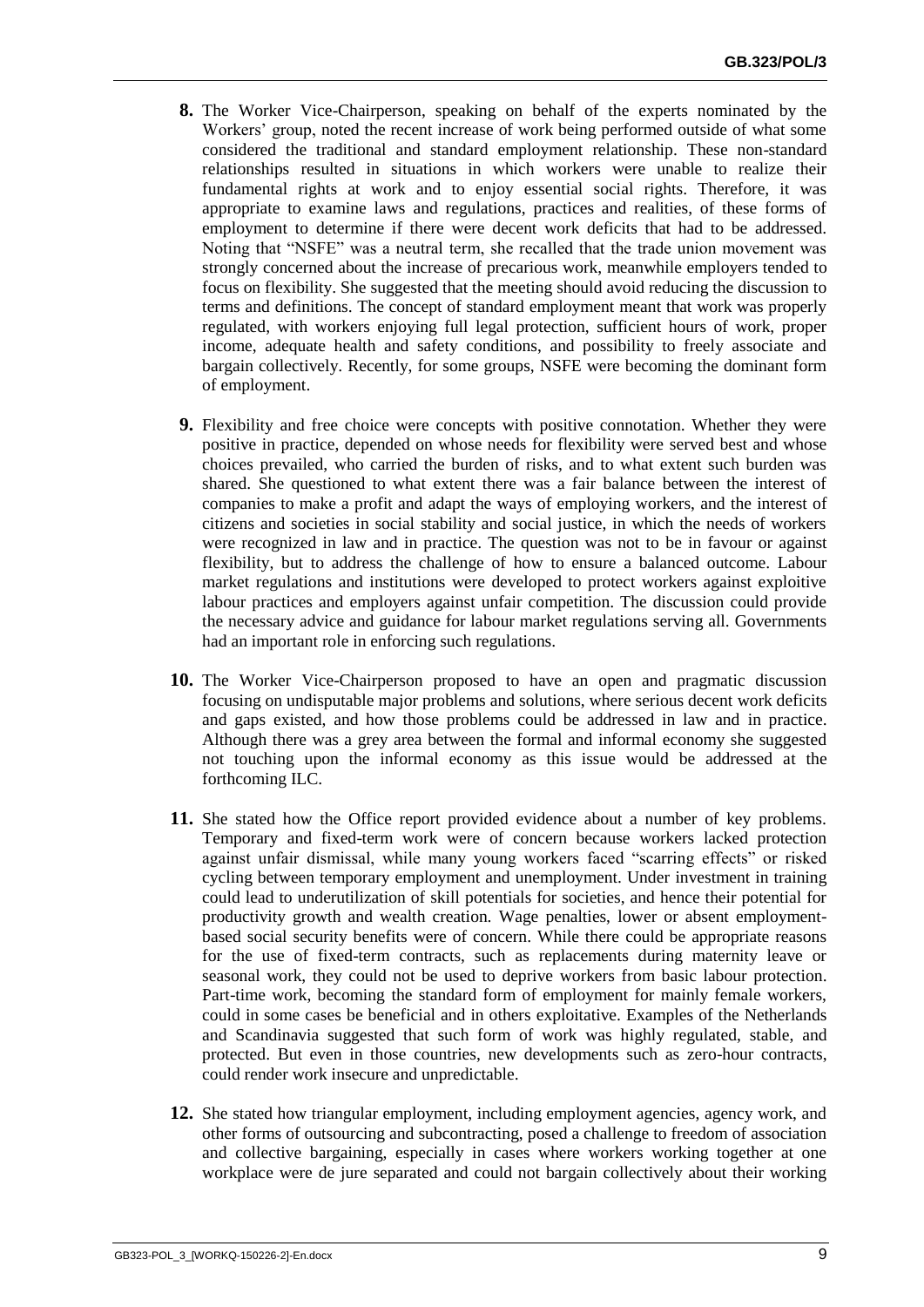conditions. Although this concern was recognized in the Private Employment Agencies Convention, 1997 (No. 181), measures to prevent this were not addressed. The report provided mixed evidence on the stepping-stone role of agency work, and showed how labour market institutions had a role to play to ensure that agency work did not create dual labour markets. She emphasized that ambiguous employment relationships, especially in professions that used to be done by waged workers, posed one of the biggest challenges, as potentially undermining existing systems and levels of labour regulations. In some countries, collective representation and protection of dependent non-standard workers was ensured by extending protection to all workers, regardless of their employment status. Moreover, new forms of technology did not create a "natural need" for NSFE, as the opposite situation could also take place.

- **13.** She further noted that as shown in the Office report, discrimination of workers in NSFE was not inevitable. In some countries, regulations offered comprehensive and innovative solutions. In seeking solutions, it was important to look at the needs of the enterprises and societies as a whole, as those would not necessarily coincide, and short-term gains for enterprises could be costly for societies at large. International labour standards had to remain relevant for all workers and regulatory gaps had to be closed in order to avoid a race to the bottom.
- **14.** The Employer Vice-Chairperson, speaking on behalf of the experts nominated by the Employers' group, underscored the importance of defining the standard forms of employment, through its main elements of being full-time permanent employment with fixed-hours, often including a defined benefit pension at the end of a secure career path with a single employer. While other forms were increasingly labelled negatively, permanent full-time work could no longer be viewed as the only effective approach to the economic reality. The changing world of work was not paralleled by changes in regulations and institutions to support it, with protections and benefits of employment tied to the idea of the standard contractual relationship.
- **15.** He highlighted that the context in which work was organized, distributed and performed had changed irrevocably, and that the return to previous standard, static and insufficiently responsive, contracts of employment, was not possible. Technological innovation, shorter product cycles, and faster changing customer needs were more powerful than the institutions that had been created.
- **16.** He further explained how employment relationships were strongly linked to economic models, recalling that during the 19th century when agriculture and craft dominated, selfemployment was the norm. The industrial revolution brought about tenured employment, while the technology and service oriented 21st century demanded a wide range of employment responses. Failing to adapt historical models could lead to more informal options including in terms of employment and prolonged spells of unemployment. Changes to the employment relationship warranted adapting the protection of employees, providing them with decent livelihoods, security and social mobility irrespective of the form of contract of employment used. He recalled the ILO Director-General's Report to the 2012 ILC that noted that the standard was becoming the "exception". He underscored the need to recognize this. Having a choice of different forms of employment had positive aspects including: (i) being an indispensable tool for adaptability and sustainability of enterprises, and hence a precondition for employment creation; (ii) allowing workers, especially vulnerable ones, to access and integrate into the labour market; (iii) creating a diverse workforce with further positive repercussions for the economy; and (iv) allowing for a better work–life balance.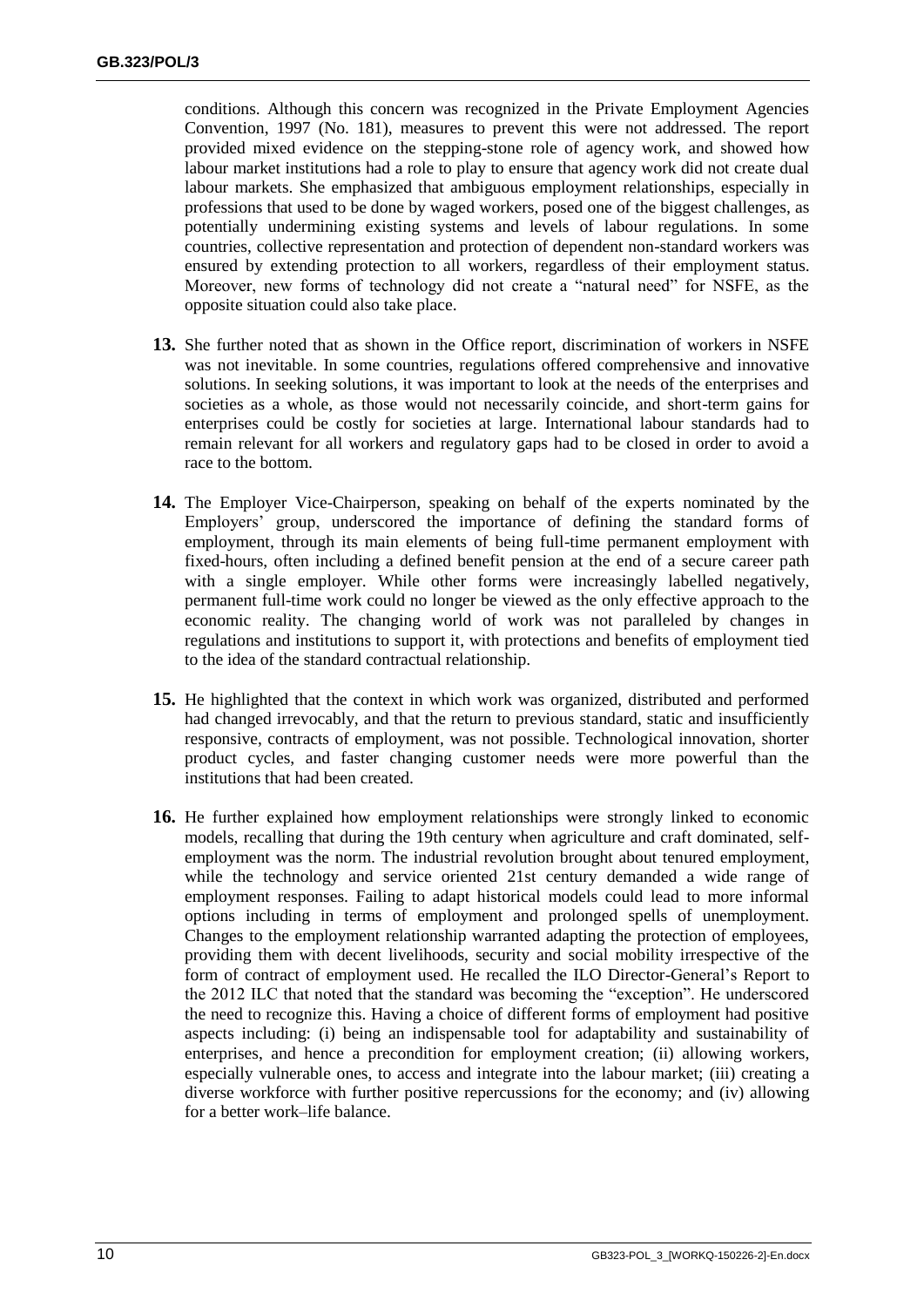- **17.** He underlined that the Employers group aspired to find ways to adapt social protection to NSFE and to render all forms of formal employment decent. He insisted that Employers did not support discrimination of workers based on their employment or citizenship status; with key elements of non-discrimination being access to occupational safety and health, training opportunities, freedom of association; but encouraged equal opportunities and fair treatment by respecting Fundamental Principles and Rights at Work and Freedom of Association. He called on the ILO to support the notion of a diversity of readily available jobs rather than a secure single job for life. Finally he underscored the importance to focus on identifying the circumstances in which different forms of employment were appropriate, and ensuring the means by which any form of employment could reinforce the employability of the worker.
- **18.** The Government expert nominated from the United States agreed that there was a growing trend toward NSFEs and that the vulnerabilities associated with it had implications for workers, businesses, governments, and the ability to achieve decent work. She explained how there were instances where workers were misclassified under a non-standard work arrangement to avoid paying taxes, benefits, and social protection contributions. This would translate into a lack of fundamental worker rights, foregone revenue, and unlevelled playing field for employers. At the same time, NSFEs, when legitimately used, could be beneficial for both Workers and Employers. Instead of discussing positive and negative characteristics of the NSFEs, or debating whether NSFEs should exist, she underscored the importance to address the vulnerabilities associated with NSFEs so that they would not be used illegitimately.
- **19.** The Government expert from South Africa noted the importance of accepting the ongoing changes in the world of work, and the existence of heterogeneous mix of employment situations that would necessarily provoke divergent views. He stated that it was important to establish facts about decent work deficits, and look for creative solutions on how those situations could be improved for workers, but also for enterprises, to allow them grow and develop. In view of the upcoming Tripartite Meeting of Experts on the Right to Strike, he underscored the importance of adopting conclusions for this meeting.
- **20.** The Government expert from the Philippines highlighted the importance and timeliness of the meeting. She explained that the Philippines was striving to strike a balance between ensuring decent work for workers and competitiveness for enterprises. Quality jobs were the best social protection. The Philippines had been pursuing a combination of approaches to triangular work arrangements, through clear and implementable regulations, strengthened labour standards enforcement, creation of a comprehensive employment assistance programme, and strengthening the right to self-organization. A series of reform proposals were about to be debated in their Congress.
- **21.** The Government expert from Norway noted that NSFE was not a major issue in her country although some small groups had difficulties of getting into standard employment. The labour market situation in Norway was good, with unemployment rate of only 3 per cent. However, she acknowledged the importance of the issue in other countries, including the sometimes unpredictable conditions associated with NSFE. She agreed with the Employer spokesperson and the Worker spokesperson to not focus on definitions, but rather discuss trends, regulations, and possible ILO action.
- **22.** An observer from the European Union presented the ongoing work in the EU social dialogue committees on NSFE, and the EU legislation in this field. He explained how several EU-level social dialogue committees were addressing NSFE but problems differed between sectors. While in the case of industrial cleaning the issue was to reduce the number of "small jobs", agriculture was more concerned about seasonal work, undeclared work, and precarious cross-border labour mobility. Other problems were addressed by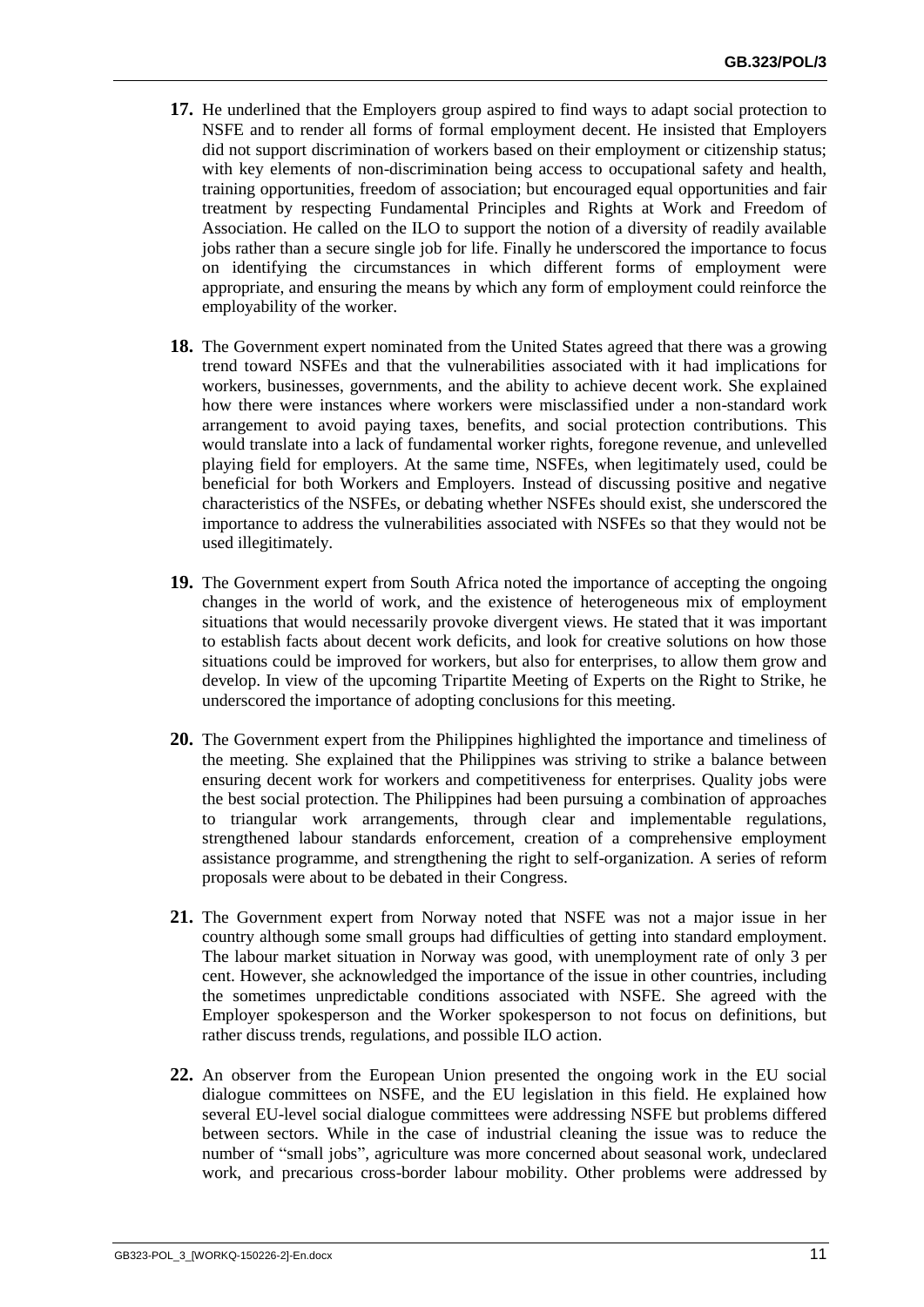social dialogue committees of the audio-visual and the civil aviation sectors where there was a growing concern of bogus self-employment and fixed-term contracts. He further explained the work of the EU-level sectoral social dialogue committee on temporary agency workers, which worked on the contribution of the sector to achieve the Europe 2020 employment target.

**23.** Turning to legislation, he evoked the [EU directive on temporary agency work](http://eur-lex.europa.eu/LexUriServ/LexUriServ.do?uri=CELEX:32008L0104:EN:NOT) that aimed at reaching a fair balance between improving equal treatment and protection of temporary agency workers and supporting the positive role agency work could play by providing sufficient flexibility in the labour market. The Directive on fixed-term work contained a provision obliging Member States to adopt measures to prevent abuse arising from the use of successive fixed-term employment contracts. The prohibition of discrimination against part-time workers was a key provision of the Directive on part-time work. The working time Directive, applicable to all workers including zero-hours workers, contained several important rights concerning limits to working time and adequate rest periods, as well as the right to minimum paid annual leave, providing an important protection of workers' health and safety, applicable to all forms of employment.

# <span id="page-11-0"></span>**IV. Discussion**

# <span id="page-11-2"></span><span id="page-11-1"></span>**Point 1. "What have been the trends and driving forces with regard to non-standard forms of employment in recent decades? What is the impact for workers, firms, and labour market performance of the various types of non-standard forms of employment?"**

- **24.** The Employers' Vice-Chairperson, speaking on behalf of the experts nominated by the Employers' group, noted that the discussion was related with coping with change in the economy. He identified two main phases connected to the spread of NSFE namely the process of globalization taking place since the 1990s and the economic and financial crisis that started in the late 2000s and related policy responses. The fundamental shift related to NSFEs occurred as a consequence of globalization, which opened business options in a number of countries much broader than in the past, as well as of competitive pressures. The financial crisis and the related austerity measures did not have such a big impact on NSFE compared to globalization. Drivers of NSFE were thus not tied to specific countries' circumstances but they were linked to the worldwide process of globalization and could be mainly identified in the need of advancing competitiveness; the need to carefully manage risks and costs, in a rather risk-adverse fashion; and the fact that NSFE started being a more visible option for employers than in the past. He stressed the need to avoid overregulation as well as the necessity to assess the quality of enforcement of existing regulations. The approach to follow had to be varied and open to flexibility as well as aware of the need of ensuring dignity to those involved.
- **25.** The Workers' Vice Chairperson, speaking on behalf of the experts nominated by the Workers' group, stressed that consensus could be seen on the existence of problems that needed to be addressed by policy makers and employers' and workers' organizations. Existing issues, to which the rise of insufficiently protected NSFEs contributed, included growing inequality; lack of alignment of wage growth with productivity growth; wage dispersion; the growth of old-age poverty as many workers were no longer covered by social security systems; and insufficient investment in skills development. She stated that NSFEs limited or eliminated access to employment rights and protection, in particular protection against arbitrary behaviour on the part of employers, and that the increase in the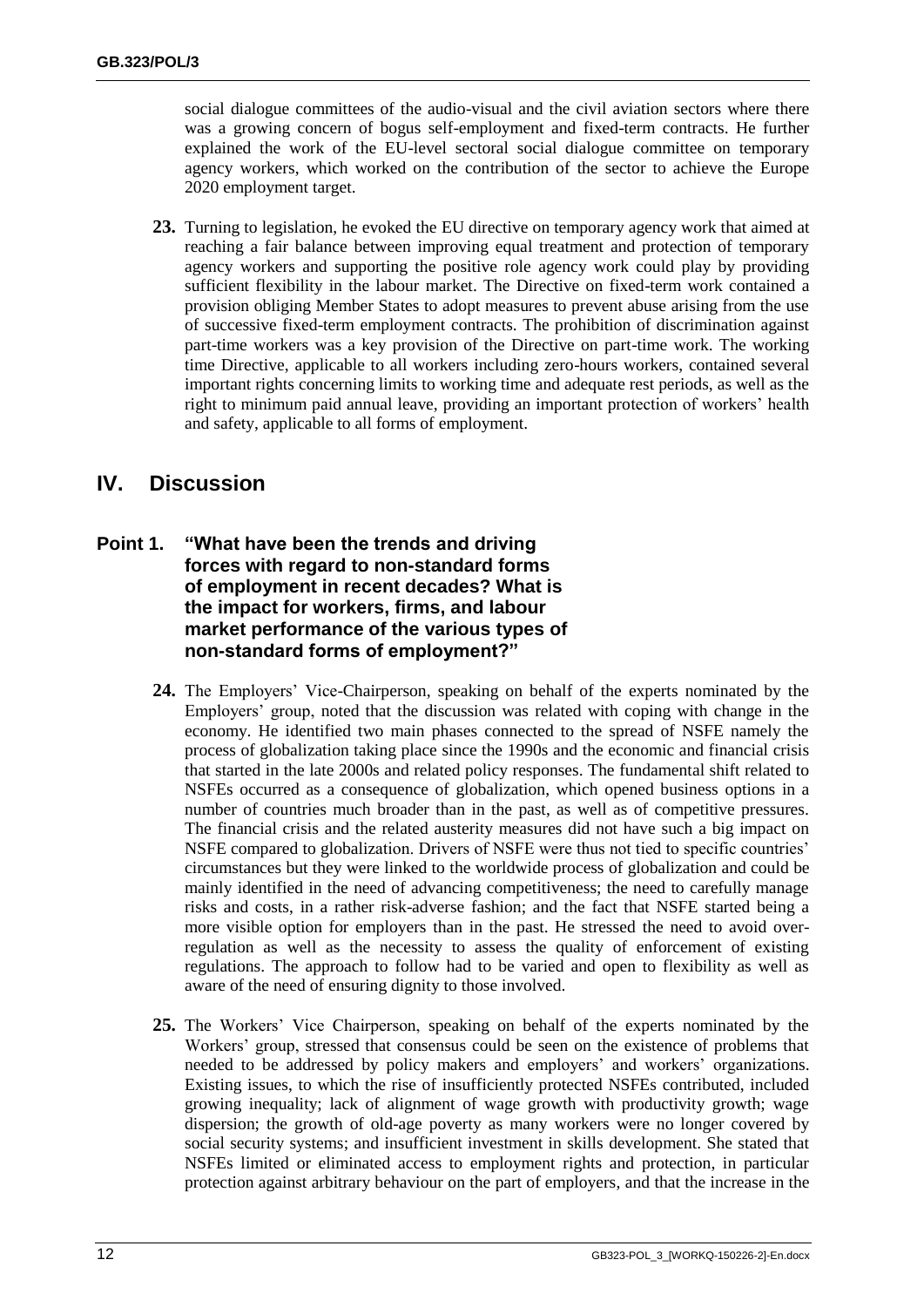use of NSFE appeared not to be driven by a need to match contracts with actual needs, but rather to drive down costs and, in some cases, to limit the exercise of workers' rights. NSFE became a problem in highly-industrialized countries in recent decades, where wellpaying full-time work had been replaced by NSFE, which impacted women and youth at rates far higher than adult men. NSFE was common in both the service and manufacturing sectors.

- **26.** She underscored the importance of regulation as considerable variation existed across jurisdictions. In some countries, the use of "temporary" or "fixed-term" contracts was unregulated, whereas other countries imposed some limits to fixed-term contracts. In some countries, a related employment form, casual workers, had been recognized, with these workers being essentially highly precarious day labourers that did not enjoy even the limited protections usually afforded to fixed-term contract workers. In some countries, "triangular" employment arrangements could be used for almost any reason, where in others varied limitations existed. However, even in countries where the legal framework had improved, labour inspection had failed to adequately combat precarious work even when illegal under domestic law. In many countries, litigation to enforce workplace rights was too costly and/or lengthy to provide effective redress for affected workers and, in some cases, employers had ignored the law and court judgments with impunity, as it was the case in the Cambodia garment sector or in the Republic of Korea in the matter of illegal dispatching. Generally, the penalties on employers who broke the law were far too low to be dissuasive.
- **27.** The Government expert from Japan stressed how practices concerning NSFEs varied across countries. Japan had three categories of employment, namely, regular employment, NSFE and diversified regular workers. Regular employment was open-ended, full-time and with the direct employer. Workers' treatment was based on seniority and did not have a limitation on job content and work location. NSFEs included temporary work, temporary agency work and part-time work. Workers in NSFE suffered from unstable employment, wage gaps, insufficient social protection and difficulties in developing careers. Another category, between standard and NSFE, embraced "diversified regular workers", namely workers who, had limits on changes in work location and working hours and were expected to improve their vocational abilities and to develop careers as regular workers. Japan was thus engaging in a two-pronged approach to support the process of non-standard workers becoming standard workers based on their wishes and abilities, and to promote equal treatment between non-standard and standard workers. NSFEs had grown in Japan in the 1990s and 2000s and now represented more than one third of the workforce. Currently, the rate of non-voluntary non-standard work was about 20 per cent among all non-standard workers, with a high percentage of voluntary NSFE.
- **28.** The Government expert from the United States stated that anecdotal evidence pointed to a fundamental change in the nature of work in the United States, and that NSFE had followed a cyclical pattern resulting from the Great Recession. She explained that although there was no data on temporary employment, the vast majority of workers in the United States were covered by the "employment at will" principle, which allowed employers to dismiss an employee without providing justifications, within certain limits. Temporary agency work had seen only a slight increase since 1990, which now was at a level of 2 per cent of total employment. There was evidence that the rate was increasing in certain industries, with a high proportion of workers coming from disadvantaged communities. Part-time work, remained stable over the last decades, and represented 19 per cent of total employment. This included an increase in involuntary part-time. The rate of involuntary part-time work peaked in 2009 at 6.4 per cent, and had since fallen to its current rate of 4.9 per cent, which was still higher than the pre-crisis rate. She then highlighted the issue of ambiguous employment relationships, which had increased dramatically in recent years. This was due to companies subcontracting activities and making it more difficult to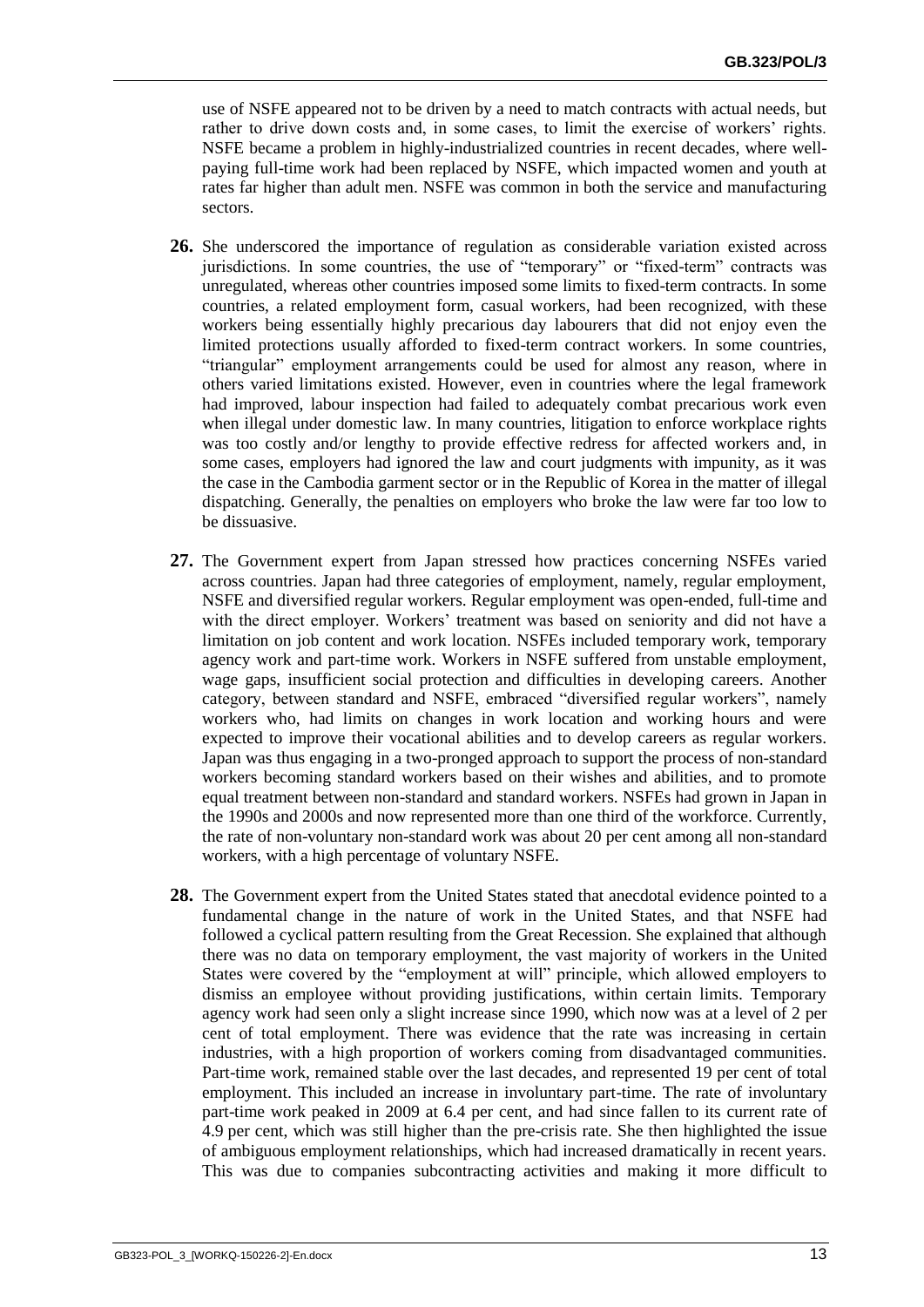identify the employer. The employment relationship was becoming increasingly "fissured". Moreover, employers sometimes intentionally misclassified workers as self-employed in an effort to reduce wages and payroll taxes. As a result, employees were not protected, did not benefit from unemployment insurance, workers' compensation or fringe benefits. She drew attention to the negative impact of this practice on Workers, Employers, and Government. Finally, she warned that the prevalence of NSFE could drive down wages, which is illustrated by a fall in median wage growth among part-time workers, as compared to full-time workers, between 2011 and 2013.

- **29.** The Government expert from Chile noted that it had been about 25 years since the return to democracy, but that only in recent years had the country been able to enact legislative changes with respect to employment. He explained how Chile's economy was largely based on mining of raw materials, and outsourcing had become very widespread in these industries, representing approximately 25 per cent of the labour force; but it had also spread to other industries as well. While efforts had been made to curb this trend through legislation, the problem persisted. As a result, outsourced workers continued to receive lower wages, enjoyed less social protection, including social security, and had less access to collective bargaining rights, as compared to those workers in more traditional forms of employment. Young people and women were particularly affected by these trends. Turning to other sectors, he noted that NSFE also prevailed in construction, where workers previously enjoyed effective protections.
- **30.** The Government expert from South Africa highlighted that political instability and strife constitute important drivers of NSFE, as they produced economic migrants who would accept any form of work. He added that these NSFE enabled some employers to avoid regulatory frameworks, shying away from rules to which they should conform. The impact was visible in the IT and manufacturing sectors, best illustrated by the "cut, make, trim" industry, in which each piece of the process was outsourced to different entities as a means to reduce costs. He summarized that labour was being displaced, from full-time, standard jobs to precarious work, entailing a gap in wage inequality and with serious consequences for collective bargaining. The engagement of social partners was therefore of vital importance.
- **31.** The Government expert of Norway noted that the report covered the global dimensions of NSFE very thoroughly. With respect to Norway, there had been no growth in NSFE. The rate of fixed-term contracts had reduced from 10 to 8 per cent of total employment since the 1990s, and temporary agency work remained stable. Norway had not suffered from the financial and economic crisis, which was a driving force of NSFE. Vulnerable workers were the first to be dismissed during such times of crisis, and that new jobs created would be nonstandard. The reference to the Oslo declaration "Restoring confidence in jobs and growth", adopted at the 9th European regional meeting in April 2013 was very relevant. Countries had to invest in social protection systems, and employment friendly macroeconomic policies, including taxation systems and fair distribution policies. In Norway, 8.3 per cent of total employment was temporary, and 1.5 per cent consisted of temporary agency workers. Such statistics were the result of restrictive regulations and the flexibility in terminating open-ended contracts. With respect to women, the labour force participation rate was very high, at 76 per cent, and 40 per cent worked part-time. She concluded that part-time work was not necessarily negative, as long as it was voluntary.
- **32.** The Government expert of the Philippines noted how changing business practices among multi and transnational corporations in the global supply chain had driven growth in NSFE in her country. Such forms of employment were not adequately captured by national regulations, nor by international labour standards. As relevant provisions on NSFE were scattered across different international labour standards, there was a lack of guidance on how to enforce decent work in such situations. NSFE could be found in the Philippines in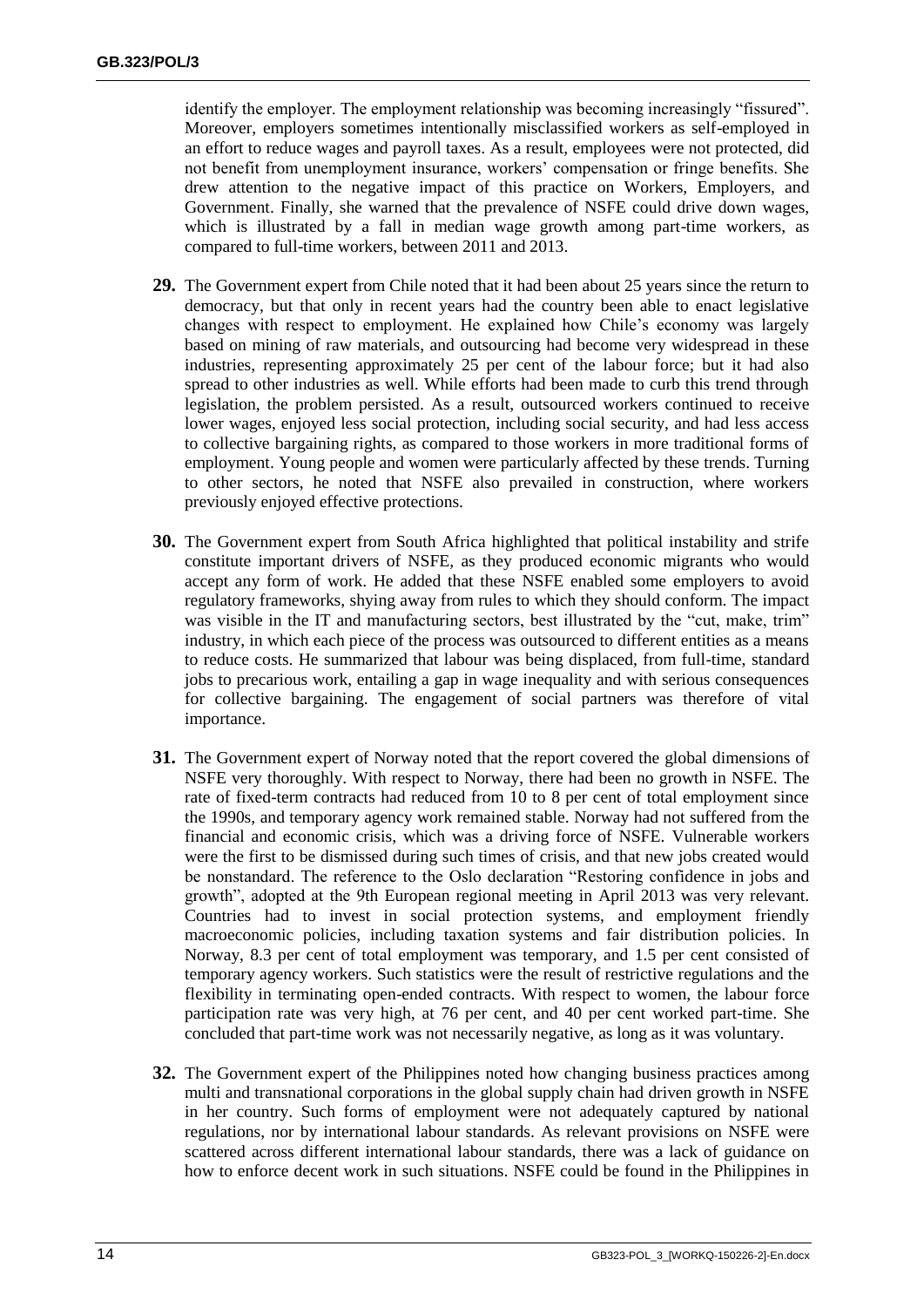temporary, agency, project-based, and subcontracted work. Subcontracted work had expanded to sectors such as manufacturing and services. Moreover, seasonal work was now a year-round phenomenon, which also spread from the agricultural to the manufacturing and services sectors. This had an impact on both Workers and Employers, as the workplace was the best training ground in the Philippines, thus more irregular work exacerbated the problem of "skills mismatch".

- **33.** A Worker expert from Switzerland pointed out the massive growth in the use of NSFE across the 14 sectors covered by her global union federation, IndustriALL, which represented the manufacturing, extractive, and processing industries. In those industries, the use of NSFE was nearly universal, and mostly without justification. Legal regulations proved insufficient to protect workers. The massive growth was not properly reflected in statistics, as NSFE were frequently shifting and hard to discern. She cited as an example that agency work was only one aspect of triangular employment relationships, and that subcontracting was a far more pervasive form of disguising an employment relationship and limiting collective bargaining. Furthermore, she pointed to illustrative examples from several countries and concluded by summarizing that the examples she shared referred to permanent, consistent work, now being carried out by workers on temporary contracts, and emphasized that the two drivers of these practices were cost reduction, and restriction of freedom of association.
- **34.** A Worker expert from Switzerland representing the International Union of Food Workers gave the example of a fatal accident in a medium-size company in the sugar industry in the United States. The United States federal Government OHS administration had concluded on the case that the company had failed to comply with the relevant legal regulations. Work at this company was outsourced and all workers were non-regular workers. Legal regulations in place placed barriers to trade union organizing and to the establishment of OSH committees. The case showed the importance of the form of contract to the OSH situation and regulations at the workplace and the link between deteriorating OSH and temporary employment. In the United States, it was increasingly common to find that an entire workforce had been 'leased.' The National Labor Relations board doctrine of 'dual employer responsibility' effectively meant that such workers would never establish trade union representation. A United States study on workplace amputation showed that 50 per cent of workers subjected to such accidents were temporary agency workers, calling the situation a public health emergency. He also presented a positive example from a multinational food company at one of its tea manufacturing facilities in Pakistan, which in a period of 10–15 years had transformed its permanent workforce (800 regular workers) to temporary workers with only 22 regular workers with the effect of denying the workforce fundamental rights at work. This was just one example which demonstrated the trend for precarious jobs to replace permanent positions – the work itself had not changed. The IUF took up the case and helped the local trade union reach a collective agreement with the company to make these workers permanent. The CEO of company stated that there was no justification for precarization of work and wherever there was permanent work there should not be non-regular employment, and on this basis significant progress was being achieved in reducing precarious employment throughout the company's global operations.
- **35.** A Worker expert from the United Kingdom representing the International Arts and Entertainment Alliance addressed the issue of dependent self-employed and bogus selfemployment in the entertainment sector. He pointed to the traditional collective bargaining that had taken place in the sector as sophisticated instruments that set labour rights and minimum terms and conditions and at the same time partially transferred the performers' or writers' intellectual property rights. These agreements had been challenged in the last years from the imposition of competition law. This had been the case of the collective agreement conducted by the Irish Actors Equity and the Institute of Advertising Practitioners in Ireland; and a Dutch case on a collective agreement giving rights to self-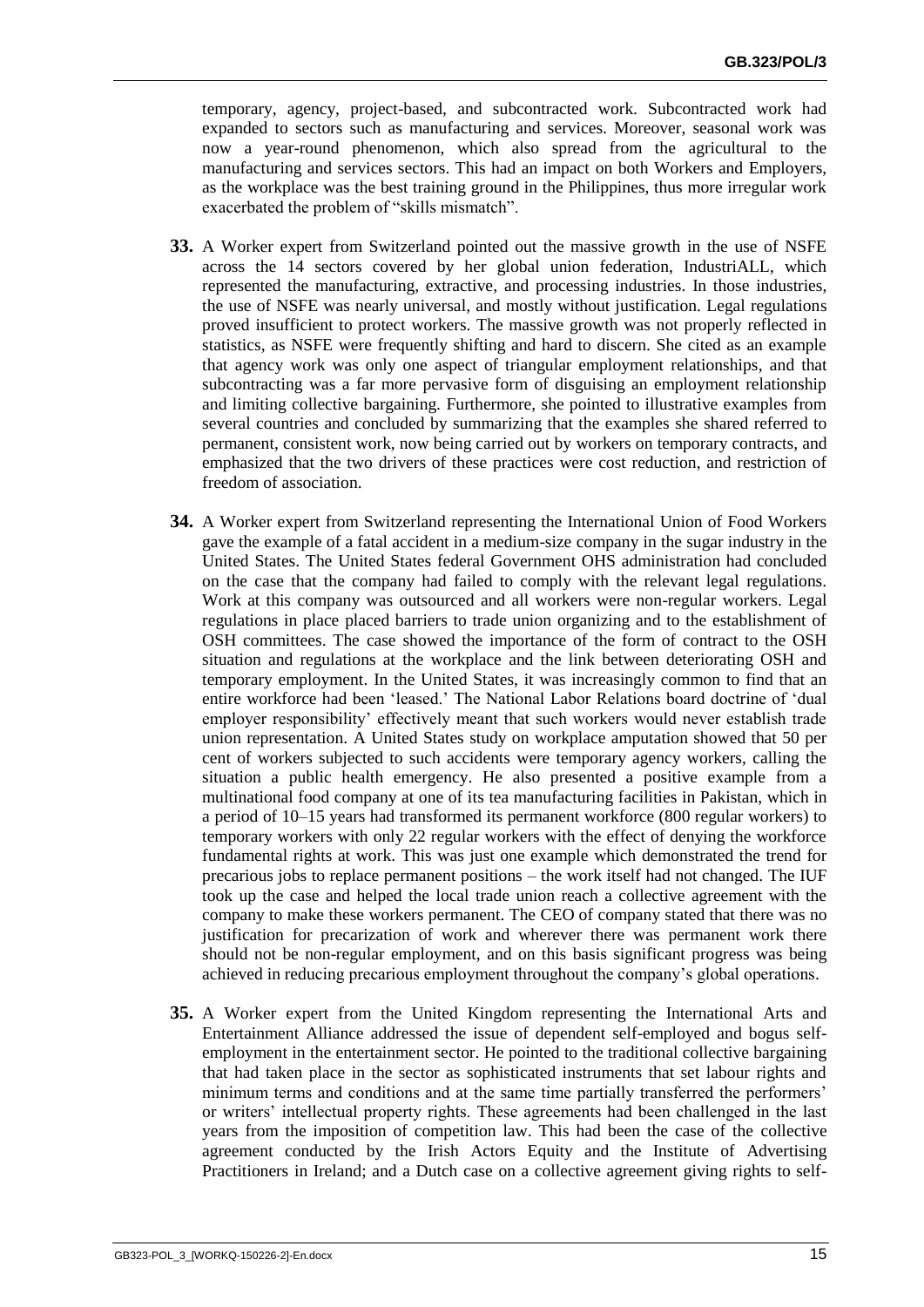employed musicians, , whose case was brought to the European Court of Justice (ECJ). The ECJ ruled that it must be established by the national court whether the "selfemployed" are not in fact "false self-employed" service providers, in which case the collective agreement could be upheld. The court listed a number of factors to establish whether the relation is one of "bogus self-employment". The Court also established that Workers had to go through their national courts in order to ensure that they enjoy the protection of a collective agreement.

- **36.** The Worker expert of Argentina emphasized the serious impact that NSFE had had on particular groups of workers such as women and young people. These groups were less represented in unions and were more exposed to exclusion from occupational safety and health measures. He argued that the loss of the culture of decent work was at stake. NSFE represented a new paradigm in the world of work with new types of employment with lower standards and fewer rights. One survey also showed a stable job was one of the main factors driving unionization.
- **37.** The Employer expert of the Netherlands highlighted a common point of agreement with Workers: that lifetime employment under a single employer no longer existed. However, she stated that questions surrounding the sources of security represented the point of divergence with Workers. While a need existed to protect workers against arbitrary behaviour of any kind, it was also important to address the quality of all employment contracts: standard and non-standard alike. This required looking beyond the legal framework in place, since the existence of legally accepted contracts alone did not guarantee decent work and/or access to social security. A discussion was therefore required concerning the elements that contributed to the quality of employment and identification of deficits. An examination of the ILO instruments and standards already in place and which could be promoted more broadly, would also prove important as would a solid discussion on the need for compliance and enforcement.

# <span id="page-15-1"></span><span id="page-15-0"></span>**Point 2. "What country experiences and innovative practices, including regulatory changes, case law and social and labour market policies, can provide useful guidance for addressing potential vulnerabilities associated with NSFE?"**

- **38.** The Worker Vice-Chairperson, speaking on behalf of the experts nominated by the Workers' group, emphasized the importance of regulatory measures implemented by different governments to regulate NSFE. However, there were limits in governments capacity to regulate and enforce. To this end, governments complemented and/or combined statutory minimum standards – such as minimum wages or social security – with an enabling environment for collective bargaining. At the same time, a commitment to enforcement and compliance was also important. For these reasons, good examples identified in the report, alongside the evidence brought to this meeting by the experts, were essential.
- **39.** The Employer Vice-Chairperson, speaking on behalf of the experts nominated by the Employers' group, asserted the importance of looking at positive examples in order to understand the underlying factors driving the outcomes. In this regard, examples that addressed deficits in quality of work, such as exclusion from particular rights or benefits (that is, training), or examples which ensured that NSFE served as stepping stones rather than traps, would be welcomed. Other causal aspects of these positive examples should additionally be considered such as their relationship to or association with the ratification of particular ILO instruments relevant to NSFE. While the importance of defining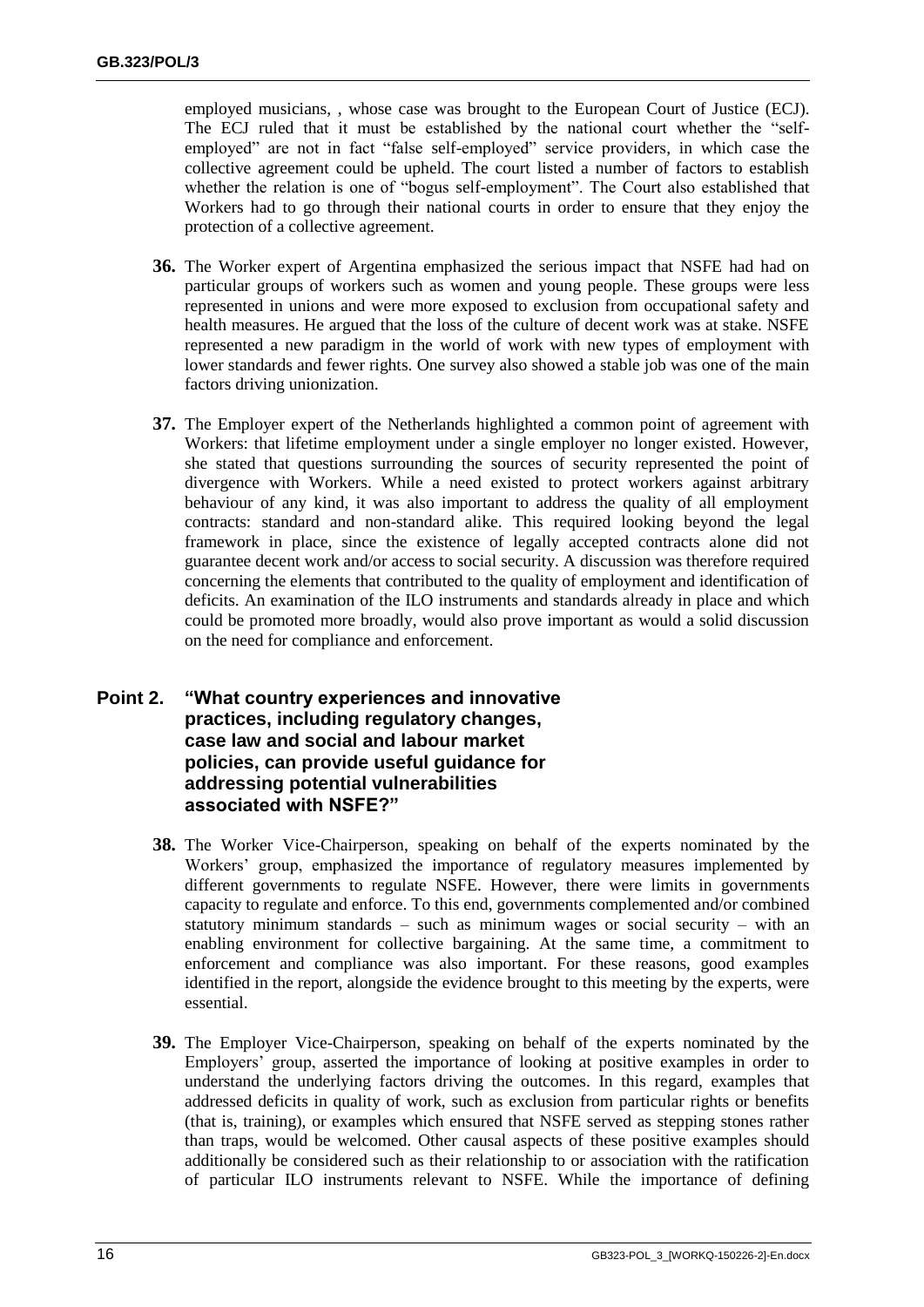acceptable standards was emphasized, context was equally important. Characterizing the context and identifying contextual guidance would be particularly important in order to assess whether a positive example in one country could be replicated in another.

- **40.** The Government expert from Japan explained Japan's dual approach to NSFE: the first approach promoted transitions from NSFE to standard jobs; the second approach equalized treatment of workers in NSFE with those in standard jobs. Within the first approach, the "accelerating transition to regular work project", included the provision of employment subsidies for accomplished transitions and supporting transitions to regular work. This approach also included promoting skills development policies through a documentation system which recorded experience and skill attainment of workers in NSFE; this made their skills and experience more visible to potential employers and helped workers identify skills that needed improvement. Within the second approach, new legislation, which would enter into force in the near future, would equalize treatment of part-time workers with regular workers. A second piece of legislation would extend social security coverage to part-time workers who worked more than 20 hours per week and more than 31 days. The combination of these two approaches required a focal point which the employment security offices played.
- **41.** The Government expert from France insisted that a good standard of social dialogue was required to ensure that both parties could express their views on NSFE. She explained how a sufficient degree of trust from Employers and Workers, as well as possibilities for legal redress in cases of abuse was essential. It was in the Workers' best interest to have prosperous enterprises able to provide employment. Governmental vigilance was also important to ensure that agreements reached through social dialogue were properly translated into law. At the same time, once translated into law, legislation needed both stability and adaptability to evolve with changes over time. ILO instruments provided a useful starting point but should be used carefully and with their potential loopholes and omissions identified.
- **42.** The Government expert from the United States explained that while labor law generally protected workers in NSFE, many of those laws were based on the traditional employer–employee relationship which by definition excluded certain categories of workers, such as independent contractors. The United States Department of Labor's strategy to address ambiguous relationships, such as misclassification of independent contractors, included strong enforcement, media coverage, education and outreach, and stakeholder engagement. To improve compliance, the Department of Labor recently increased directed investigations, instead of solely reacting to complaints; these investigations targeted industries with high violations and where vulnerable workers were less likely to report complaints. The challenge lay in maximizing the impact of limited resources by making evidence-based, data-driven decisions to increase compliance with labor laws. In terms of enforcement, the Department of Labor used tools such as penalties, liquidated damages, and debarments. It also published the results of significant cases to encourage compliance. Education and outreach also informed Workers about their rights and Employers about their responsibilities.
- **43.** The Government expert from South Africa stressed the importance of dispelling the myth surrounding the reasons for the growth of atypical employment; whether it resulted from poor law enforcement or from cost-saving strategies used by the enterprises, the policy response would differ. He explained how in South Africa, the number of labour brokers increased alongside the erosion of principles of decent work and the need for innovative and dynamic policy responses. Some responses to these conditions included: social security provisions for specific sectors; strengthening the notion of "not less favourable"; premiums added to minimum wages in the hotel and restaurant sector during the spikes of economic activity to accommodate employers' need for flexibility; a legally limited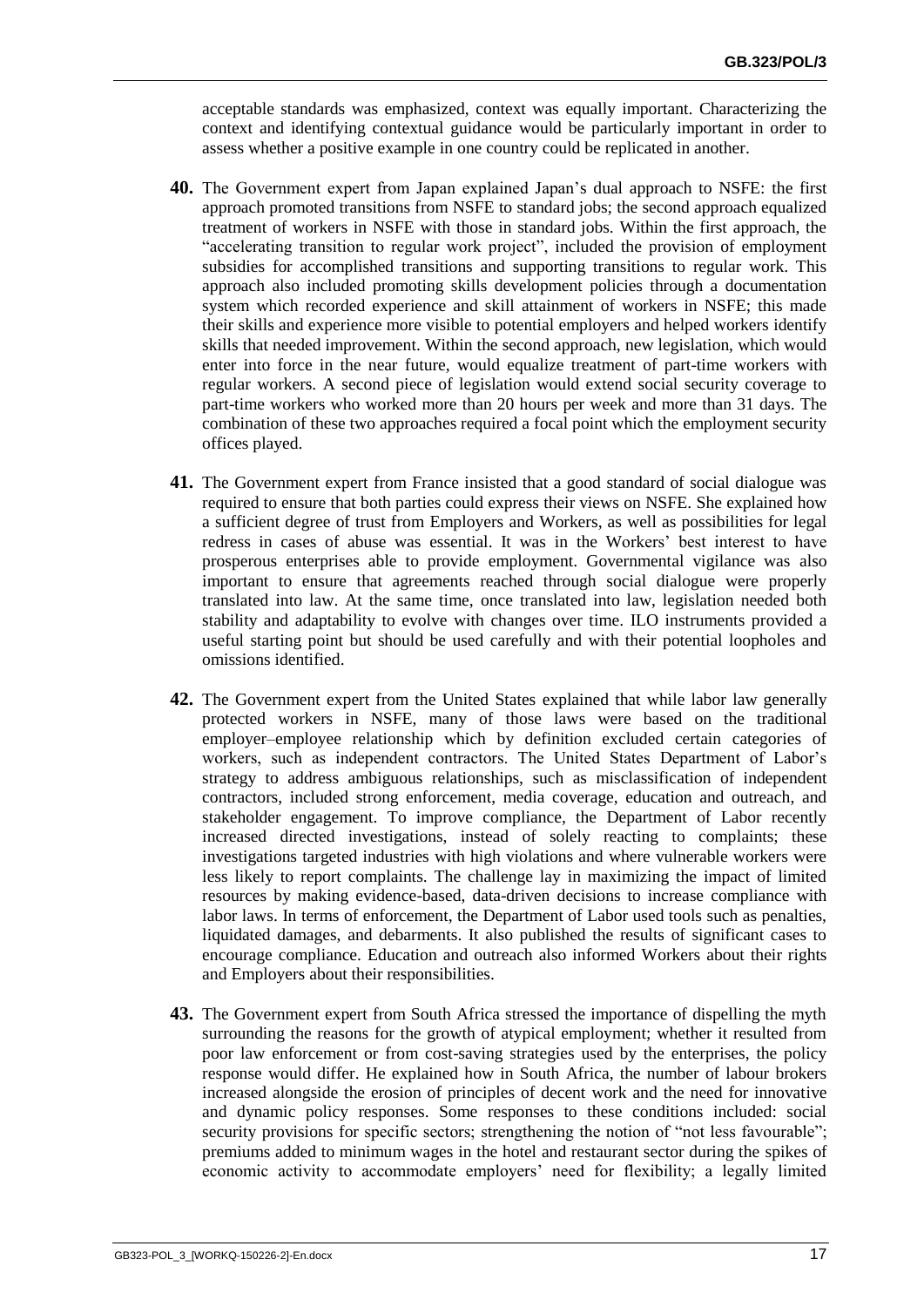duration for temporary contracts; a review of the earning thresholds for contributions; and strengthened joint liability between user–broker–worker ties so that workers could hold both users and brokers responsible for back pay.

- **44.** The Government expert from Chile stated that various efforts were made to limit problems engendered by NSFE, many of which were similar to those encountered in South Africa. One of the biggest reforms in the recent years concerned changes in the judicial system that allowed labour cases to be resolved in a much more timely manner, just a few months. There had been many cases involving issues related to NSFE such as the length of contract. With the judicial reform, Employers faced a greater likelihood of having to uphold their responsibilities, resulting in improved positions for Workers.
- **45.** The Government expert from the Philippines, explained the combination of approaches undertaken to address vulnerabilities. The main approach included the creation of clear regulations for triangular arrangements. In addition, three complementary measures were adopted. The first measure concerned new forms of enforcement, which combined a facilitative approach with compliance. This involved creating a certification process for companies, under which a subcontracting company would be certified as compliant only once a tripartite consultation with all of its users was completed. The second measure employed various employment assistance programmes to enable workers to move to regular employment. The last measure focused on empowering industries to establish their own tripartite councils in order to promote their own regulations and agreements on the number of workers to be outsourced under industrial framework agreements.
- **46.** The Employer expert from the Netherlands echoed the Government expert from Japan's arguments that NSFE contributed to well-functioning labour markets; for these markets to work properly a variety of forms of contracts were needed, for example, to foster labour market transitions as in the case of apprenticeships. She explained how in the Netherlands, as well as in other European countries, governments subsidized some forms of nonstandard employment contracts since they provided Workers with opportunities to enter or re-enter labour markets. Some NSFE also included tax rebates as a means to contribute to a better functioning of the labour market. Active labour market polices (ALMP) also supported some of the most vulnerable Workers' transit to more secure jobs and therefore NSFEs were necessary when implementing ALMPs.
- **47.** The Worker expert from South Africa, highlighted how new regulation mentioned by the Government expert from South Africa, which restricted the use of fixed-term contracts and labour brokerage, recently came into force in January 2015. She explained how South Africa had entered a period of transition and would require labour inspection authorities' full support. Several actions at the sectoral level were initiated through collective bargaining with regard to NSFE workers; however, these remained limited and would have been improbable if the aforementioned regulatory changes had not occurred. In the metal sector, measures introduced restricted labour brokerage and equalized conditions of NSFE workers. They also introduced measures in the contract cleaning sector within a two-year framework through the Decent Work Country Programme. The Government had also recognised the need to address some issues in the public sector connected to the risk of compromised service of outsourced security employees working in the public health sector. It was considering converting these functions to use employees with a direct employment relationship to ensure their understanding of their role within the health industry.
- **48.** The Worker expert from Switzerland, also stressed the importance of collective bargaining in dealing with NSFEs and referred to many examples now collected in a specific publication on this topic, produced by her federation, IndustriALL. Sectoral collective bargaining combined with extensions of the collective agreements could be useful in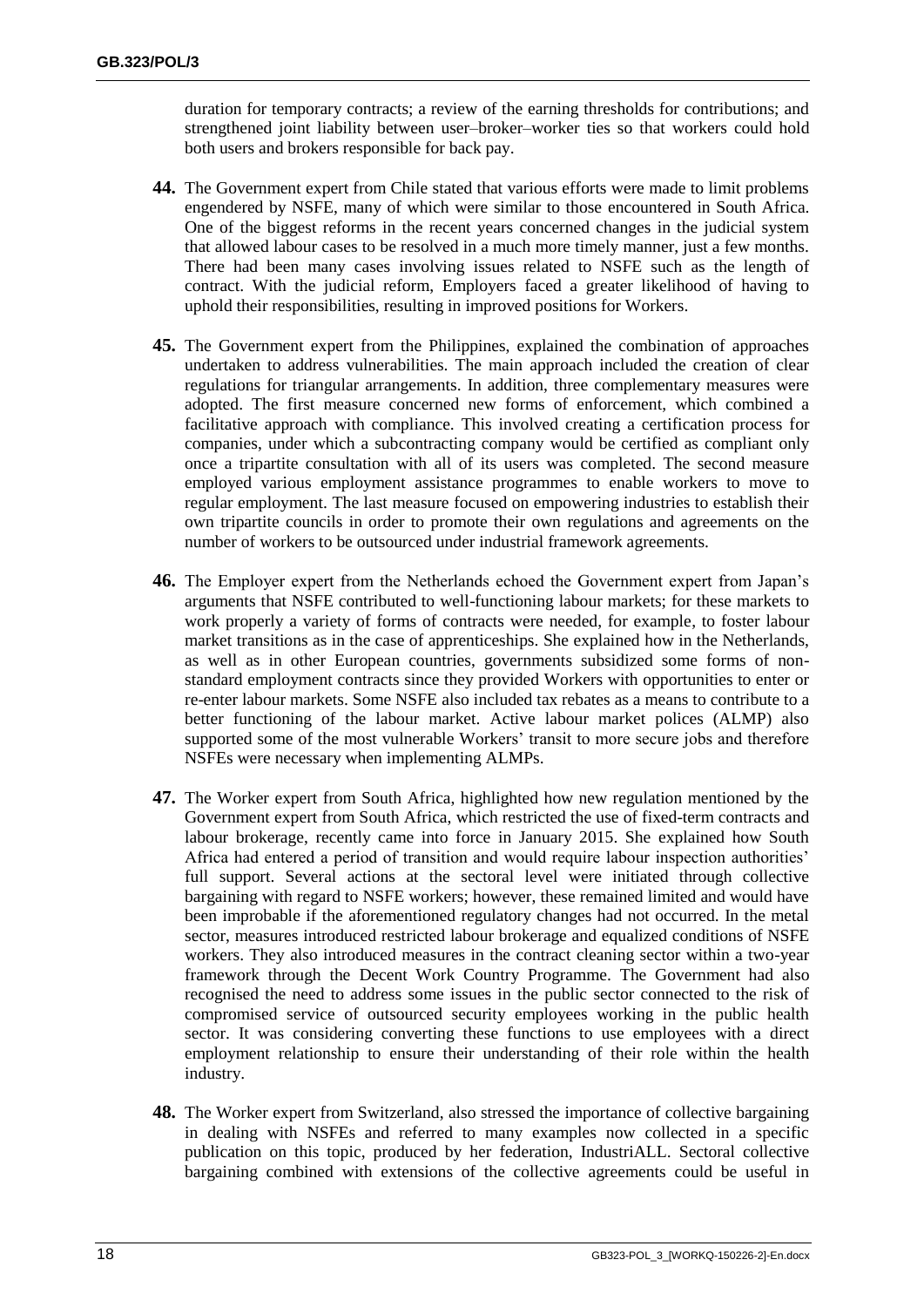addressing NSFE by providing tools to overcome the workforce's fragmented structure. It could also secure equal treatment for workers in NSFE in terms of wages. In this regard, a collective agreement reached with a company in the auto-manufacturing sector limited recourse to temporary work. In addition, an agreement signed with an energy operator expressed preference for standard employment relationships. She concluded that satisfactory solutions for both management and labour could be reached via social dialogue and called for the ILO to promote collective bargaining to address issues connected with NSFEs.

- **49.** The Worker expert from the Philippines, noted that the country's Constitution recognized the principle of security of labour and that the 1974 Labour Code provided guidance on NSFE, for instance in regulating subcontracting, providing definitions of regular, temporary, learners' and casual work, and affording flexibility by providing for the possibility of dismissals and retrenchments. From the early 1990s through 2011 department orders from the Department of Labour and Employment provided details based on the regulation established by the Labour Code. He explained that while the state of regulation was good, problems with implementation existed; as many as 40 per cent of cases presented before the Supreme Court were labour cases. An amendment of the Labour Code which better addressed issues arising from NSFEs would be desirable as would strongly worded language from the ILO in order to convince national lawmakers to take action accordingly.
- **50.** The Worker Vice-Chairperson, reported that the Netherlands was often perceived as a best practice example with regard to one particular form of NSFE: part-time work. She presented the "recipe" for success as strong investments in the quality of work available since the 1990s alongside regulatory provisions. Legislation provided for full equal treatment in wages and working conditions and universal social security coverage without a minimum hours worked threshold to qualify for coverage. These measures also accompanied rights to increase or reduce working hours and to reverse such decisions. However, despite these measures, equality of treatment for some groups of part-time employees proved insufficient. Some employers have resorted to zero-hours contracts (ZHCs), whereby employers opt out of the obligation to provide work while contracts stipulate obligations of workers to be available for work. A recent national tripartite agreement addressed the issue of ZHCs and provided legal restrictions on their use (in particular, giving access to ZHCs only via collective bargaining and when an objective reason existed). This was needed because workers generally had not chosen to have a ZHC. She reiterated that certain forms of employment remained unacceptable, particularly when no balance existed between the obligations for the worker and the employer.
- **51.** The Employer Vice-Chairperson emphasized that no single form of employment should be considered as the only appropriate form, but rather multiple forms equally had their place. However, reality proved that not all forms of employment afforded the same protections. To redress this, Employers' aspired for the co-existence and appropriate use of all forms of employment and contracts in an equivalent way. In this regard, the "stepping stone" approach presented one useful concept, but which needed further qualification: the "end point" of the transitional stepping stone from NSFE should not necessarily be a regular job, but rather a step to another protected form of employment without danger.
- **52.** While the Employer Vice-Chairperson pointed to the limited availability of statistics and their poor quality and imperfect collection, he noted these as recurrent issues. The International Conference of Labour Statisticians of 2008 had already called for coordinated action in this area and suggested that the current meeting should serve as a reminder that the issue had already been on the agenda. While current statistics suggested that up to 80 per cent of workers with NSFE desired permanent positions, this raised questions concerning the underlying reasons. Were permanent jobs desired because of their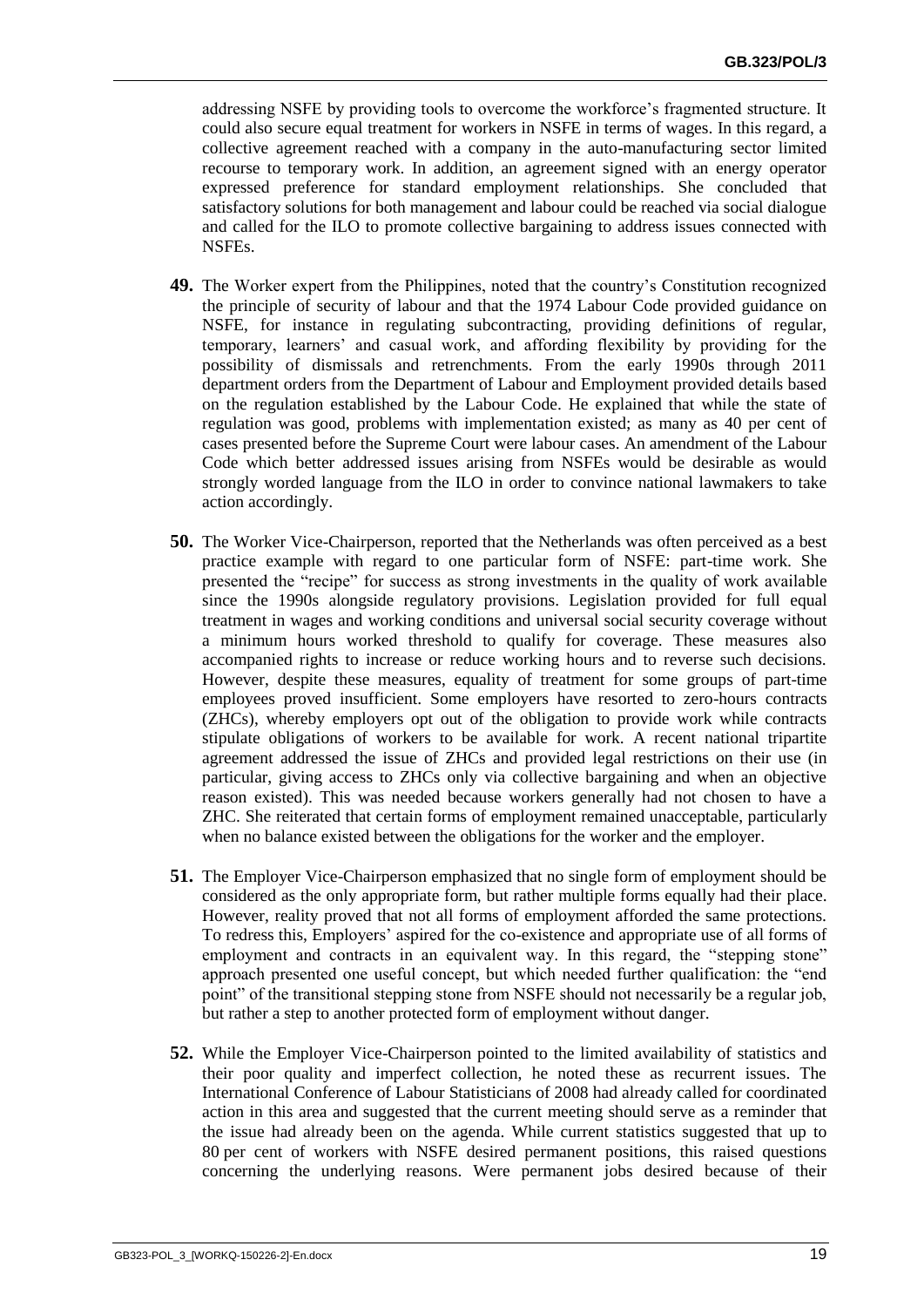permanent nature or precisely because they were the only types of jobs which ensured labour rights and protections? To this end, the ILO should not take things at face value and needed a more holistic approach which ensured comprehensiveness, cohesiveness, and better use of its existing tools. Moreover, a fast growing economy was a precondition for job creation, which required labour market flexibility. In this regard, there should be no limits to types and use of NSFEs, as any job was better than no job.

- **53.** The Worker Vice-Chairperson disagreed with the view that any job was better than no job, and stated that a growing number of poor quality jobs had deteriorated bargaining conditions of Workers, with poor outcomes for both Workers and Employers. She insisted that Workers needed quality jobs. As mentioned by the Employers' Group it was important to identify deficits in decent work which resulted from the proliferation of NSFE, as not all forms contained deficits. However, some forms of NSFE were illegitimate, such as ZHCs, where the contractual arrangement between Workers and Employers proved so unbalanced that it could never be considered decent. At the same time, it was important to investigate the conditions under which NSFE could be seen as decent.
- **54.** In contrast to the Employers' group's definition of permanent work, the Worker Vice-Chairperson suggested they perceived permanent employment as that which offered protection against unjustified or abusive dismissal, rather than life-time employment with the same employer. With respect to standard work, it did not necessarily require full-time status, since part-time work could be fully appropriate, acceptable, and decent in so far as rights related to working hours, collective bargaining, pensions and continuity of the contract were respected. She also agreed with the Employers' group and various Government experts on the need for rigorous enforcement and compliance with labour standards. However, further understanding and guidance was needed regarding how to apply enforcement and compliance for NSFE, especially involving triangular employment relationships.
- **55.** In agreement with the Employers' group, she relayed that the stepping stone concept in some cases seemed appropriate, but cautioned that the "step" should not be downwards, towards a worse job. It was important to identify conditions under which NSFE led to better outcomes. Moreover, even if NSFE sometimes served as stepping stones, it was insufficient to use this as justification of differential treatment to workers in the process of "stepping" towards better jobs. Recent examples from France and the Netherlands, where it was allowed to keep young workers longer than other workers in fixed-term jobs during the economic crisis on the assumption that this would improve their chances on the labour market proved to be unjustified, as they were kept in those jobs significantly longer than they otherwise would have been, actually deteriorating rather than improving their chances to get a standard job. Statistical data were also needed, as suggested by the Employers' group, but not only on quantity, but also on the quality of jobs and on the scope of rights afforded to them. For example, rights associated with fixed-term varied across countries; it was important to account for those differences to ensure data comparability.

# <span id="page-19-1"></span><span id="page-19-0"></span>**Point 3. "What should the main priorities for ILO action be in order to ensure the full realization of fundamental principles and rights at work and other rights for workers in non-standard forms of employment?"**

**56.** The Worker Vice-Chairperson, speaking on behalf of the experts nominated by the Workers' group, recalled that the main priority of the ILO should be to ensure realization of its constitutional mandate – social justice and protection of workers – in a changing environment. This should be completed with both international labour standards and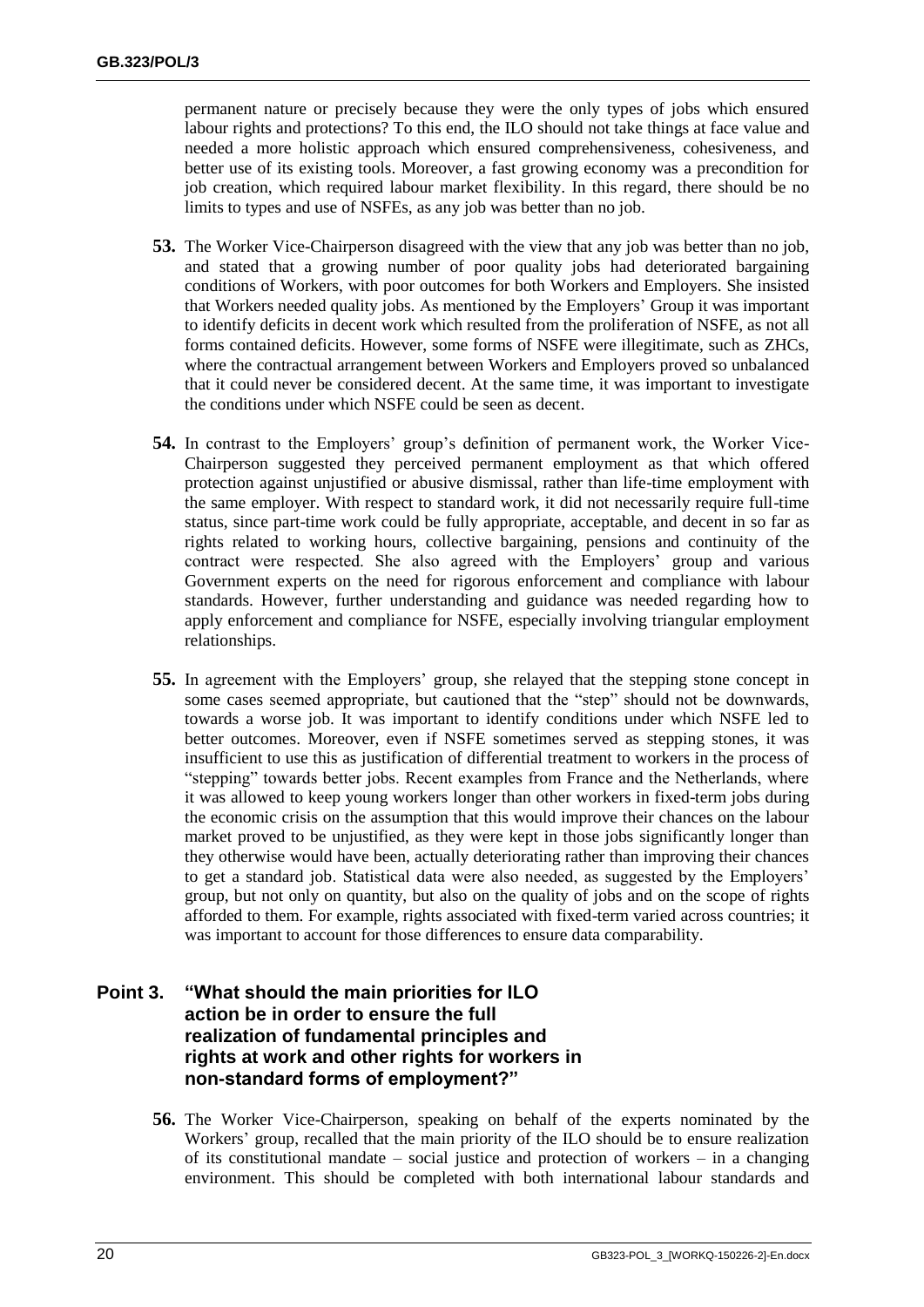technical assistance guided by those very standards. Freedom of association and collective bargaining were essential to the realization of workers' rights. Case law from the ILO supervisory bodies affirmed that workers in NSFE should be entitled to such rights. Examples from agency workers in the Republic of Korea (Case No. 2602) and in Colombia (Case No. 2556) showed that those rights were not respected and that proliferation of NSFE led to the erosion of their right to organize and bargain collectively.

- **57.** The Worker Vice-Chairperson also outlined their priorities for the ILO: (i) promotion of the effective exercise of freedom of association rights, which included the development and implementation of the special mechanisms for which the Committee on Freedom of Association (CFA) had called; (ii) comprehensive advice to governments and technical assistance which would build a regulatory environment that ensured those rights were effective; (iii) the use of case law from the CFA which would provide advice to governments on how to further develop their legislation to ensure effective exercise of these rights; and (iv) policy guidance which would ensure a progressive increase in the number of workers covered by collective bargaining. Anchored by the Right to Organise and Collective Bargaining Convention, 1949 (No. 98), and the Collective Bargaining Convention, 1981 (No. 154), these instruments called for governments to guarantee and actively promote these rights for all Employers and all groups of Workers. Moreover, collective bargaining systems which allowed and promoted coordinated bargaining beyond the enterprise level delivered far better results in terms of equality and inclusion of workers.
- **58.** Concerning the enforcement of rights, the Worker Vice-Chairperson also suggested that helping governments, including through ILO technical assistance, to build effective labour inspections should be seen as a priority. There was also a need to investigate examples of arrangements like ZHCs that were used to circumvent existing regulations, including the Part-Time Work Convention, 1994 (No. 175). Ways to eliminate discriminatory practices concerning equal pay for work of equal value, social security benefits, training, working conditions, and health and safety provisions, should represent another priority for ILO technical advice. Support for capacity building of trade unions was vital. It was also important to develop statistical indicators, and assist governments to collect more comprehensive and disaggregated data on the diverse realities of NSFE.
- **59.** The Employer Vice-Chairperson, speaking on behalf of the Employers' group, agreed with the Workers' group about the need for the ILO to fulfil its overall mandate. He further underscored the importance of the application of existing instruments. While the Workers' group emphasized the importance of collective bargaining and freedom of association, the Employers affirmed that collective bargaining and the right to organize were important but only in so far as they were chosen by the parties. Moreover, these two rights should not constitute the only possible mechanisms to address NSFE. The use of NSFE also depended on the particular context. For this reason, issues related to freedom of association and collective bargaining would have more value in some contexts than in others. Moreover, collective bargaining's coverage was variable and highly differentiated in the public and private sectors and such differences were not easy to overcome. Aspirational as collective bargaining was, it remained a distant reality. In the interim, what could be done in the immediate future based on existing work should not be delayed.
- **60.** As to the use of existing instruments, the Employer Vice-Chairperson noted that many were already in place, which, collectively, contained the majority of protections required. As mentioned by the Workers' group, active promotion of these instruments was desirable, alongside improved enforcement. In particular, better, more widespread and more targeted, use of labour inspections would be welcomed. For example, in New Zealand, labour inspectors were limited and spread too thinly across such a large workforce. Randomized inspections also lacked depth of information in order to prioritize and strategize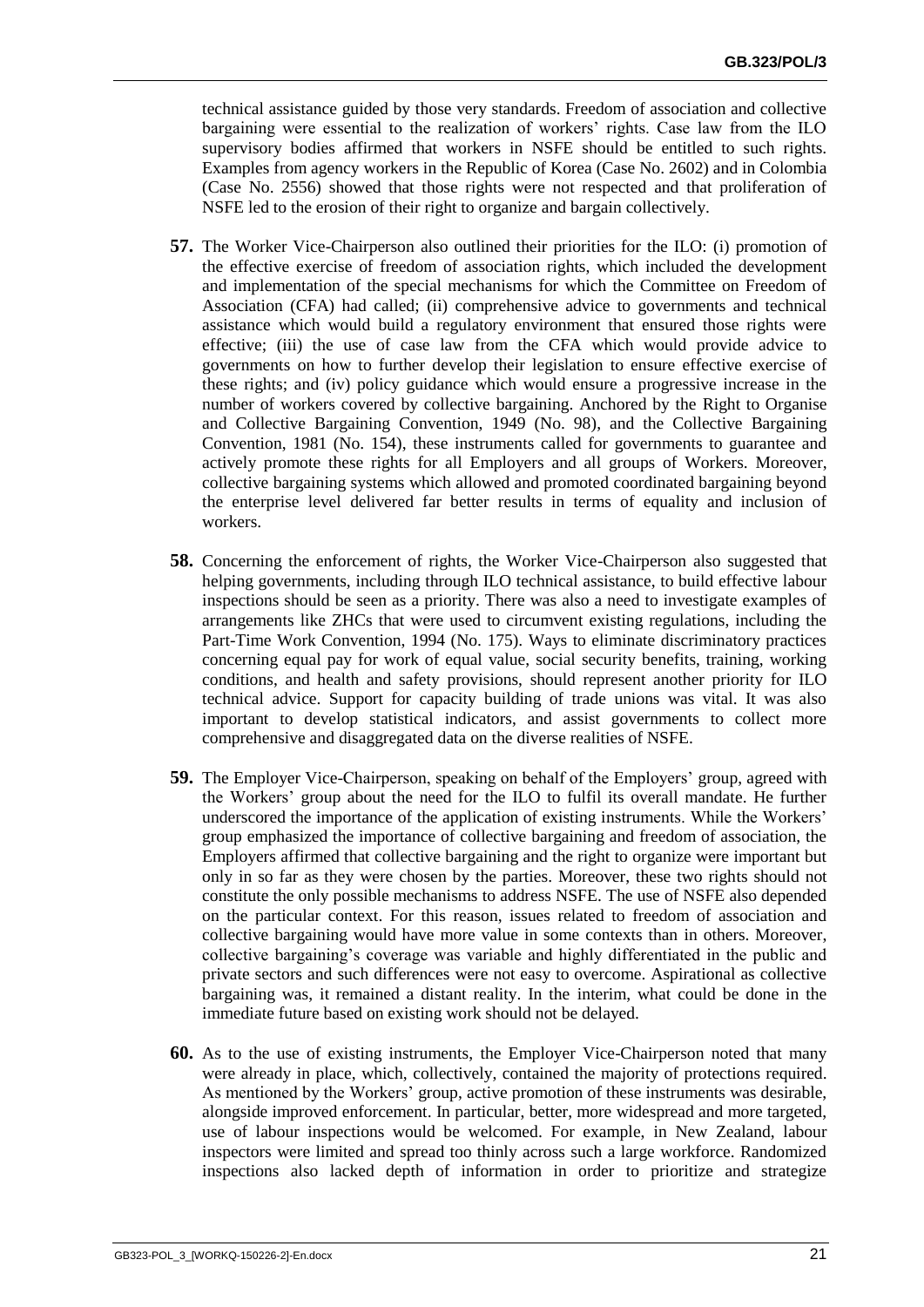enforcement. To remedy this, the Government saturated particular areas with its limited number of labour inspectors and specifically focused on sectors where the most vulnerable workers, in particular migrant workers, worked. This strategy not only led to the identification of many abuses, but of a data driven strategy which improved overall enforcement. Since many countries have limited labour inspection capacity, it would be useful for the ILO to concentrate on best practice regimes where countries made efficient use of existing resources. He then reiterated that no one solution existed for everything and multiple issues could not be addressed with one response.

- **61.** The Government expert from the United States pointed out three possible priority areas for the ILO. First, as it was apparent that strong and effective labour inspectorates were fundamental in limiting the misuse of NSFEs, she called for the ILO to provide technical assistance to member States' labour inspectorates as countries' might have strong regulations in place but problems enforcing them. The ILO should also provide guidance to member States on how to effectively and strategically use limited funds available for labour inspectorates as well as encouraging states to increase funding. Secondly, as many countries did not collect data on NSFE, or collected it intermittently, the ILO should encourage states' regular collection. Data could influence policy making as was the case in the United States Department of Labor which changed its strategy from reacting to labor violations complaints to proactively investigating low-wage industries. Lastly, the ILO could disseminate good practices and provide guidance to member States regarding how to address vulnerabilities arising within NSFE, as the use of these forms of work could at times negatively impact the achievement of decent work and fundamental principles and rights at work.
- **62.** The Government expert from Norway underscored the overarching nature of this point for discussion and the difficulty to limit it to workers in NSFE. Norway followed a rightsbased approach and ILO member States and constituents had to promote fundamental principles and rights at work, democracy and the rule of law, as there was a gap between the commitments states had made and the respect shown for the full realization of fundamental principles and rights at work (and other rights) in practice. Basic human rights were increasingly under threat in many parts of the world and failure to respect these rights impeded social development. She noted that it was for the ILO to pursue a coherent policy for the full realization of fundamental principles and rights at work, where efforts to promote and protect them were integrated into the work at global, regional and bilateral levels. She expressed her appreciation for ILO efforts to ensure that the decent work agenda and the fundamental principles and rights at work were integrated into the new UN sustainable development goals.
- **63.** She then stated that the main priorities for ILO action in the field of NSFE included ensuring access to decent work; securing the shortest possible transitions from nonstandard to standard forms of employment; encouraging employment–friendly policies and promoting freedom of association and collective bargaining for all forms of employment. Freedom of association and collective bargaining were major tools for democratization processes and an important component of negotiated responses to crises in many countries. There was the need to scrutinize the interdisciplinary value of the Freedom of Association and Protection of the Right to Organise Convention, 1948 (No. 87), and of the Right to Organise and Collective Bargaining Convention, 1949 (No. 98), as they were a precondition for social dialogue and played a crucial role for a successful implementation of the other core conventions. She also underscored that gender equality and nondiscrimination had been mainstreamed into the ILOs strategic and programming framework and there was a need to do the same for the Freedom of Association and Protection of the Right to Organise Convention, 1948 (No. 87), and the Right to Organise and Collective Bargaining Convention, 1949 (No. 98).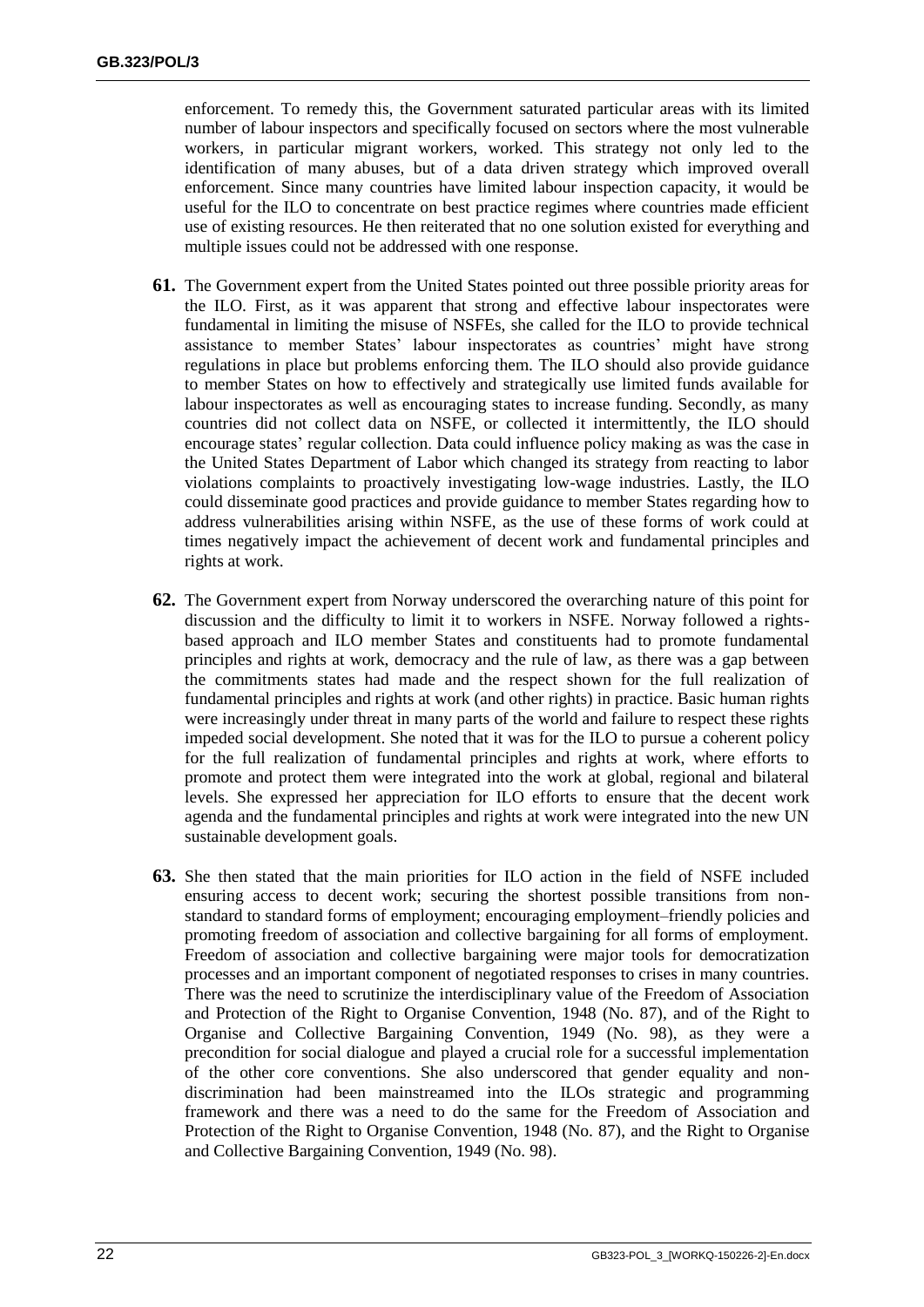- **64.** The Government expert from Japan agreed with the previous speakers on the importance of data as a key ingredient in designing the right policies. For example, the labour force survey in Japan captured the spread of NSFE. Secondly, while the rights-based approach was important, it was insufficient to ensure transitions from NSFE to standard forms of employment. Such policies needed to be complemented with employment and labour market policies and the ILO had a role to play in disseminating good practices in this direction. He also emphasized the importance of avoiding uniform policy guidelines as policy issues in different countries also differed. For example, in developing countries' a main challenge was the informal economy. ILO technical assistance to countries needed to consider this.
- **65.** The Government expert from South Africa agreed with the importance of labour regulation enforcement but called for a more nuanced discussion especially in light of debates such as transitioning from the informal to formal economy. Rather than asking governments for more resources, efforts should be devoted to effectively using existing labour inspectorates to manage NSFE. Collective bargaining also played a protective role in extending protection to NSFE. Extending protection to workers in NSFE through collective bargaining in sectors that experienced significant growth in NSFE, such as security services, was very important. However, this also required a nuanced debate as it was difficult to exercise the extension of this protection in practice. While accepting that permanent work might not be possible for all workers, it was important to ensure that they nevertheless were all entitled to labour protection.
- **66.** The Government expert from Chile pointed to the importance of the ratification of ILO instruments relevant to NSFE and to the improvement of enforcement and labour inspections. The ILO technical assistance was also vital. He expressed his appreciation for ILO technical assistance in undertaking the most recent and important reforms of collective bargaining. Chile worked closely with the ILO for many months on a document which developed key points on collective bargaining. Such reforms, which were undertaken in democratic consultation with social partners, outlined a new and stronger role for collective bargaining both in extending protection to all workers, but also in ensuring that economic gains were shared with workers.
- **67.** The Government expert from France expressed her agreement on the importance of international labour standards, effective enforcement and implementation, as well as solid statistical data. However, one issue that had yet to be raised was the effectiveness of the defence of workers and their access to the court system. While there was a right to work, there were also labour rights. As a response to the crisis, some employers had questioned labour rights in France. While the rights of enterprises were recognized, the rights of workers should have been recognized too. There was also a contradiction in the position of Employers who on the one hand argued that short- and fixed-term contracts with protection were the way forward and yet also viewed these contracts as a stepping stone towards an open-ended contract. In relation to this, instruments such as the Termination of Employment Convention, 1982 (No. 158), could serve as a sort of anchor; short-term contracts could be used as a stepping stone provided that they were for the shortest time possible. While Article 2 of the Termination of Employment Convention, 1982 (No. 158), provided for a probationary period of reasonable duration, it should be discussed in specific context. Moreover, it was important to use existing instruments through social dialogue to advance discussions on decent work deficits related to NSFE.
- **68.** The Government expert from the Philippines stated the importance of international labour standards. However, this raised questions about the relevance of these instruments for the challenges of NSFE. In this regard, a guiding document which reviewed ILO instruments relevant for ILO member States which were reviewing their regulatory frameworks to address NSFE would be helpful. Recalling discussions with workers' groups in the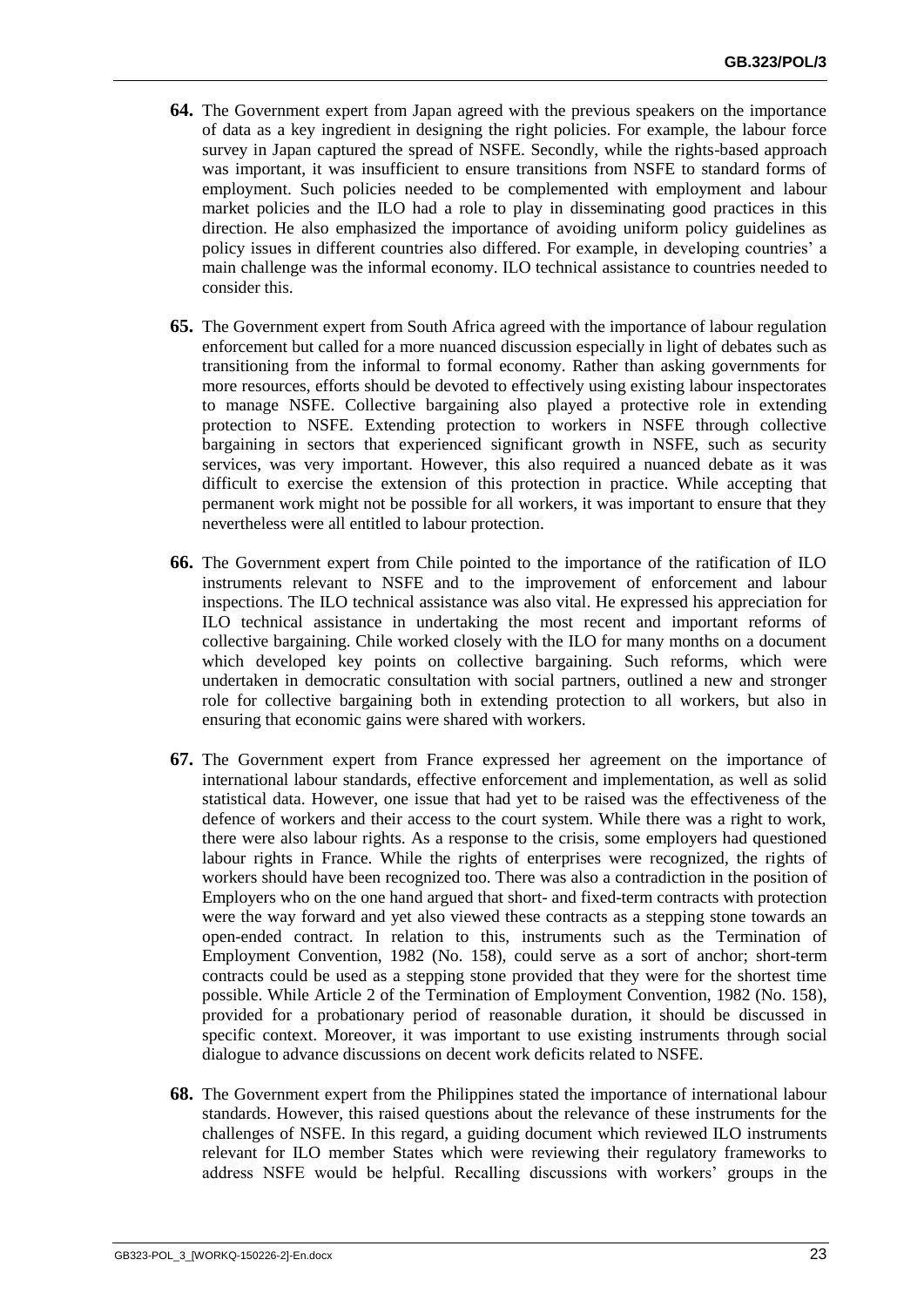Philippines, she argued that while a number of legal instruments existed, problems remained. The Philippines benefited from ILO's and USDOL's technical assistance to strengthen the enforcement system. Sharing the example of such assistance in combination with other country best practices on NSFE would be helpful for countries seeking to improve and adopt regulations. Finally, she encouraged the ILO to undertake research on the extent to which NSFE could act as an entry point into the labour market and could provide an opportunity to address issues related to skill mismatch.

- **69.** The Employer expert from the Netherlands, speaking on behalf of the Employers' group, stated that employers called for full respect of the fundamental principles and rights at work, in particular, the core conventions on freedom of association and collective bargaining namely the Freedom of Association and Protection of the Right to Organise Convention, 1948 (No. 87), and Right to Organise and Collective Bargaining Convention, 1949 (No. 98)*.* The Office and its constituents should promote these conventions by increasing the number of ratifications as well as through their implementation at the national level. In response to previous statements which referred to NSFE as a challenge or even attack on collective bargaining rights, she replied that such allegations did not reflect the reality on the ground. NSFE were a new reality in the world of work, to which unions and employers had to accept and respond by developing new bargaining models. She drew attention to good practices, in which workers in NSFE were able to organize, join unions, and were covered by collective agreements. She also highlighted the usefulness of several sources, such as the ILO working paper on collective bargaining in NSFE, the report from the European Foundation for the Improvement of Living and Working Conditions on Temporary agency work and collective bargaining in the EU, and the brochure of IndustriALL on negotiating security.
- **70.** The Employer expert from the Netherlands added that collective bargaining agreements covered most agency workers in Europe and in countries with strong social dialogue. In nine countries, over 90 per cent of agency workers were covered through mechanisms such as extension of collective bargaining agreements. The issues related to collective bargaining for workers on fixed-term contracts were not new. It had been addressed in the Netherlands in the 1970s, in France in the 1980s, and in Germany at the turn of the millennium. She further developed the example of Germany which illustrated a new model that included multiple unions and multiple employers from agencies and users, and Sweden, where employers negotiated with 33 consecutive unions. In France and Denmark, over 80 per cent of agency workers were covered by collective labour agreements as stated in a publication by Eurociett and UNI Europa of 2013 entitled "The Role of Temporary Agency Work and Labour Market Transitions in Europe: Institutional frameworks, empirical evidence, good practice and the impact of social dialogue". Freedom of association and collective bargaining, however, were not an obligation and depended on national contexts and practices. Collective bargaining could take place at several levels, notably at enterprise, end user, work unit, agency, sectoral, cross-sectoral, and national levels. A combination of levels was possible. She called upon the ILO to support the capacity building of employers' organizations in improving collective bargaining in NSFE.
- **71.** Regarding international labour standards, the Employer expert from the Netherlands focused on an example of the Private Employment Agencies Convention, 1997 (No. 181), which recognized freedom of association and collective bargaining, and which was ratified by 28 countries. She called upon the Office to further promote the convention and requested to include this point in the conclusions of the meeting. Regarding NSFE and agency work, while NSFE imposed new challenges, these should not imply a total ban or severe restriction on such forms on employment. She recalled recent jurisprudence from Namibia, specifically Supreme Court decision SA 51/2008, from which she quoted: "The shift away from standard employment relationships is an undeniable reality. These changes and developments in the workplace and in the employment market cannot be arrested just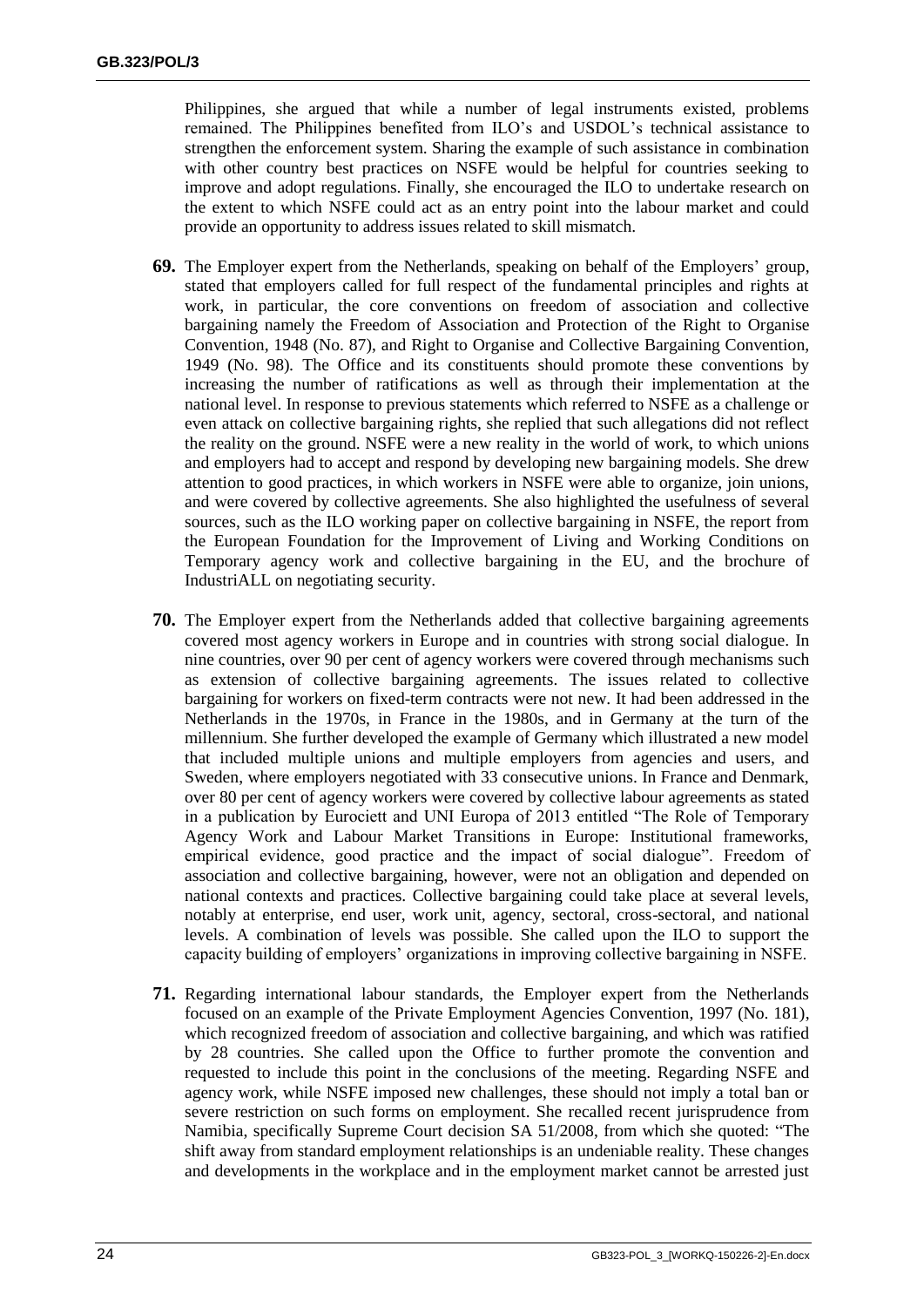to preserve the most favoured model for union organization. Unions will need to move on from their traditional organizing model and reach out to recruit workers in an era characterized by changed employment patterns." On this basis, there was need for capacity building of both workers and employers to organize NSFE and referred to the conclusions in the OECD guidelines, where the National Contact Point in Germany said in the *Deutsche Post/DHL* v. *UNI Global* case: "The deployment of agency workers does not represent a direct violation of the OECD guidelines or other internationally applicable standards".

- **72.** She added that there was no international agreement or legislation limiting the use of agency workers, including the Private Employment Agencies Convention, 1997 (No. 181). The ECJ would soon publish a report on agency work which would provide a further step in jurisprudence. In conclusion, a new agreement was needed that underscored that NSFE were not just stepping stones, but a response to a need, a complementary form of employment, and not a threat to freedom of association and collective bargaining. She called for a decoupling of the legal contract from access to social protection, no matter the form of the contract, and for ensuring that workers in NSFE had access to social protection floors.
- **73.** The Worker Vice-Chairperson, speaking on behalf of the experts nominated by the Workers' group, reflected on the importance of the discussion. She remarked that diversity was undeniably part of today's world of work, but that it always had been, and that such diversity could not serve as an argument for less favourable treatment. Turning to collective bargaining and freedom of association, these had been fundamental tools over the last 150 years to improve societies and economies, and pointed to history as a key starting point; prohibition from forming associations was lifted in the nineteenth century. Freedom of association was what allowed workers to assemble and decry indecent working conditions. She also recognized governments and employers that supported these rights, from which collective bargaining arose, and illustrated the joint benefit of sitting together to improve working conditions and labour market practices.
- **74.** Reflecting on this history, the Worker Vice-Chairperson reiterated the undeniable place of freedom of association and collective bargaining at the heart of the ILO. These were drivers which allowed Workers and Employers to change the world of work and provided people the opportunity to rise out of poverty. Looking at legal frameworks was essential to verify whether they were supportive and also to identify and address barriers. Referring to the Namibia case raised by the Employers' group, she agreed that no union would deny that we were living in the twenty-first century, dealing with twenty-first century challenges. However, Employers had created additional hurdles through certain practices and seemed to be asking workers to jump over them because they were part of the new world of work. Returning to the Namibia case, she added that amendments were made to the labour code following the case specifically to ensure that a direct employment relationship would be assumed after a certain period of time. In this case, the onus of adapting to the twenty-first century did not fall on the shoulders of unions alone, government regulations also needed to adapt.
- **75.** The Worker Vice-Chairperson also called upon the ILO to make further ties with the ILO Declaration on Social Justice for a Fair Globalization (2008), which included references to enabling rights and their importance in realizing decent work. She agreed with the Employers' group that reflecting on existing conditions and innovations in collective bargaining might be necessary. Statements made by governments noted the massive erosion of collective bargaining in general; this presented even worse implications for workers in NSFE. There was a need to identify not only good practices, but also bad ones that sought to eliminate or avoid standards. While good practices in the agency sector did exist, it would be interesting to document why they represented good practices and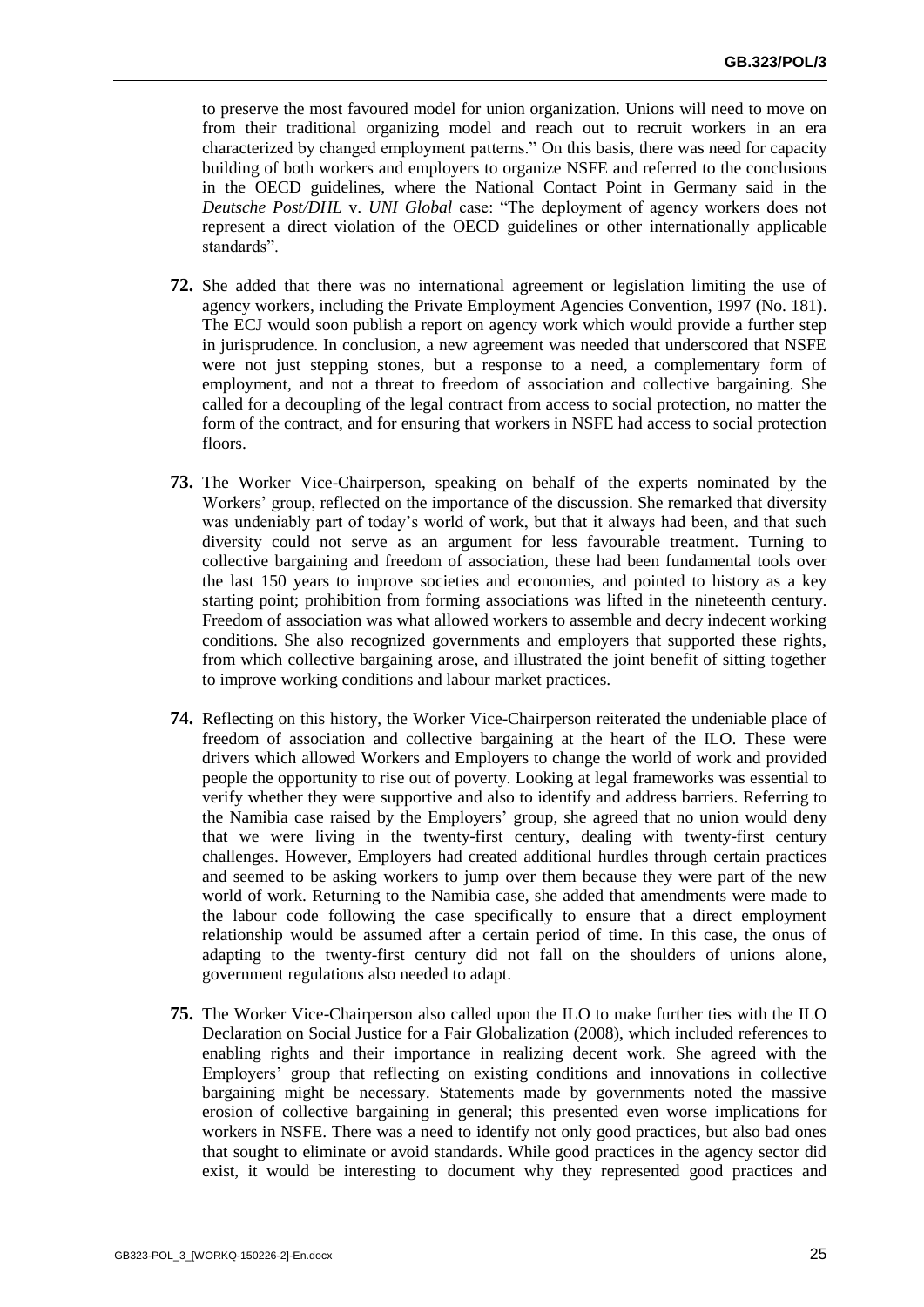understand the context and conditions in which they functioned; however, even in these cases, problems could persist. Moreover, although good practices existed, they could not trump the fact that bad ones also existed. For these reasons there was a need to investigate conditions under which certain practices could lead to positive or negative outcomes.

- **76.** The Government expert from South Africa responded to the Employers' statement regarding the absence of attacks on collective bargaining. The Office report as well as other Government experts' interventions provided ample evidence of the existence of such attacks as well as their enormous impact. Furthermore, workers in NSFE were often not allowed to join unions which represented an attack on collective bargaining.
- **77.** The Employer expert from South Africa, welcomed the comments received from the Worker and Government experts. She drew the discussion back to the need for innovation as a means of embracing freedom of association and collective bargaining, referring in particular to the efforts of employers in South Africa, who made attempts to support workers in NSFE to participate in the activities of organized labour, including collective bargaining. She also pointed to attempts at collective bargaining with multiple employers in triangular employment relationships, but with no success so far. On this basis, she called upon the social partners to work together to find innovative solutions, and to remove barriers such that solutions worked for all parties.

# <span id="page-25-1"></span><span id="page-25-0"></span>**Point 4. "How can existing international labour standards be better used to address nonstandard forms of employment and what, if any, are the existing gaps in this area?"**

- **78.** The Worker Vice-Chairperson, speaking on behalf of the experts nominated by the Workers' group, concurred with the Employers on the need to promote the ratification and implementation of existing international labour standards. She referred to the Office's document, which cites an important number of relevant conventions and recommendations that should be fully promoted. Referring to the report, the discussion so far and earlier debates within the ILO, she drew attention to Labour Inspection Convention, 1947 (No. 81), Labour Clauses (Public Contracts) Convention, 1949 (No. 94), Social Security (Minimum Standards) Convention, 1952 (No. 102), Minimum Wage Fixing Convention, 1970 (No. 131), Occupational Safety and Health Convention, 1981 (No. 155), and sectoral instruments, such as the Safety and Health in Agriculture Convention, 2001 (No. 184), the Termination of Employment Convention, 1982 (No. 158), and its language on reasons for fixed-term contracts, the Private Employment Agencies Convention, 1997 (No. 181), the Part-Time Work Convention, 1994 (No. 175), the Maternity Protection Convention, 2000 (No. 183), the Employment Policy Convention, 1964 (No. 122), and the Employment Relationship Recommendation, 2006 (No. 198), and the Social Protection Floors Recommendation, 2012 (No. 202), among others that needed to be promoted. Promotion meant several things, including the publication of clear and easy fact sheets highlighting key provisions of relevant ILO instruments and how they were relevant for workers in NSFE; rapid assessment tools to identify regulatory changes required in a country to achieve compliance in law and practice with the most relevant labour standards in relation to NSFE; helping countries that wish to ratify a particular standard take the necessary steps towards ratification; documenting good practices in addressing NSFE, for example, relating to labour inspections, which could be shared through national dialogue fora to agree on roadmaps for ratification and implementation of relevant international labour standards.
- **79.** In addition to these proposals, she noted that there were some gaps in existing international labour standards that had been identified and needed to be addressed. First, regarding the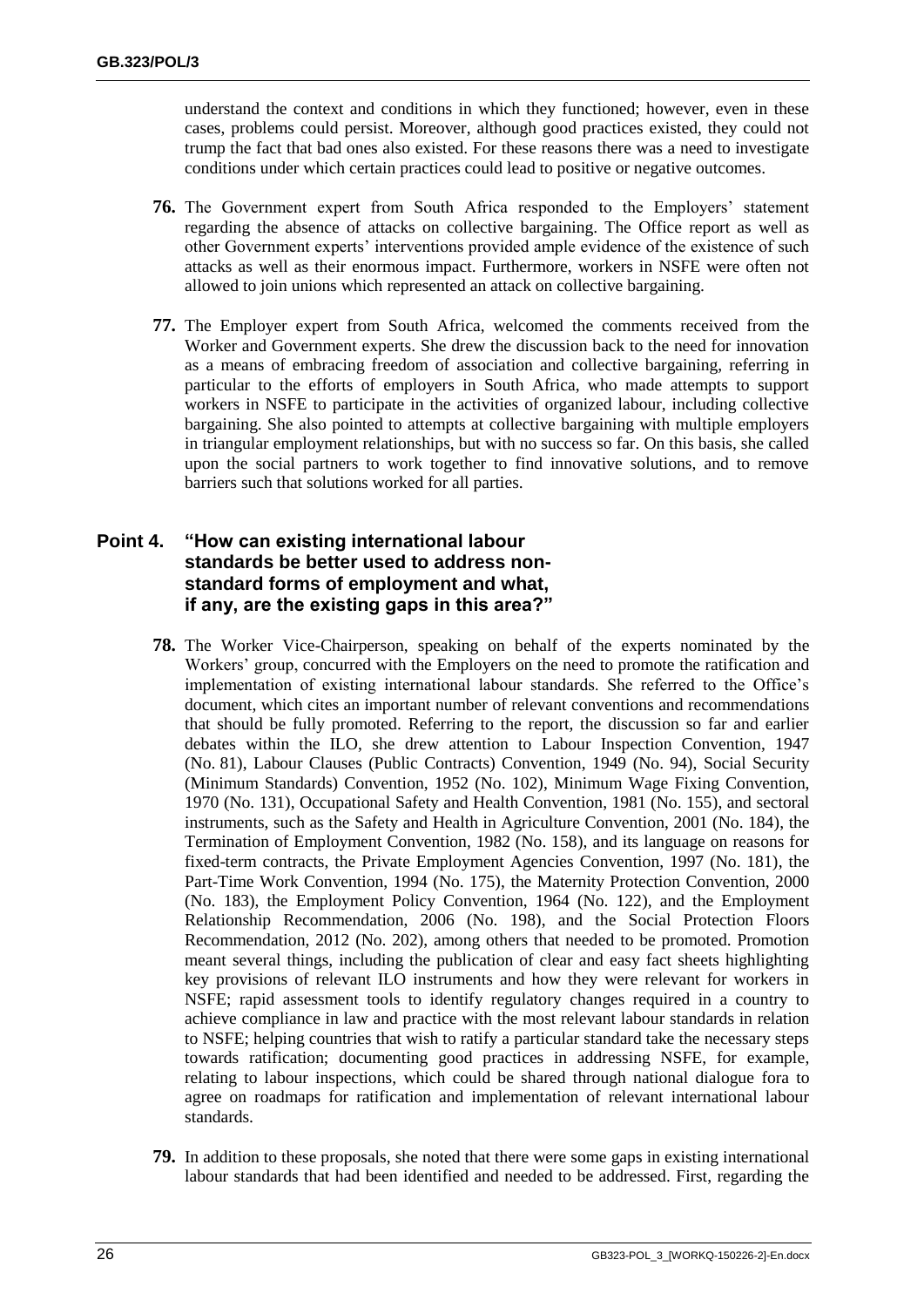principle of equality of treatment for workers in NSFE and the protection against discrimination in employment based on employment status, she noted the need to address fixed-term contracts not only through the Termination of Employment Convention, 1982 (No. 158), but also directly to improve protection. Second, the scope of regulation of the triangular employment relationship had to be broadened beyond agency work. The Private Employment Agencies Convention, 1997 (No. 181), was therefore insufficient. Third, there was a need for further regulation of the use of temporary work. Fourth, collective bargaining rights had to be clarified and strengthened to ensure that bargaining could take place with the employer(s) that actually determined the conditions of work in the case of triangular employment relationships. Finally, there was a need to address forms of contractual arrangements that deprived workers of all their rights, like zero-hour contracts.

- **80.** In conclusion, there was broad consensus that such gaps existed, and some issues required further research. She proposed to hold a meeting of experts that could help to find solutions on how to close such gaps, particularly to address the regulation of temporary and fixed-term contracts and discrimination of workers in NSFE.
- **81.** The Employer Vice Chairperson concurred with the views expressed by the Worker Vice-Chairperson. Furthermore, the Social Security (Minimum Standards) Convention, 1952 (No. 102), had to be added to the list of relevant standards. There was a lack in the comprehensiveness of international labour standards and it was important to fill the gaps. Mechanisms deployed during social dialogue, such as the one in commercial relations, were new and required new attention.
- **82.** The Employer expert from the Netherlands underscored the need to update the Private Employment Agencies Convention, 1997 (No. 181).
- **83.** The Government expert from South Africa highlighted that regional and national tripartite forums could benefit more from ILO support. Furthermore, having all relevant ILO standards in one single publication would be a useful tool of reference.
- **84.** The Government expert from the United States noted that the ILO standards identified in the report showed no obvious gap, but that there was a need to raise awareness among the member States as well as provide technical assistance. If a gap was to be identified, it would be important to clearly specify what a new standard would add to the existing ones as well as its scope and coverage.
- **85.** The Government expert from Norway was not convinced that there were gaps in various ILO standards listed in the report. The main obstacle was rather existing gaps in national legislation to adequately regulate NSFE, as well as the inability to exercise these rights in practice. There was an important need to take into account the work of the supervisory bodies. Tasks for the ILO could include inquiring into why some member States did not ratify existing standards, assisting member States in ratification and application of the standards and creating a practical guide for use and application of already existing instruments on NSFE. This exercise could help reveal possible gaps.
- **86.** In conclusion, the Employer Vice-Chairperson underlined that gaps were not numerous and that social dialogue would be one of the many ways to address many of them.
- **87.** The Worker Vice-Chairperson added that ambiguous employment relationships such as bogus self-employment were used to circumvent labour law, and posed particular problems for defining whether a person was a worker or not, and thus whether the person had rights or not. The right to freedom of association was for everybody and she underscored the importance of the Freedom of Association and Protection of the Right to Organise Convention, 1948 (No. 87), and the Right to Organise and Collective Bargaining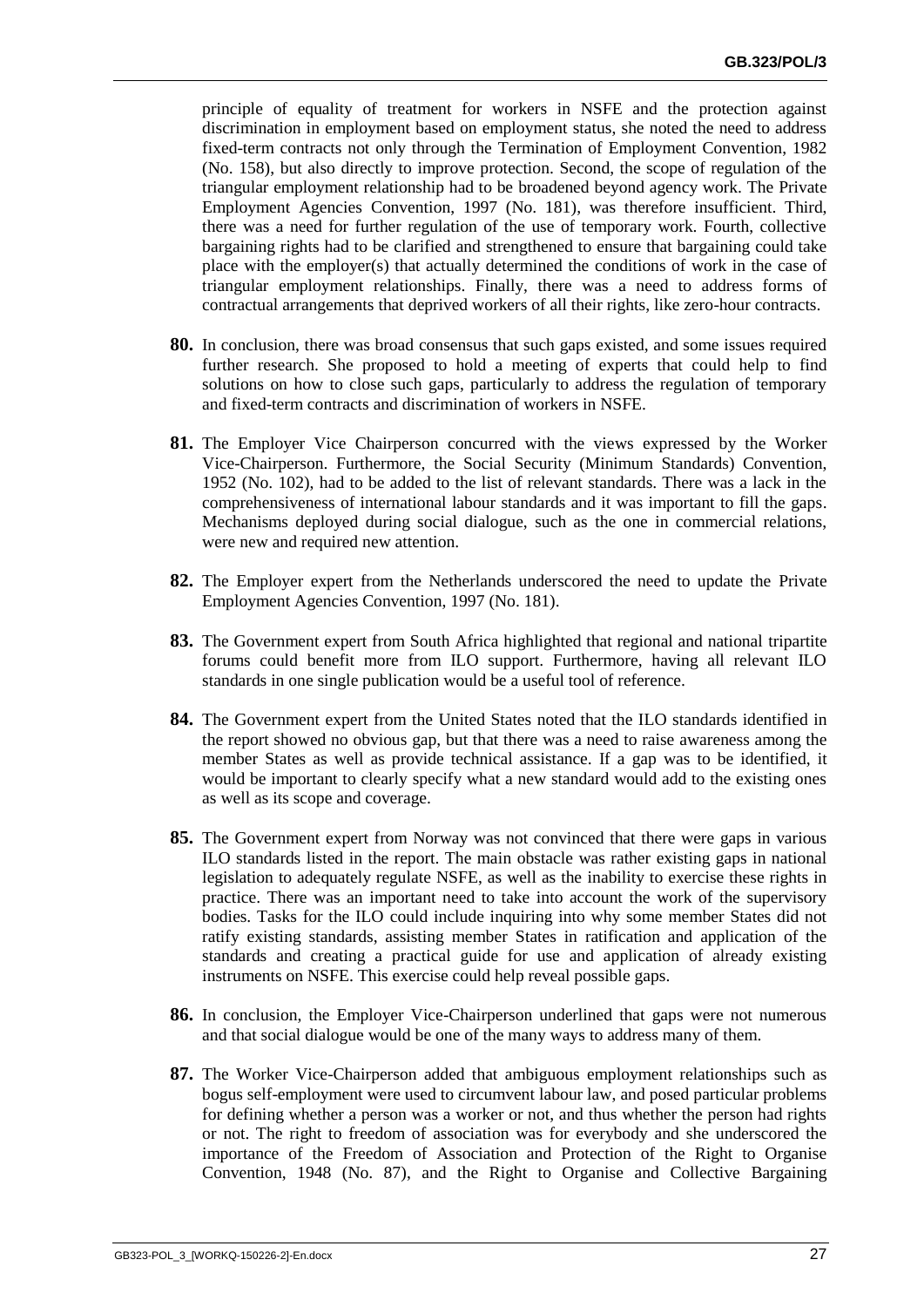Convention, 1949 (No. 98). It was wrongful to deny such rights to specific individuals or professions, solely under the pretext of commercial or competition law. The gaps regarding these specific groups had to be addressed.

# <span id="page-27-1"></span><span id="page-27-0"></span>**Point 5. "Which aspects of non-standard forms of employment warrant further research, analysis and other actions by the ILO?"**

- **88.** The Employer Vice-Chairperson, speaking on behalf of the experts nominated by the Employers' group, clarified that when stating "any job is better than no job" during the previous sitting, a reference was made to a context in which all forms of work should enjoy an adequate level of protection. In that particular scenario "any job" was better than "no jobs". He also referred to the importance of developing priorities for future action and the need for more and better information on a variety of issues.
- **89.** Regarding collective bargaining, there was a lack of knowledge about the views of Employers and Workers on its different forms. In New Zealand, enterprise-level collective bargaining was the norm and national bargaining hardly existed. Social partners in the country were satisfied but maybe this would not be the case in other countries. It was necessary to look at different economic scenarios to understand what was "standard" in different economies. In some countries it could be that open-ended, full-time employment was not standard. The shift from one model of employment to another over time had also to be understood in order to foresee what the future of work would look like and to comprehend what the past could teach about the future. Data collection on different forms of employment was in need of improvement. The ILO Department of Statistics was working on this topic and the work had to continue. It was also necessary to understand the degree to which workers in NSFE could access social protection and the conditions under which access to such protection was possible. Furthermore, application of restrictions on NSFE in different countries and the related outcomes had also to be understood. In some cases, regulatory outcomes diverted from the original regulatory intention and had unintended consequences. In addition, there was the need to settle terminology. "Ambiguous" for example was not a clear term and "disguised" or other similar words should be used. It had to be borne in mind that there was a great variety within each particular form of employment. For instance, open-ended, full-time work was vastly different in New Zealand in comparison with the United States. In New Zealand this form of employment was highly protected, whilst in the United States it was not, because of the "employment at will" doctrine. There was also a great variety of fixed-term contracts.
- **90.** He concluded by underscoring the importance of having effective enforcement mechanisms. It was easy to say that more resources were needed for labour inspections but the question was also about the appropriateness of the regulatory framework, as these frameworks had to be shaped in a way that ensured their effective use. Finally, open-ended conclusions were not desirable: indications on prioritization and on actions with regard to the identified priorities were needed.
- **91.** The Worker Vice-Chairperson expressed her appreciation for the Employers' group clarification regarding the statement that "any job" was better than "no job". She was concerned however, that stopping at ensuring some minimal level of protection could lead to a situation in which the statutory minimum protection afforded by the law became the norm. A rich variety of schemes had been developed through the years to improve on those minimum standards including collectively bargaining for higher wages and more and better training. These schemes had been seriously affected by unfair competition.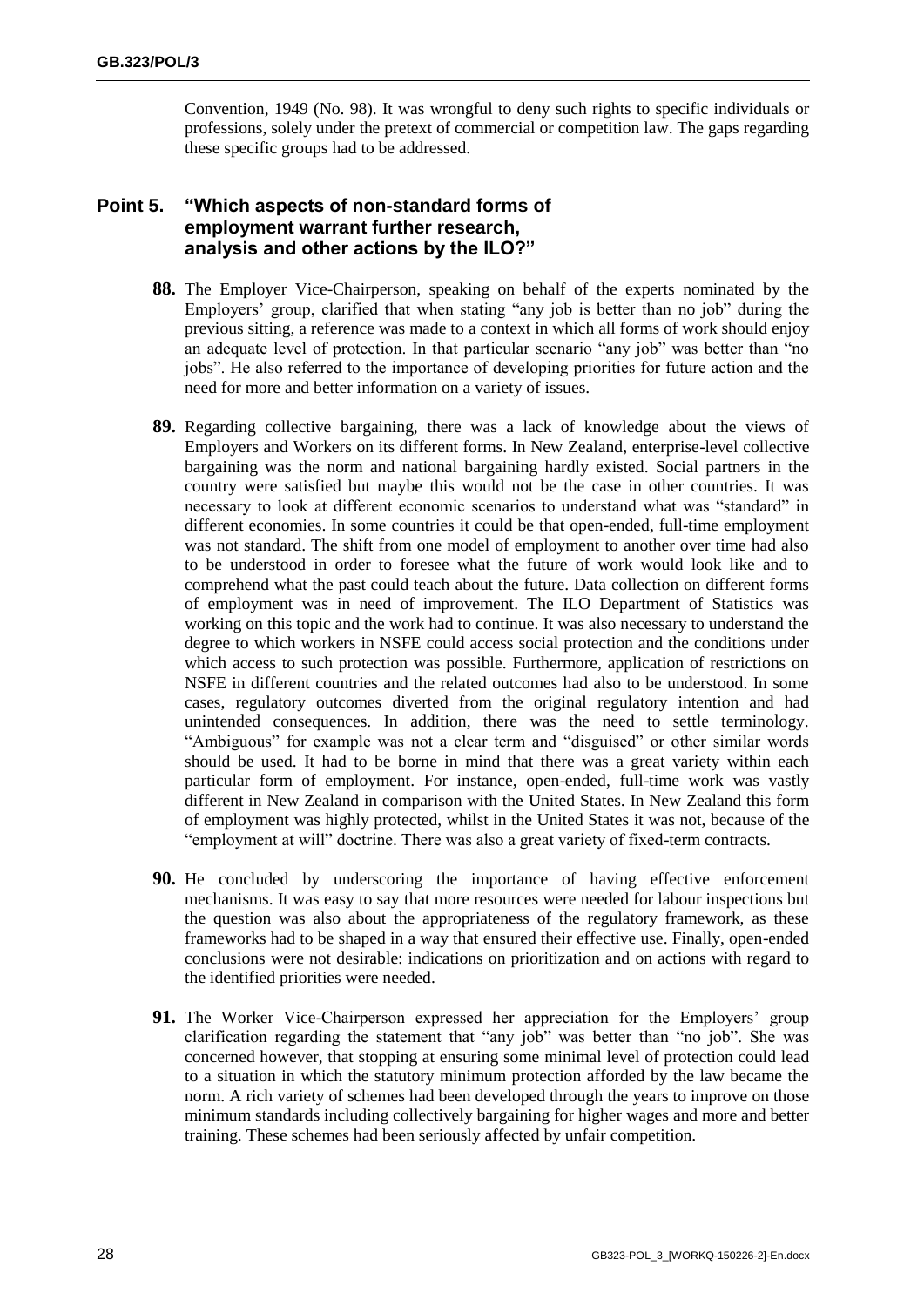- **92.** She recognized, on the one hand, the existence of substantial knowledge gaps concerning the diversity of NSFE and their impact on workers' rights, and on the other, the existence of considerable research on the topic. An annotated bibliography and a depository of all relevant, available research by the different departments of the ILO and academic literature would be useful.
- **93.** She also noted some level of consensus on the need to better understand the limited labour protection enjoyed by workers in NSFE even if they would formally be covered by international labour standards. There were considerable research gaps in the area of regulation of the use of temporary and fixed-term employment and adequate protection of workers in these forms of employment. Issues where further research was needed included existing practices and innovative concepts of regulation to avoid the use of these NSFE to circumvent protective labour regulations; and good practices and innovative concepts of regulatory systems that avoided unfair competition and the externalization of employment costs through NSFE. Similarly, research on the question of equality of treatment and possible discrimination based on employment status was important particularly in terms of legislative provisions and policies which provided protection against discrimination and applied the principle of equal treatment of workers regardless of the employment status.
- **94.** A number of other research areas included the microeconomic and macroeconomic impact of the growing proliferation of different forms of NSFE; issues of the representation gap for workers in NSFE, the impact of NSFE on collective bargaining and potential measures to close this representation gap; best practice and innovative mechanisms to extend coverage of collective agreements to workers in NSFE, including triangular relationships, and legal regulations that permitted workers in NSFE to join the union of their choosing and identify the relevant employers for collective bargaining purposes; development of better statistical indicators and provide assistance to governments to collect more comprehensive data which capture the diversity of NSFE; analysis of trends on ambiguous self-employment that deprived workers of protection and rights; the development of a toolkit to promote International Labour Standards relevant at national level; and research on employment terms and conditions, professional rights and social dialogue mechanisms, including collective bargaining and collegial governance in tertiary education, with a focus on young teachers, academic staff, researchers and education support personnel. Finally, in relation to the discussion on the future of work and the increasing participation of women in the labour market, it was important to identify problems and solutions with a view of understanding better under which conditions employment of women could be beneficial for both workers and employers. It was important to look at alternative approaches which combined the need for internal flexibility of employers with the need for the worker for flexible arrangements to balance work and family life for both men and women.
- **95.** The Government expert of Norway identified the following areas for further research, analysis and action: better supervision of applications of the ratifying countries; and research regarding development, changes in the use of different types of NSFE and forces driving such changes. She also emphasized the importance of taking account of ongoing work in developing evidence-based knowledge.
- **96.** The Government expert of Chile noted the complexities involved in NSFE. He presented the example of his own country to address the issue of ambiguous self-employment  $-$  a sector which has been difficult to organize – by providing them a social protection mechanism. These workers, often professionals, had many employers and lacked a set schedule of working hours. This resulted in discrimination with respect to pension and the scheme had sought to reverse these trends. The social protection system established was contribution based, but these workers had the tendency to lessen their contribution and keep more of their income for immediate use. From this perspective, it would have been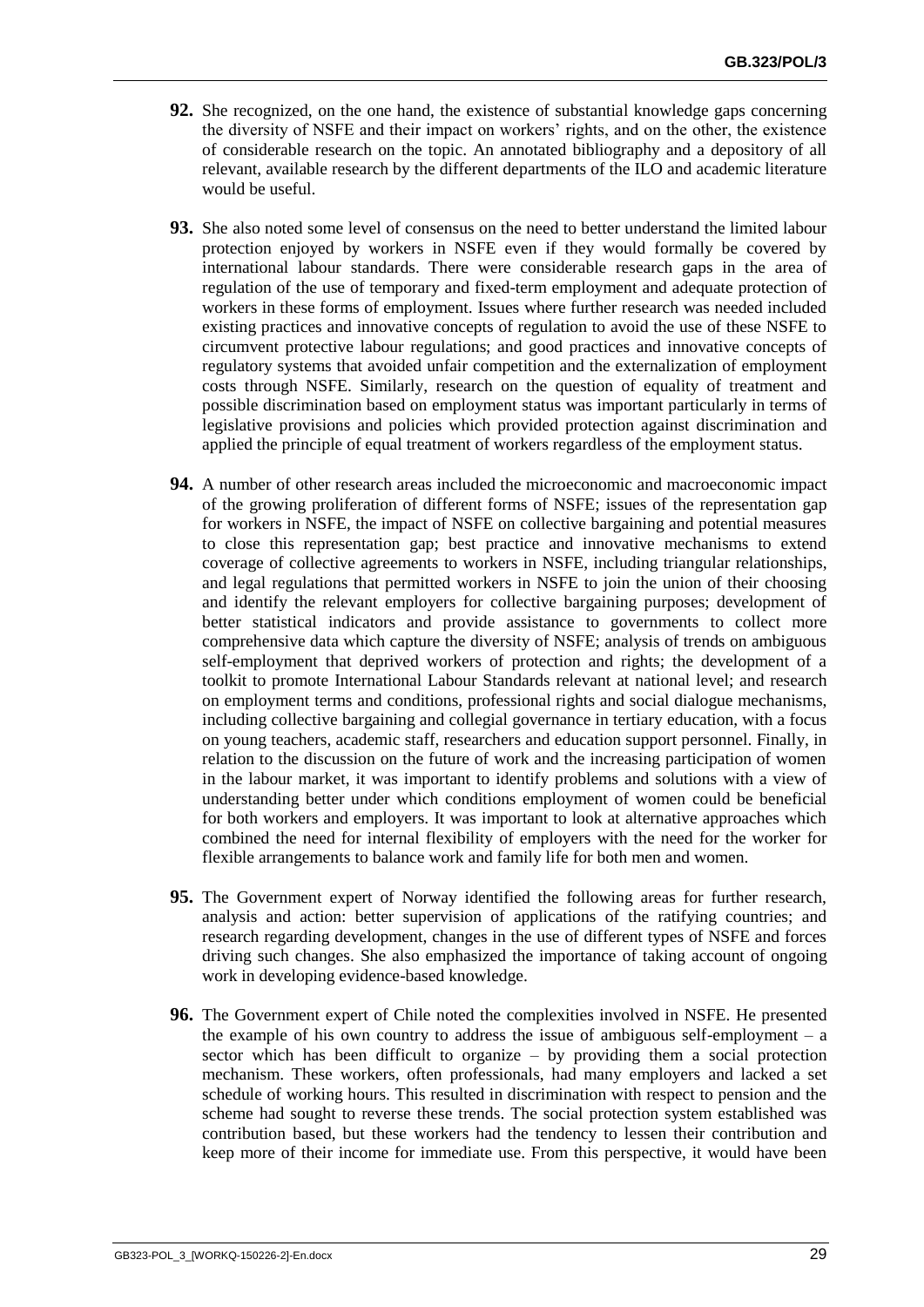interesting to have more research in terms of positive experiences on the topic from other countries.

- **97.** The Government expert of United States agreed with the need to conduct further research on the prevalence and trends in NSFE. The issue of overrepresentation of particular groups of workers such as women and youth among workers in NSFE and possible policy and regulatory measures to address these workers' needs merited specific attention. For example, it would be interesting to analyse to what extent could subsidized childcare, improved supply of quality childcare services, paid parental leave and flexible work arrangements help part-time workers move to full-time employment. Another important area of research was the impact and effects that NSFE would have on wage gaps and other aspect of job quality, including workplace safety and health.
- **98.** The Government expert from South Africa emphasized that it would be beneficial to focus on developing countries, since the current report had mainly covered developed countries, and therefore did not provide a global picture. The Office should make a special effort to collect information on developing countries.
- **99.** The Government expert from Japan emphasized the importance of conducting research on transitions from NSFE to regular employment, including through labour market, employment and skills development policies. However, research should always take into account the context of each country's labour market, employment policies, human resources and labour relations. He further proposed an effective means of conducting such research by cooperating with relevant research institutes in member States. The ILO Research Department's cooperation with the Japan Institute for Labour Policy and Training on new forms of employment presented one such example. In addition, research should not only address labour relations, but also labour market and employment policies as avenues for addressing NSFE.
- **100.** The Government expert from France agreed on the need to deepen research and clarify terminology. Research should be conducted by way of various disciplines, which included history, law and others, in addition to economics. It would be unthinkable to discuss the future of work without looking back to the wisdom of the past in an effort to reflect on previous events, correct perceptions and recognize that not everything was brand new. Historians, lawyers and economists had already deeply reflected on these questions and the Office should build on those efforts.
- **101.** The Worker Vice-Chairperson stated that she would not add to the long list of requests to the Office and remarked on the challenge of selecting priorities. In this regard, she noted that the priorities of the workers had been sufficiently clear and that other items proposed also seemed useful.

# <span id="page-29-0"></span>**V. Discussion on the form of the conclusions**

- **102.** The Chairperson opened the discussion on the form of the conclusions of the meeting and gave the floor to the Worker Vice-Chairperson.
- **103.** The Worker Vice-Chairperson requested clarification on the question under discussion and its objective.
- **104.** The Chairperson explained that the discussion concerned the development of concrete proposals on the organization and priorities of the conclusions.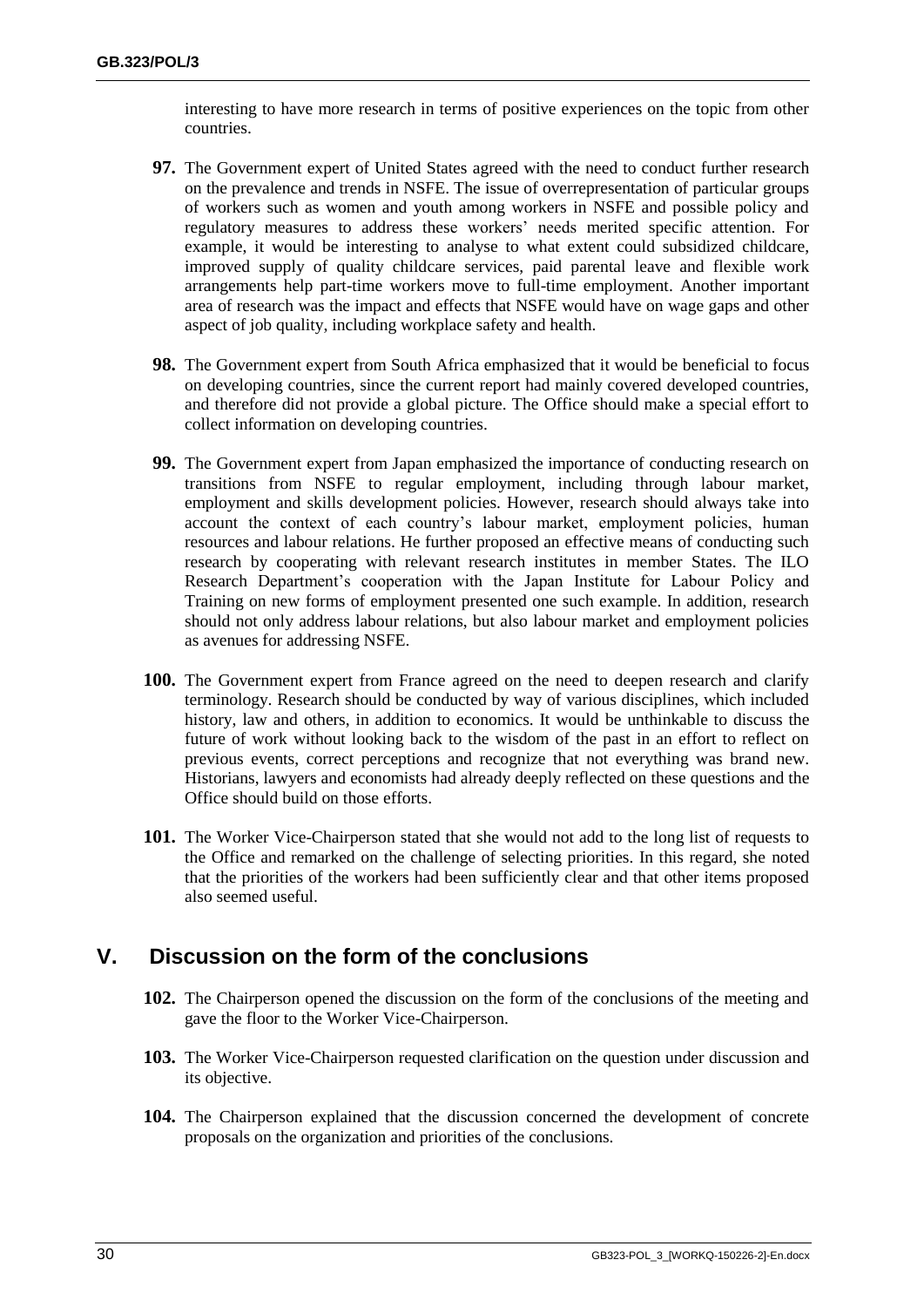- **105.** The Deputy to the Secretary-General further clarified that the question concerned whether the conclusions should include elements such as policy statements, a detailed work plan, or simply general principles.
- **106.** The Worker Vice-Chairperson, speaking on behalf of the experts nominated by the Workers' group, proposed concise conclusions that started with general trends that had emerged from the debate, several of which had already been mentioned during the discussion. Common ground regarding the problems considered should also be included. For example, points could be included on the question of whether all NSFEs were considered precarious, the conditions under which they were considered to be so, and the actions that could be taken. Such principles would set the scene for activities envisaged, including both those that would be of primary concern and those of less immediate concern. The conclusions could then include a plan of action for the Office. Finally, she advised she would consult with her group, would listen carefully to the Employers, and reserved the possibility of amending her inputs thereafter.
- **107.** The Employer Vice-Chairperson summarized the priorities of the Employers. The conclusions should be: short, simple, and acceptable to everybody. While acknowledging the challenges this could present, he expressed agreement with the approach as proposed by the Workers. There was a need to capture the complexity and diversity of situations; that it was not as simple as identifying four or nine categories of NSFE. There should be some acknowledgement of different circumstances under which certain contractual forms would be acceptable versus other situations in which these would be considered inappropriate; these should also be considered in light of different contexts. The broad streams of the Office's work for the future would also be identified. He also reminded participants that these conclusions would feed into other discussions at the International Labour Conference and in other ILO forums.
- **108.** The Government expert from the Philippines asked whether the document would need to have a particular form in order to be considered in the International Labour Conference recurrent item discussion on social protection (labour protection).
- **109.** The Secretary-General replied that no specific format was required for it to be considered in other ILO discussions; however, she pointed out that the highlights of the discussion as well as the outcome would be submitted to the Governing Body at its 323rd Session where it would be decided if the conclusions reached were appropriate for dissemination. In short, irrespective of the format, it would be important to obtain the Governing Body's endorsement.
- **110.** The Government expert from the Philippines requested a short break for Government experts to consult among themselves on the form of the conclusions and the proposals of the social partners.
- **111.** The Chairperson called for a two minute break for consultations.
- **112.** The Government expert from South Africa expressed that there were elements that informed possible areas of future work which would be important to capture in the conclusions to ensure the Governing Body's recognition. With this in mind, he declared support for the social partners' request for a concise and operational outcome document.
- **113.** The Chairperson made his concluding remarks and confirmed that the Secretariat would draft conclusions that would be available the following morning and discussed during the plenary session. With these words, he closed the session.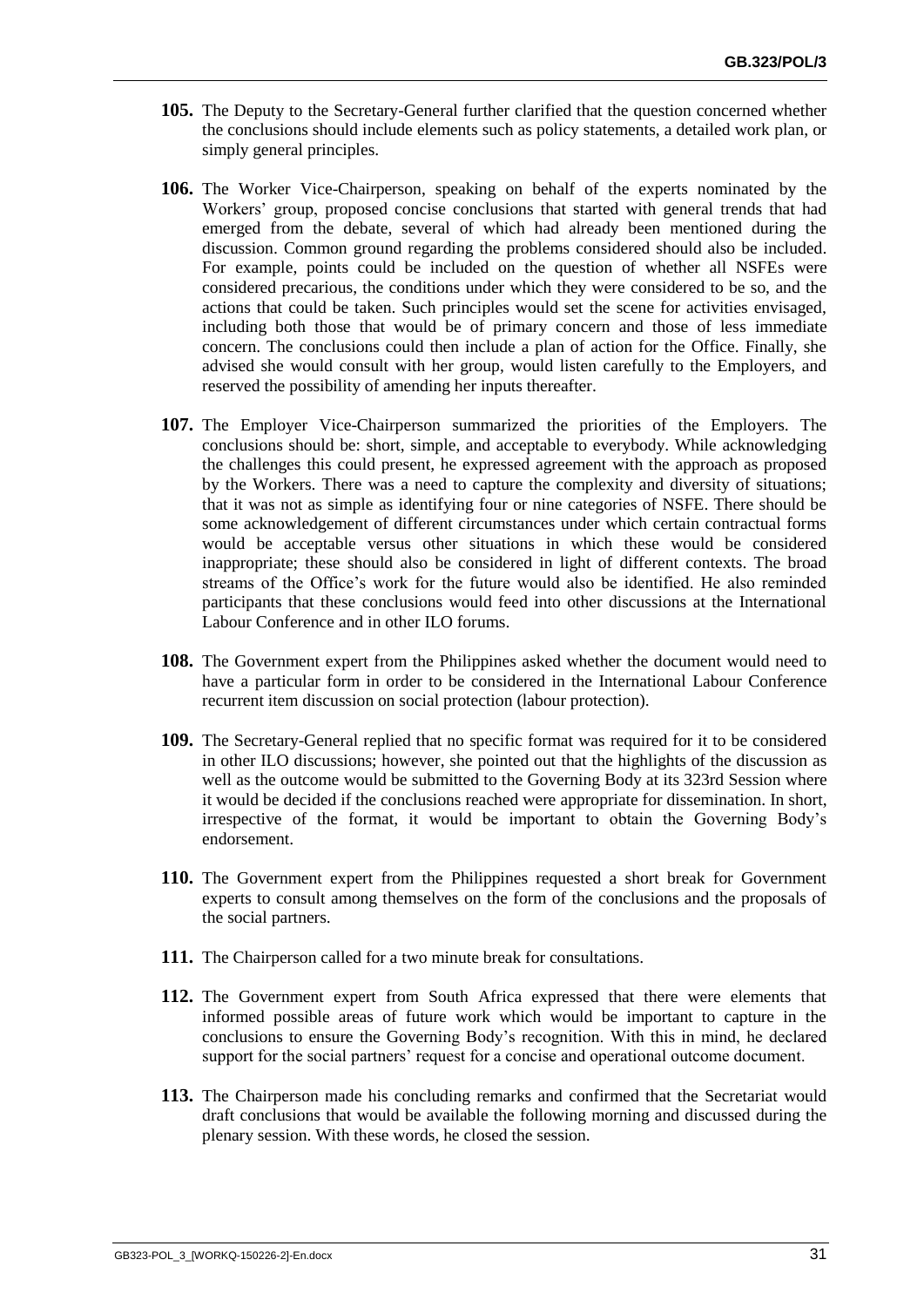# <span id="page-31-0"></span>**VI. Discussion of the draft conclusions**

- **114.** The Employer Vice-Chairperson, speaking on behalf of the experts nominated by the Employers' group, congratulated the Office for the draft conclusions, which captured the essence of the discussion and provided a balanced recording of the debate. He agreed with the substance and his suggestions would focus on improving the clarity and simplicity of messages, rather than propose major substance changes.
- **115.** The Worker Vice-Chairperson, speaking on behalf of the experts nominated by the Workers' group, acknowledged the good debate but expressed her disappointment on the draft conclusions. The document did not properly reflect the position of the Workers nor the concerns and evidence presented by the Governments. The document was a step backwards when compared to the background report and was less balanced. For example, the issue of triangular employment relationship going beyond agency work was not addressed; the notion of "serious work deficits" acknowledged during the debate did not appear, instead, the draft conclusions only referred to "vulnerabilities" associated with the NSFE; the paragraph on safety and health did not present a reasonable approach when mentioning obligations of the member States, workers, and enterprises; the "stepping stone" versus "dead end" concepts were not tackled in a balanced way and only positive "stepping stone" outcomes were mentioned and the idea of "security of employment" was omitted. Conclusions avoiding sensitive points would not be helpful. Serious and legitimate concerns had to be recognized in order to be properly addressed.
- **116.** The Government expert from South Africa speaking on behalf of all Government experts stated that the draft conclusions reflected the discussions. It was a concise document on which the experts could work on and address some issues in relation to its shape, flow and ideas.

# <span id="page-31-1"></span>**Addition of new paragraph at the beginning**

- **117.** The Worker Vice-Chairperson suggested adding a new paragraph before paragraph 1 presenting the broader context and framework. The text was taken from the Global Employment Agenda adopted by the Governing Body in 2003.
- **118.** The Employer Vice-Chairperson agreed with the paragraph but questioned the use of the term "freely chosen". The Government expert of the United States also supported the new paragraph and requested a clarification on the term "adequate income".
- **119.** The Worker Vice-Chairperson noted that all notions in the proposed paragraph had been drawn from adopted ILO instruments. The term "freely chosen" was included in the Employment Policy Convention, 1964 (No. 122), and "adequate income" had been drawn from the text of the Global Employment Agenda.
- **120.** The new paragraph was adopted.

# <span id="page-31-2"></span>**Paragraph 2**

**121.** The Worker Vice-Chairperson noted that the world of work always seemed new and complex, and it was arrogant to portray it as more complex today and proposed to amend the first sentence of the paragraph accordingly. Furthermore, certain NSFE had always existed, and could serve specific purposes such as for seasonal industries, to replace temporary absence from work, and facilitating work–life balance. The paragraph had to reflect some of the positive aspects of the use of NSFE. However, in the last decades, the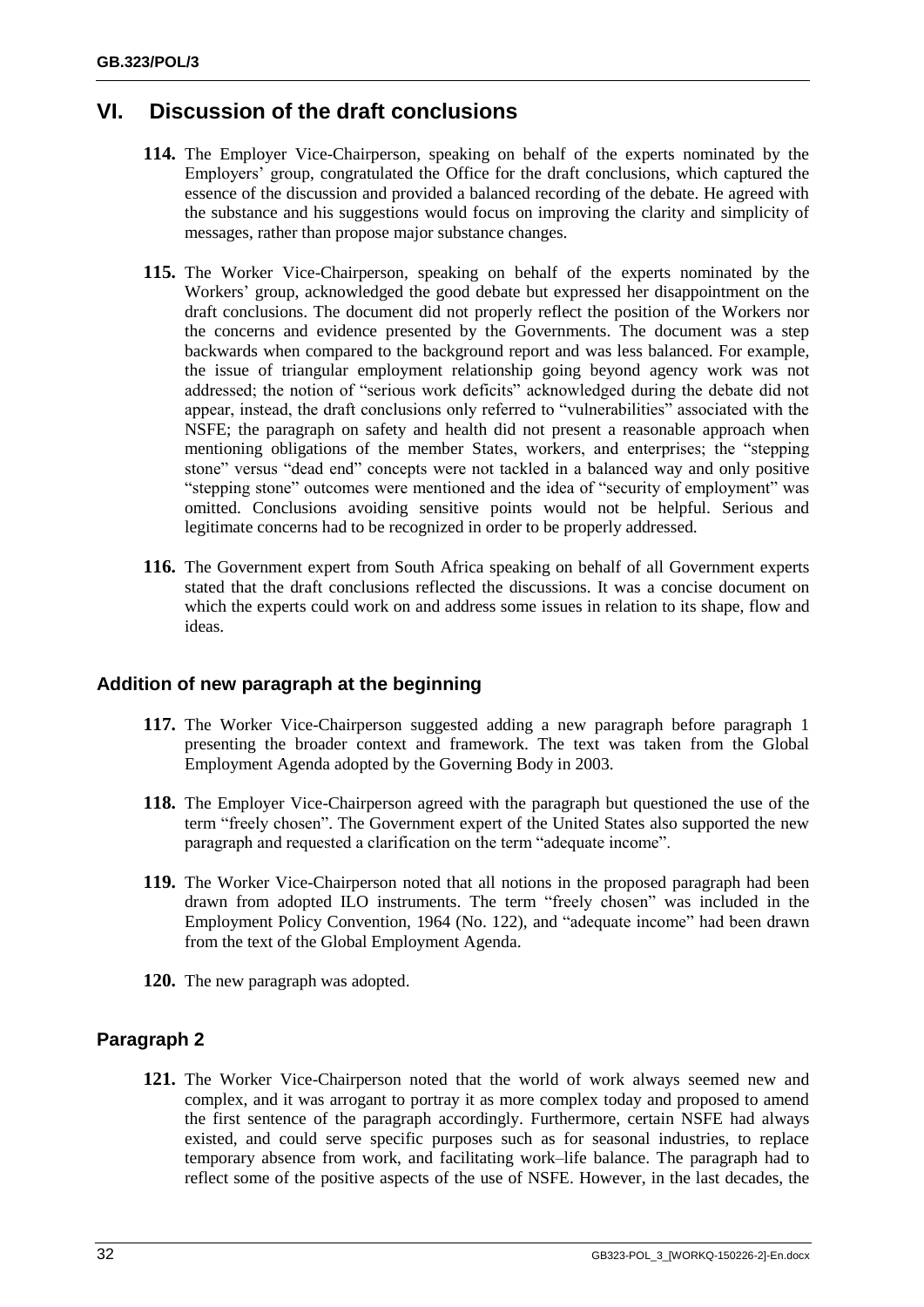use of NSFE had grown beyond the purposes she had referred to. Workers in NSFE frequently lack protection and the paragraph had to reflect this.

- **122.** Finally, she proposed new text to acknowledge that NSFE included temporary work, temporary agency work, and other triangular relationships and contractual arrangements with multiple parties, ambiguous relationships, and part-time work. Furthermore, triangular relations went beyond agency work and had to be addressed.
- **123.** The Employer Vice-Chairperson noted that labour markets were also evolving in terms of competitiveness. Furthermore, purposes for NSFE also included enhancing business sustainability, promoting job creation and enabling work–life balance. As to the reference to "past decades", it was important to note that it was globalization that had driven changes in the labour markets and trends in the use of NSFE had then to be attributed to broader forces. Mentioning "ambiguous" and "triangular" relationships, as proposed by the Worker experts, could cause confusion. The term "multiple" already embraced "ambiguous" and "triangular".
- **124.** The Worker Vice-Chairperson remarked that it was difficult to accept that all NSFE contributed to sustainability: it was preferable to state that, in some cases, NSFE helped increase labour market participation. Workers accepted to insert a reference to the impact of globalization on the use of NSFE. To avoid confusion, it was preferred to replace the words "temporary work" with "fixed-term contracts". It was also preferred not to refer to "independent contractors", according to the amendment proposed by Employers. The Office background report did not concern all forms of self-employment, but rather "ambiguous employment relationships". In this respect, she proposed to use the original text proposed by the Office which explicitly mentioned "misclassified self-employment" and "dependent self-employment".
- **125.** The Government expert of South Africa referred to the Office background report which stated that no official definition of NSFE existed. He proposed to reflect this in the last sentence of paragraph 2: the word "include" had to be rephrased as "include among others" to clarify that the list of NSFE adopted in the conclusion was not exhaustive. This proposal was adopted.
- **126.** A debate arose concerning the definition of temporary versus fixed-term employment. The Executive Secretary and Deputy to the Secretary-General clarified that the term "temporary work" was used not only to embrace fixed-term contracts but also, with particular regard to developing countries, seasonal, short-term and casual work that often were not the object of a formal contractual relationship. The Office warned that the word "contract" might therefore be limiting.
- **127.** In response, the Worker Vice-Chairperson suggested a need for words encompassing situations in both developed and developing countries; the point would be to provide a clear reflection of possible situations of non-standard work such as triangular relationships or non-triangular relationships with limited duration or hours in order to identify an employment relationship. She proposed another alternative to the word "temporary work": "fixed-term contracts and other forms of temporary work".
- **128.** The Government experts from South Africa and the Philippines questioned whether fixedterm contracts were legitimately considered atypical. The Government expert from France explained that while the rights attached to fixed-term contracts could differ across countries, the "normal" form of engagement was still considered as one with an "openended" duration, and that not including fixed-term work into the definition of temporary work would then question what "temporary" actually encompassed. The Employer and Worker Vice-Chairperson aligned with this stance. The Chairperson proposed to include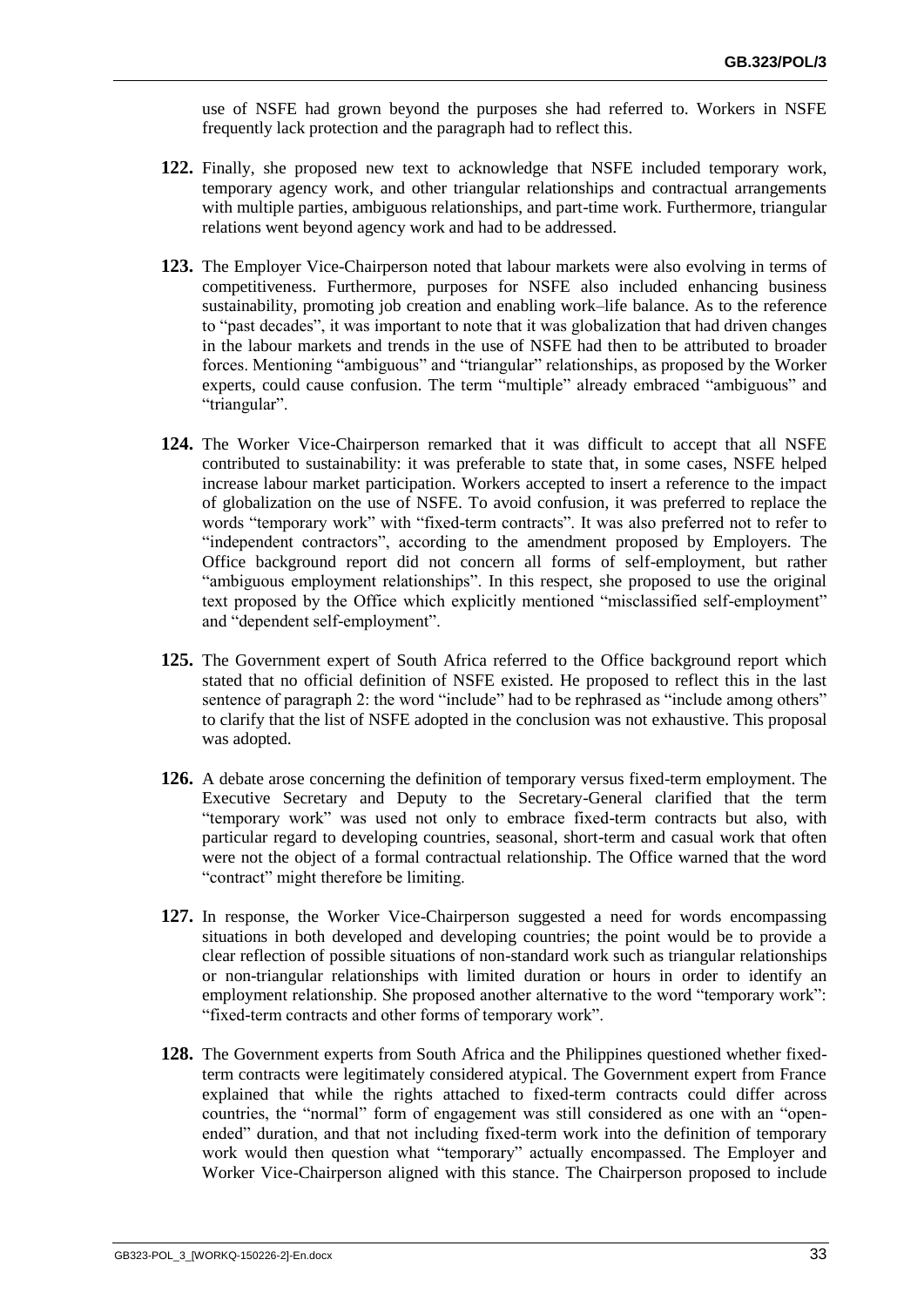the term "fixed-term contracts and other forms of temporary work", which was accepted. The Government expert from the Philippines also asked for the inclusion of "triangular relationships".

- **129.** The Worker Vice-Chairperson questioned the difference between "ambiguous" employment relationships and "dependent self-employment". The Executive Secretary of the Office replied that the Employment Relationship Recommendation, 2006 (No. 198), was relevant to both disguised and ambiguous employment relationships, but that in the report to this Tripartite Expert Meeting, the Office decided to focus primarily on ambiguous relationships. She further elaborated that the Office nonetheless took into account examples from countries that were dealing with disguised employment relationships, primarily because it was difficult to distinguish between ambiguous and disguised employment relationships.
- **130.** The Employer Vice-Chairperson reflected that while the Employers could agree with the term "disguised", they could not support the term "ambiguous". He proposed that the text of the report be kept, or alternatively, that the wording of the Employment Relationship Recommendation, 2006 (No. 198), be used. In addition, the Employment Relationship Recommendation, 2006 (No. 198), specifically omitted the word "ambiguous" in favour of "disguised".
- **131.** The Worker Vice-Chairperson expressed her disagreement with the Employer proposal to use the language of the Employment Relationship Recommendation, 2006 (No. 198), as that concerned legal employment relationships, whereas the relationship of those in ambiguous employment extended into a grey area. Ambiguous employment relationships referred to individuals who were perhaps not legally defined as an employee, but were nonetheless dependent in the way an employee would be. With this in mind, she proposed to either use the term "ambiguous" as a title, as the Office does, or refer to disguised employment relationships and workers in economic dependency not easily identified as employees, and who were in need of protection.
- **132.** The Worker Vice-Chairperson also recalled that they were not negotiating a legal instrument, and reiterated that work was not the same as a contract. The Employment Relationship Recommendation, 2006 (No. 198), was discussed and adopted to clarify the employment relationship, whereas the topic at hand was NSFE.
- **133.** Given the disagreement regarding the use of the term "ambiguous", experts decided to return to the discussion at a later stage of the proceedings.
- **134.** A discussion followed concerning the relative contribution of NSFE to the sustainability of enterprises. The Government expert of South Africa expressed agreement with the principle that NSFE provided flexibility which facilitated sustainability. However, the Worker Vice-Chairperson proposed that the text be reworded to express that NSFE assisted businesses to adapt to fluctuations in demand. The Employer Vice-Chairperson agreed in principle, with the caveat that the exact wording would have to be considered. Regarding the term sustainability, he agreed that it was a buzz word with connotations; however, in this case the Employers chose it for its basic meaning, which was that businesses which were allowed to grow were those which engendered economic growth.
- **135.** The Chairperson summarized that the paragraph would not be adopted, and that two issues were reserved for later discussion.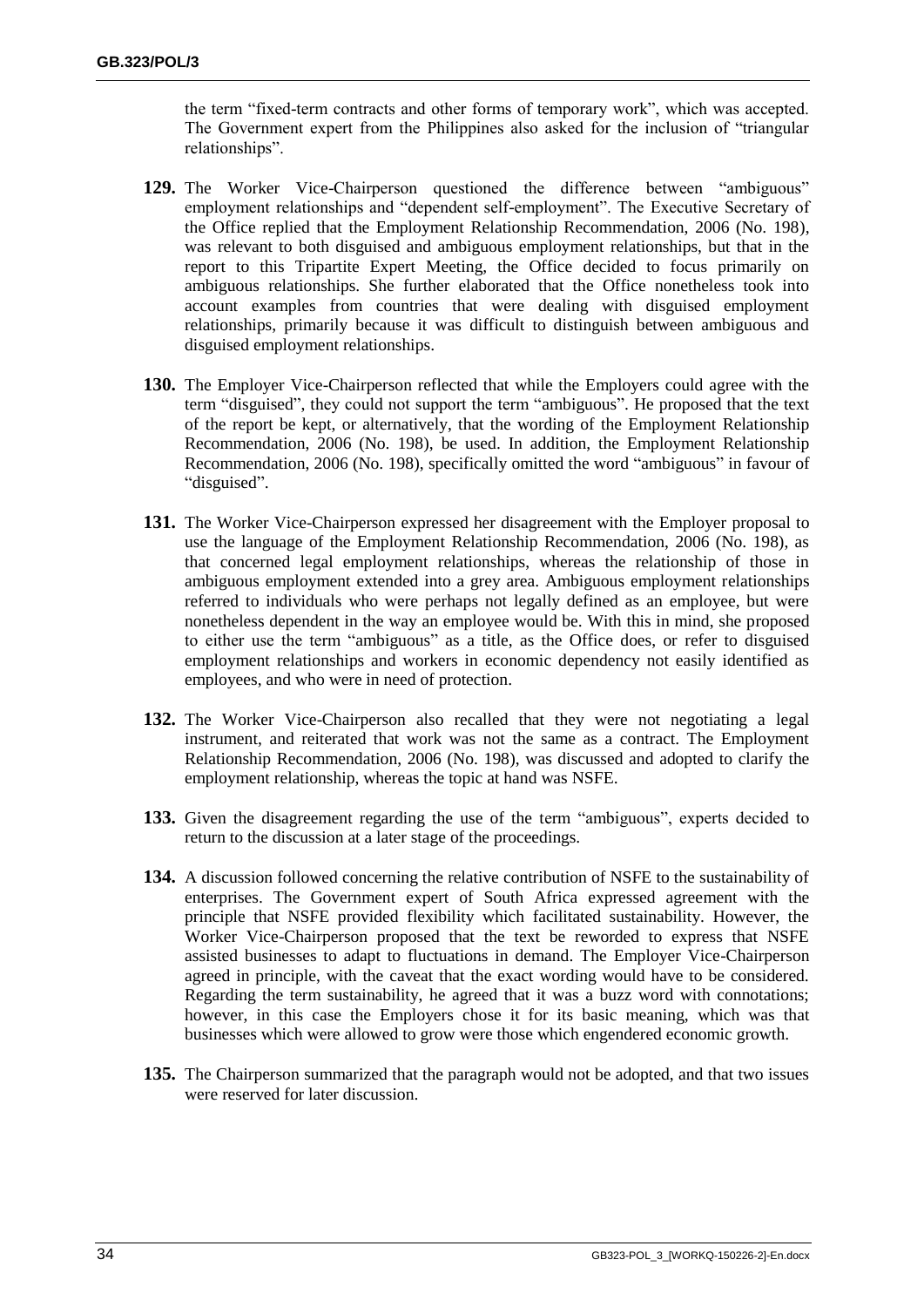- <span id="page-34-0"></span>**136.** Concerns arose concerning the use of the term non-discrimination in combination with equitable, equal and equality. The Employer Vice-Chairperson proposed to replace the words "equal treatment" with the term "equitable". Since NSFE vary, the question was not to make them equal, but their situation equitable, relative to workers with standard employment. However, the Worker Vice-Chairperson expressed doubts regarding the word equitable since the term equal treatment was currently used in ILO standards. She requested guidance from the Office on the proposal to use simply "non-discrimination", and whether that would include the concept of equal treatment.
- **137.** The Secretary-General clarified that non-discrimination alone was insufficient to capture equal treatment and equality was usually coupled with non-discrimination. Moreover, equal treatment was not synonymous with "same" or sameness of treatment. Treatment would differ depending on circumstances; it would be comparable, not less favourable.
- **138.** The Government expert from France argued to use "equal treatment", since it was a recognized concept, and "non-discrimination" as the terms were different. The Government expert from the United States also supported the use of these terms. In response, while the Worker Vice-Chairperson understood the concern of the Government expert from France, she called for using the language of the Office. The Employer Vice-Chairperson also accepted using the terms of the Office.
- **139.** The Government expert from the United States also took issue with the term "security of employment". In the United States the principle of "employment at will" implied that workers could be dismissed without any justification.
- **140.** In response, the Worker Vice-Chairperson responded that "security of employment" meant that workers should not be arbitrarily dismissed. The Employer Vice-Chairperson stated that he had not understood the term "security of employment" to mean that work would guarantee security of employment. Rather, in this particular text, to which he agreed, he understood it to imply that NSFE should not be used to explicitly undermine it.
- **141.** The Government expert from the United States objected to the inclusion of "security of employment" as it was neither a labour right, nor a form of decent work. However, she was willing to agree to paragraph three overall, noting the Employer Vice-Chairperson's explanation, but stated that the term was problematic, especially in the United States.
- **142.** The expert representative from South Africa also suggested that there was a difference between security of employment and security in employment. He felt that security in employment was more appropriate for this point of discussion. The Worker Vice-Chairperson agreed that she could see a difference in security of employment and security in employment. While both should in principle be included, she was satisfied to leave the text as proposed.
- **143.** The Government expert from South Africa also proposed to delete parts which referred to the "legitimate needs of workers and employers". The sentence implicitly recognised the need for NSFE and the phrase "legitimate needs" made the sentence superfluous.
- **144.** The Worker Vice-Chairperson expressed her disagreement with the suggestion of the Government expert from South Africa to delete the phrase concerning "legitimate needs". There were cases in which there were legitimate needs from both Employers and Workers and we had to recognize those needs whilst ensuring protection. What was important was the feeling of the majority in the meeting. NSFE should be used for the correct purposes. There were many instances when part-time work was used not to meet legitimate needs of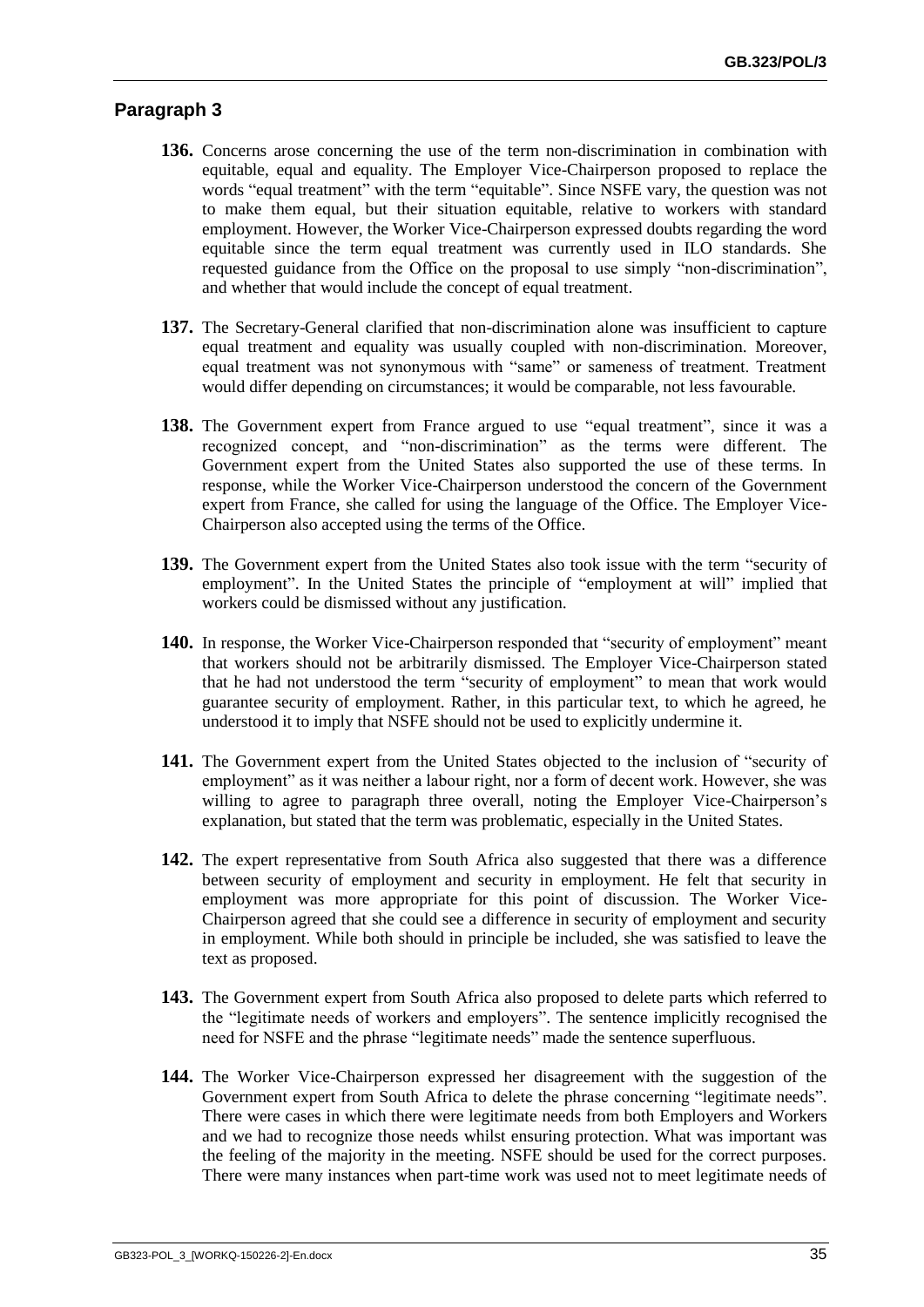workers and firms but to replace full-time work, and many countries had created legislation to ensure that did not happen. Some non-standard contracts had a purpose and could be used, such as for seasonal work. However, businesses sometimes used seasonal contracts for work that was not seasonal in nature. The possibility should exist to question whether a seasonal contract, for example, was the appropriate contract for the task.

- **145.** The Employer Vice-Chairperson agreed with the statement of the Workers' group that this was not a legal document. The responsibility of the meeting was to design a document which could support conversation at a later date. The phrase ensured recognition that not every form of NSFE was bad, but with two qualifications: there was a legitimate purpose and NSFE were not used to undermine workers' rights.
- **146.** The Government expert from Norway agreed that the phrase "legitimate needs" should be retained in paragraph three. The Government expert from France also noted that the wording should include "legitimate needs" since it was not superfluous. She emphasized that Workers and Employers might need to use NSFE, but that these types of contracts should be used for legitimate needs. She noted that fixed-term contracts were sensible, but should be used in the proper circumstances.
- **147.** The Government expert from South Africa expressed some concern about the discussion. Everyone in the meeting should have the opportunity to raise questions for clarification and they should be allowed to be fully engaged in the document. The first two paragraphs of the conclusions set the scene for what followed. Were all five paragraphs meant to take an operative or instructive approach? Was this correct in the drafting document?
- **148.** The Secretary-General stated that paragraph two provided context and alluded to the problematic issue which arose from NSFE when it was not properly employed. The recent growth in NSFE had increased and with it the relevance of the issue. However, that also highlighted the challenges. Nonetheless, if appropriately addressed, they could prove beneficial for both Workers and Employers.
- **149.** The Chairperson suggested to note in the record of the meeting the issues identified by expert representatives from the United States and South Africa. Without dissent, paragraph three was approved.

- <span id="page-35-0"></span>**150.** The Worker Vice-Chairperson proposed several changes which were accepted by the Employer Vice-Chairperson. The latter, however suggested to add the words "and regulated" after "well-designed", and the words "and adapt" before the words "to market demands". Finally, he asked to replace the word "used" with "misused" before the words "in order to circumvent" to better reflect the reality.
- **151.** The Worker Vice-Chairperson agreed to almost all the changes proposed, but requested clarification on the intended meaning of "legal obligations", specifically whether this included collective agreements.
- **152.** The Employer Vice-Chairperson recognized the concern and counter proposed to use the word "lawful" instead of "legal", which had broader meaning. The term was intended to be understood in a broad sense, including law, contracts, collective agreements, or any other form of obligation that was enforceable by law.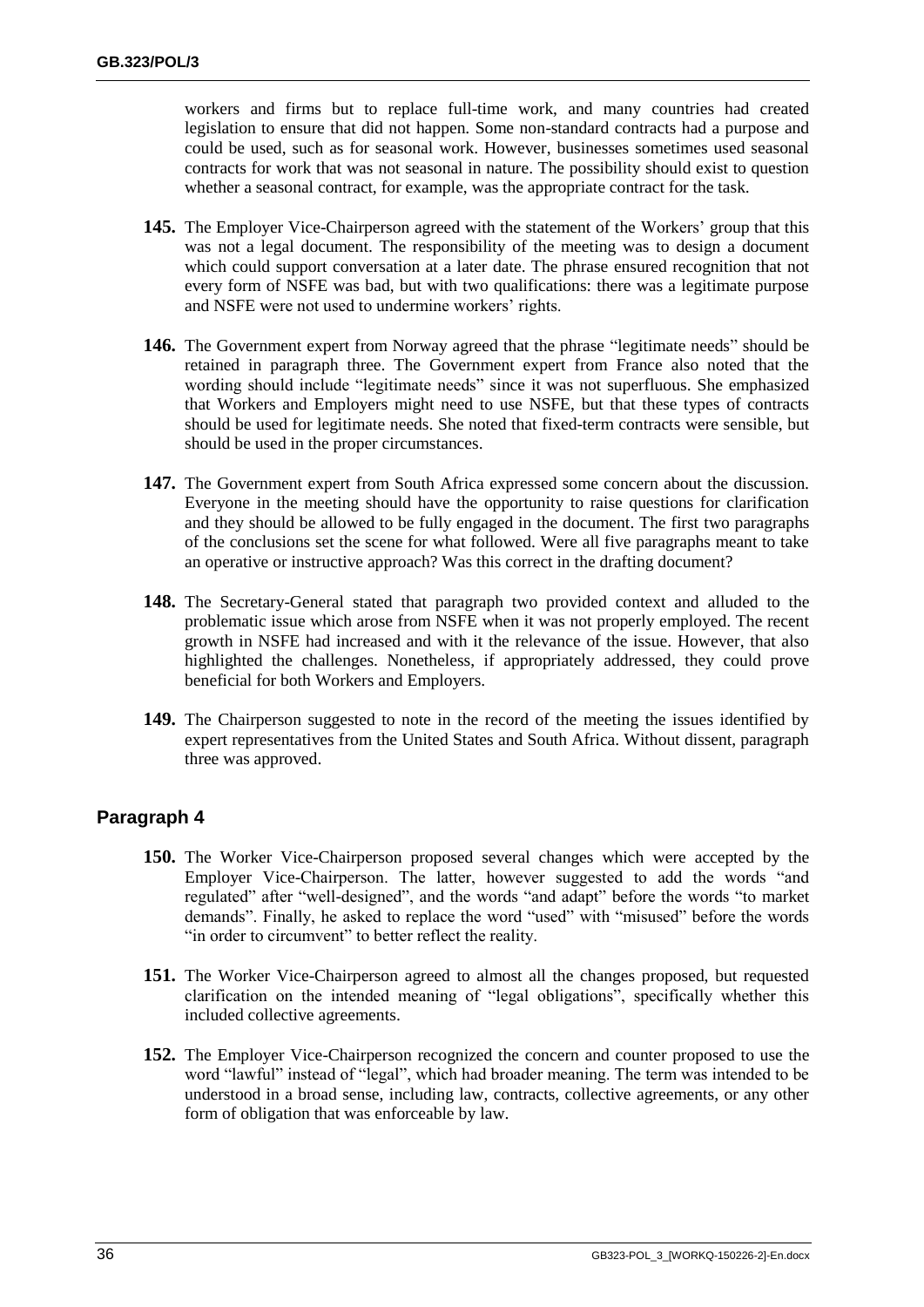- **153.** The Government experts from France and Norway supported the use of the term "legal". The term included law as well as collective bargaining agreements and contractual agreements that had legal force.
- **154.** The Worker Vice-Chairperson sought to clarify whether the term "legal obligation" would indeed include contractual, fiscal, collective agreements, and if there were specific legal obligations that the Employers were looking to exclude.
- **155.** According to the Employer Vice-Chairperson the intention was to include obligations that were enforceable in a court and on the basis of which workers could make formal complaints and seek redress.
- **156.** The Worker Vice-Chairperson requested guidance from the Office on whether or not the word "legal" limited the notion of obligations in any way.
- **157.** The Secretary-General replied that in ILO standards, terms were chosen to reflect the law and practice in different countries. The terms used generally were "laws and regulations" that include obligations from collective bargaining agreements in countries where such agreements were legally binding. She cautioned that in some countries collective bargaining agreements might not be legally binding.
- **158.** The Worker Vice-Chairperson remarked she would want to make sure that collective bargaining agreements were recognized even in those countries where they were not seen as law. The wording of the conclusions had to reflect this.
- **159.** The Employer Vice-Chairperson reiterated that the Employers did not intend to refer to the law as such, but to legal obligations that were legally enforceable. Collective bargaining agreements were worthless if they could not be enforced.
- **160.** The Worker Vice-Chairperson noted that in the United Kingdom, for example, collective bargaining agreements were not legally enforceable and that the intention was to ensure such cases were captured. To this end, she proposed the wording "legal and contractual obligations, and other responsibilities".
- **161.** The Employer Vice-Chairperson disagreed with the words "and other responsibilities". The goal was to achieve a framework in which different forms of employment were not used to circumvent obligations that would otherwise be legally enforceable. Any other responsibilities were outside the scope of this discussion, if the authority could do nothing about it.
- **162.** The Worker Vice-Chairperson mentioned that the key issue at stake was the detrimental effects of NSFE and whether those were used to avoid obligations. She pointed out that the term "legal" might be too restrictive, encompassing only obligations stemming from law.
- **163.** The Employer Vice-Chairperson proposed to add "and undertakings", but reiterated that "other responsibilities" was confusing as these did not necessarily contain legal attachments.
- **164.** The Worker Vice-Chairperson insisted on inserting "legal and contractual obligations and other responsibilities" and noted that "undertakings" was a term with different legal meaning in different countries.
- **165.** The Government expert from France questioned whether "other responsibilities" included unilateral commitments of enterprises.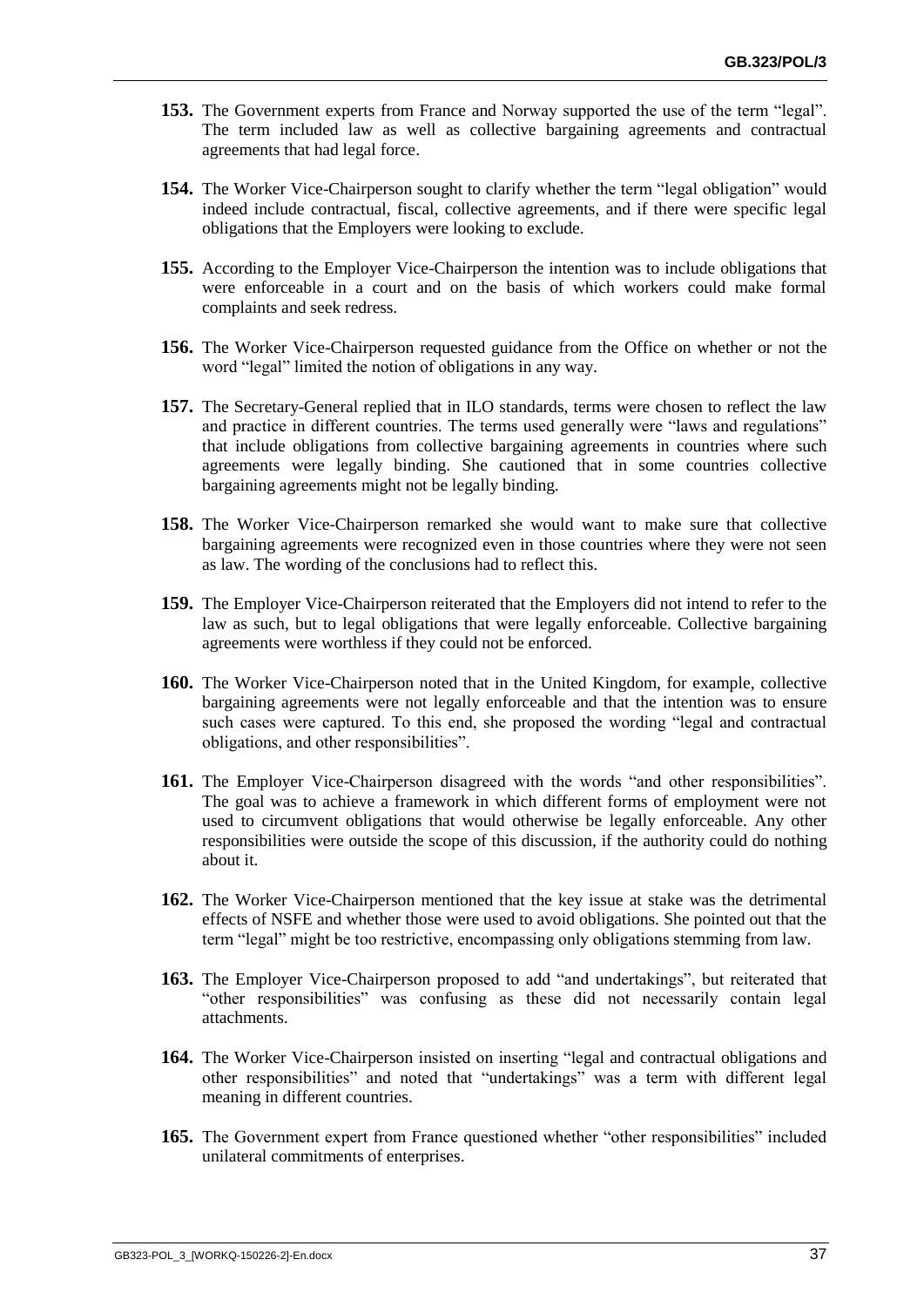- **166.** The Employer Vice-Chairperson suggested to amend the term to "legal and contractual obligations and other employment-related responsibilities", which would encompass contractual or other legally enforceable responsibilities.
- **167.** The Government expert from South Africa reminded that the context was related to the abuse of non-standard forms of employment, and hence proposed to include the term "statutory obligations" as a more encompassing one, and not only limited to legislation but possibly also including case law.
- 168. The Worker Vice-Chairperson stated that in the European context, "statutory" relations referred to law and was therefore limiting. She was ready to accept the formulation proposed by Employers, "legal and contractual obligations and other employment-related responsibilities".
- **169.** The Government expert from the United States aligned with this view; but the Employer Vice-Chairperson postponed the amendment further to discussion with the Employers' group.

- <span id="page-37-0"></span>**170.** The Worker Vice-Chairperson explained that the proposed amendments presented a more positive approach, and acknowledged the purposes served by NSFE whenever they were beneficial to both parties. The amendments also aimed at remedying contradictions between the report, the discussions, and the conclusions that did not properly reflect the issue of decent work deficits of "vulnerable groups".
- **171.** The Employer Vice-Chairperson proposed an amended text which aimed at reordering the ideas proposed by the Workers and that was based on the report.
- **172.** According to the Worker Vice-Chairperson this amendment did not solve all the issues raised by the Workers. There was a need to reflect that NSFE could have beneficial effects under certain conditions but could also have negative ones and result in dead-end traps rather than stepping stones, as articulated in the report.
- **173.** The Government expert from Japan pointed out that, beyond women, migrant and young workers, elderly workers were also found in NSFE. These forms of work could also help aged workers to transition from employment to retirement and could thus be beneficial for these workers.
- **174.** The Government expert from the Philippines pointed out that the discussion had begun using the comprehensive term "NSFE" but the amendments proposed risked restricting the analysis only on particular NSFE such as fixed-term contracts. The discussion should focus on the broad concept of "NSFE" rather than on particular forms.
- **175.** The Worker Vice-Chairperson remarked that the controversy had arisen in light of the draft conclusions which seemed to suggest that NSFE could be beneficial and have steppingstone effects. However, the Office background report and discussion had shown that they could have negative consequences as well, namely "downwards" rather than "upwards" stepping-stone effects.
- **176.** The Government expert from France observed that the draft of Conclusions referred to stepping-stone effects but argued that such effects had yet to be proven. The fact that vulnerable workers were found in NSFE was not evidence of the stepping-stone effect and stressed the need for further research.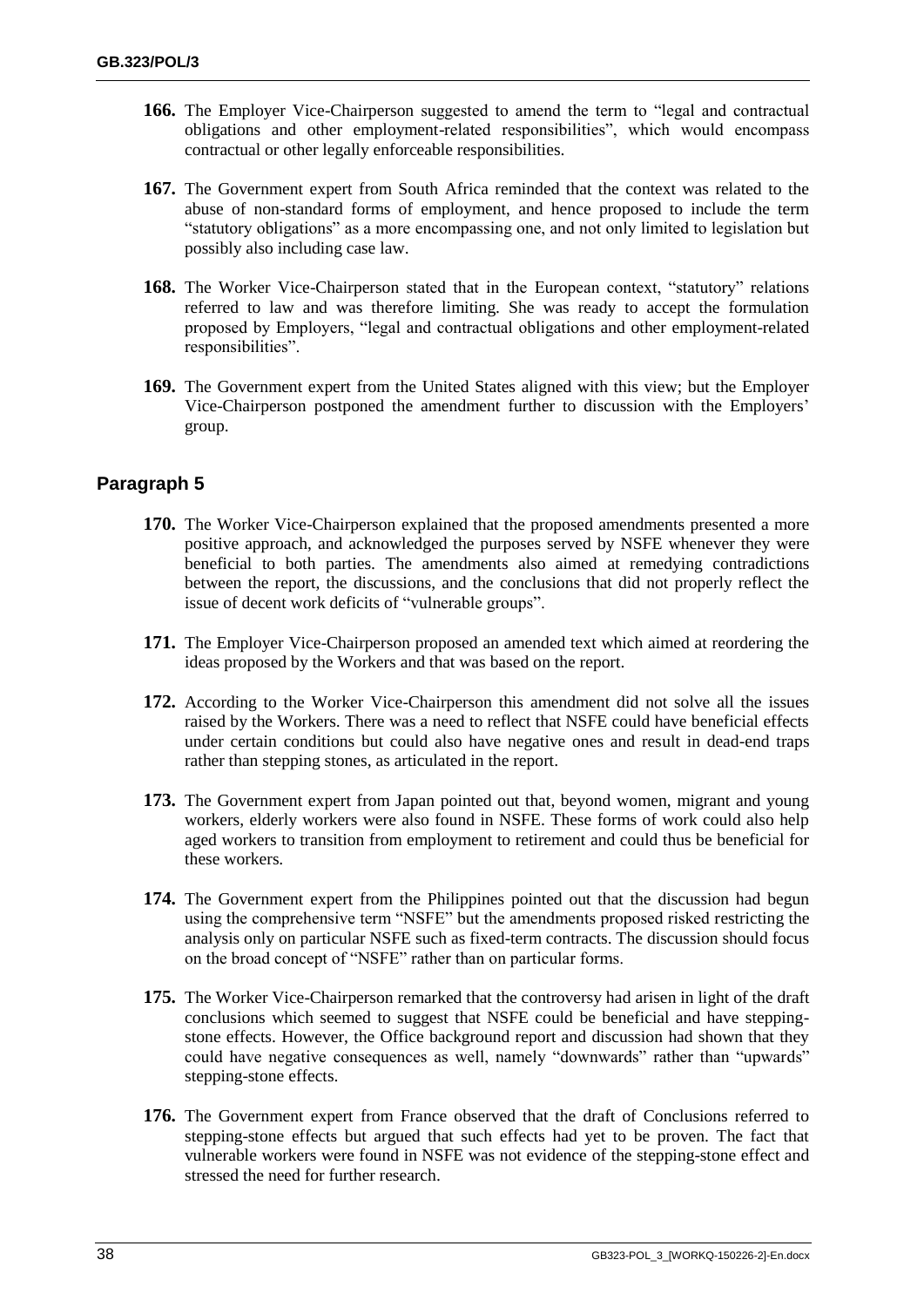- **177.** The Worker Vice-Chairperson remarked that vulnerable workers were significantly found in NSFE, including aged workers. The latter could be involved in beneficial transitions from employment to retirement via NSFE. However, it could also be the case that aged workers found themselves bound to work well beyond the age of retirement to top up their insufficient income. The conclusions had to reflect possible risks and negative effects arising from NSFE. Sometime NSFE had positive stepping-stone effects but this was not always the case.
- **178.** The Government expert from South Africa argued the important contribution of NSFE in terms of providing access to labour markets. However, the conditions under which these forms of employment operated raised concerns already emphasized by the Worker Vice-Chairperson.
- **179.** The Employer Vice-Chairperson acknowledged the Workers' concerns. However, he suggested that such concerns would be better addressed in the next paragraph.
- **180.** The Worker Vice-Chairperson maintained that paragraph 5 discussed the issue of access to the labour market and to decent work. She accepted that some forms of NSFE offered opportunities to access the labour market. In some cases NSFE could assist young people to gain work experience and find standard employment but in other cases these young workers ended up doing this work for a long time or forever.
- **181.** The Employer Vice-Chairperson stated that there was no difficulty in acknowledging this and that the language in the report could have helped to address this in a balanced way.
- **182.** The Secretary-General made a proposal with the aim of reconciling concerns. There was an agreement that young workers, women and migrants were overrepresented in NSFE. The fact that they were overrepresented could reflect an issue of discrimination. It was suggested to redraft the sentence as follows: "As women, youth and migrants are more prone to discrimination in the labour market, the high incidence of NSFE among these groups may raise concerns whether these forms of employment are a stepping stone towards regular and decent employment."
- **183.** The Government expert from Japan noted that in his country, the overrepresentation of youth in NSFE was not due to discrimination, but lack of experience and questioned the appropriateness of the term for all contexts.
- **184.** The Employer Vice-Chairperson found the Office proposal helpful. The report was also far more positive about NSFE than the draft conclusions and suggested a formulation along these lines: "While NSFE have been beneficial, the fact that these groups are overrepresented raises questions about whether they are genuine stepping stones."
- **185.** The Worker Vice-Chairperson noted that the earlier paragraph already suggested that NSFE represented a useful mechanism for retaining and recruiting workers. Referring once again to these benefits would not help reach a balance. The proposal of the Office was helpful and if there was another term for "discrimination" the Workers' group could accept it.
- **186.** The Government expert from France noted that the high incidence of NSFE among particular groups perhaps indicated the existence of forms of discrimination. However, there was a need to have more evidence and research on this.
- **187.** The Employer Vice-Chairperson noted that paragraphs 41–45 of the report discussed the various demographics and the existence of discrimination among involuntary NSFE. The paragraphs also contained a discussion on the "stepping stone".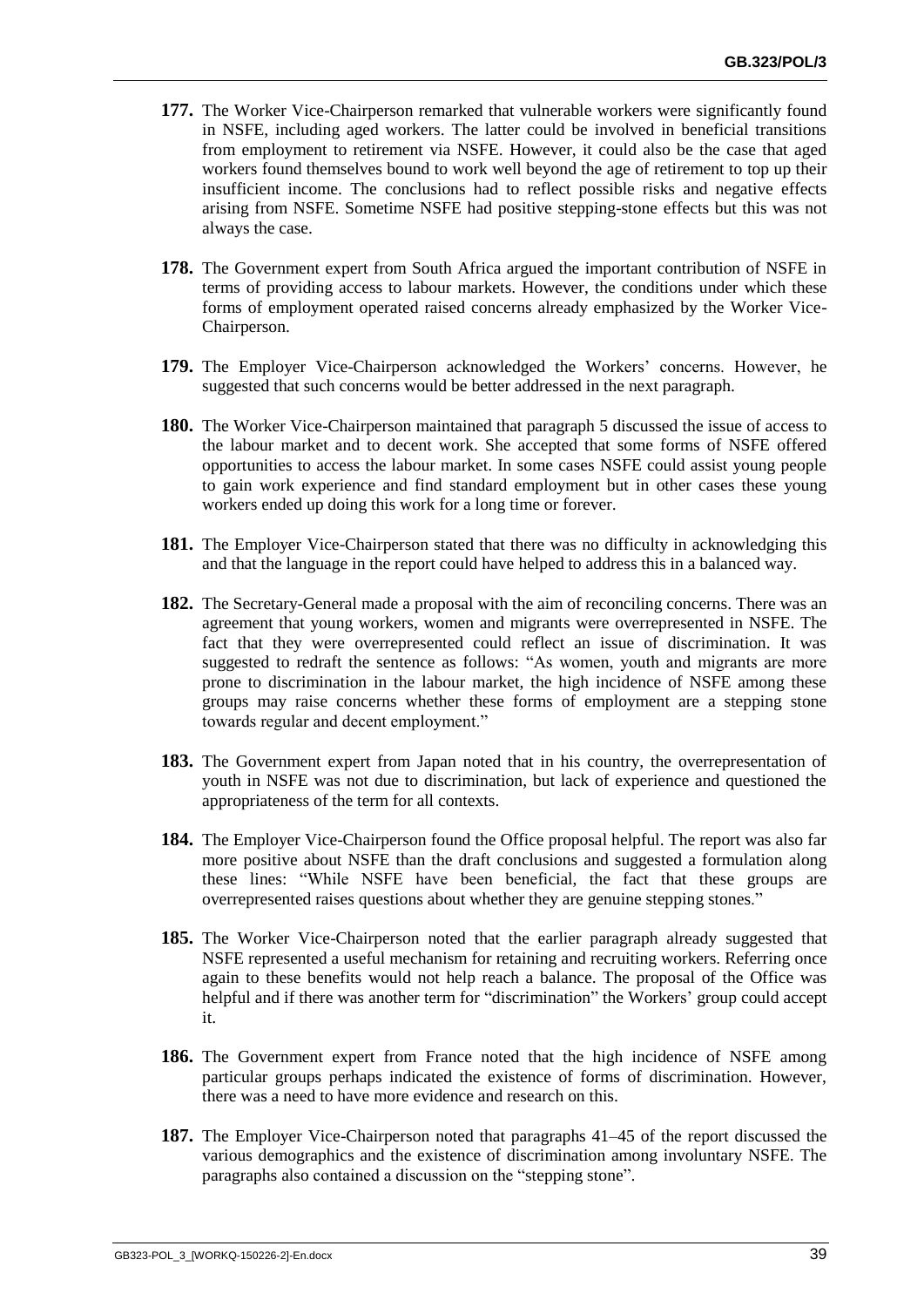- **188.** The Worker Vice-Chairperson argued that these paragraphs included clear language that NSFE could be a trap and that certain groups of workers were more likely to be found in these forms of employment. She suggested to stop the discussion and prepare a proper summary of those paragraphs.
- **189.** The Government expert from South Africa recalled an intervention previously made by the Employers that explained a logical order of the paragraphs in the conclusions, in which paragraph 4 would refer to the positive aspects of NSFE as stepping stones, and paragraph 5 would refer to the negative outcomes of these forms of employment. Following that logic, he proposed that an amendment be made to paragraph 4 which made reference to the positive role NSFE could play in giving access to labour markets. If this was deemed agreeable, he asked if the language as proposed by the Workers in paragraph 5 might be acceptable.
- **190.** The Worker Vice-Chairperson contested the notion that the paragraphs were supposed to be either positive or negative. The Workers viewed them as starting with positive and ending with negative aspects of NSFE. She reiterated the Workers' position that the new paragraph 5 should include language that balanced the positive with the negative outcomes, including how vulnerable groups were affected.
- **191.** The Employer Vice-Chairperson, taking into account an intervention previously made by the Government expert from Japan, proposed that young workers could be removed from the list of those facing greater disadvantages in the labour market, leaving only women and migrants. He further proposed an amendment to place a full stop after the word "concerns" and to delete the remaining text of the paragraph to avoid discussing whether the outcomes of NSFE were positive or negative.
- **192.** The Worker Vice-Chairperson noted that the report provided evidence that young workers had difficulties accessing the labour market. She recalled previous examples from countries where fixed-term contracts were used as a means to help young workers gain access to the labour market but which had a negative effect on their access to decent work. The text could not exclude young workers. "Lost generations" of young workers faced enormous problems with NSFE.
- **193.** The Government expert from France expressed support for including language that reflected the positive use of fixed-term contracts to help young people access labour markets, but references had to be included about the negative aspects of NSFE. In France, in recent years there had been an increased use of "interns" in enterprises. While the initial intention was good the result was that many young workers ended up with continuous internships while doing substantial work for the company. Ultimately, a law was adopted which obligated employers to compensate interns.
- **194.** The Worker Vice-Chairperson clarified that the Workers requested the Office to propose a new paragraph altogether to reword the sentence on vulnerable groups and stepping stones.
- **195.** The Government expert from South Africa pointed out that it was important to reflect the content of paragraph 44 of the report. The Worker Vice-Chairperson also requested the Office to elaborate on this.
- **196.** The Executive Secretary explained that the Office had conducted an extensive literature review, which found that there were problems with the idea that fixed-term contracts could act as stepping stones. While in some cases the literature found that fixed-term contracts worked as stepping stones, about two-thirds of the literature reported that they did not. Moreover, the research found that in countries where these forms of employment were more widespread, they did not act as stepping stones. In Norway, for instance, where there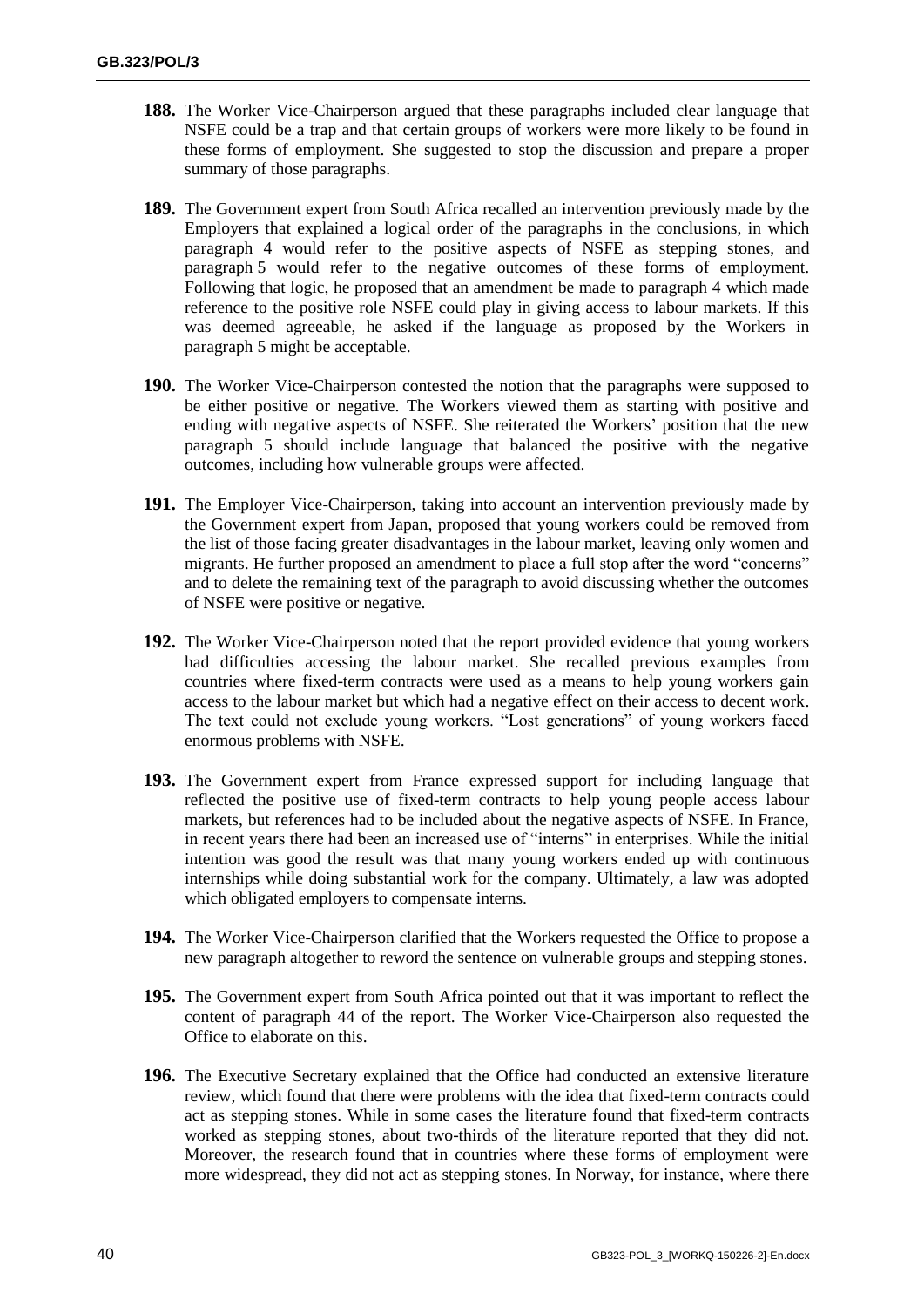were relatively few instances of fixed-term contracts, they seemed to be effective stepping stones. However, in Spain where approximately 30 per cent of contracts were fixed-term contracts, they were not found to be effective.

- **197.** The Worker Vice-Chairperson asked the Office to prepare a new proposal on the paragraph that would reflect the views expressed, and which could be submitted to the social partners and Government experts for consideration.
- **198.** On the basis of this new proposal, the Government expert from the Philippines suggested to rearrange the wording of paragraph 5, specifically, to move the phrase referring to "discrimination" to the beginning.
- <span id="page-40-0"></span>**199.** The social partners and experts agreed to this new proposal and the Chairperson declared it accepted.

- **200.** The Worker Vice-Chairperson explained the logic for the proposed amendments. The reasons for the rise in NSFE were not exclusively linked to a poor regulatory framework. Other reasons had to be acknowledged. The wording "greater difficulties" also needed more specificity and precision.
- **201.** The Employer Vice-Chairperson stated that the purpose of the Employers amendments was to expand and clarify the issues. While some countries witnessed decent work deficits associated with non-standard work, others did not. Employers also proposed to go beyond the six dimensions of work, and include initial access to jobs, in addition to other transitions; as well as some other conditions of work. He also suggested replacing the word "segmentation" by "insecurity and inequality".
- **202.** Based on a new draft of paragraph 6 reached by a small drafting committee from Workers, Employers, and Governments, the Government expert from the United States proposed replacing "social security" with "social protection". In the United States, social security was a component of social protection. The Worker Vice-Chairperson expressed that the term "social protection" could not replace "social security" because the latter was employment related. The Government expert from the United States then requested clarification from the Office on whether social security represented the same concept as social protection or the social protection floor in certain parts of the world.
- **203.** In response, the Deputy to the Secretary-General explained that the definitions of social security and social protection varied considerably across countries. According the ILO's Declaration on Social Justice for a Fair Globalization, social protection encompassed social security and labour protection. In the ILO, the term "social security" referred to income security and health care. The Social Protection Floors Recommendation, 2012 (No. 202), provides that social protection floors should comprise at least basic social security guarantees aiming to ensure that all in need have access to essential health care and basic income security, and that such floors should be considered as steps towards building comprehensive social security systems able to deliver over time the range and level of benefits outlined in the Social Security (Minimum Standards) Convention, 1952 (No. 102).
- **204.** The Government expert of the United States accepted the reference to "social security".
- **205.** A debate also arose regarding whether NSFE concerned all, some, or many parts of the world. The Government expert from Norway suggested removing any qualifier and using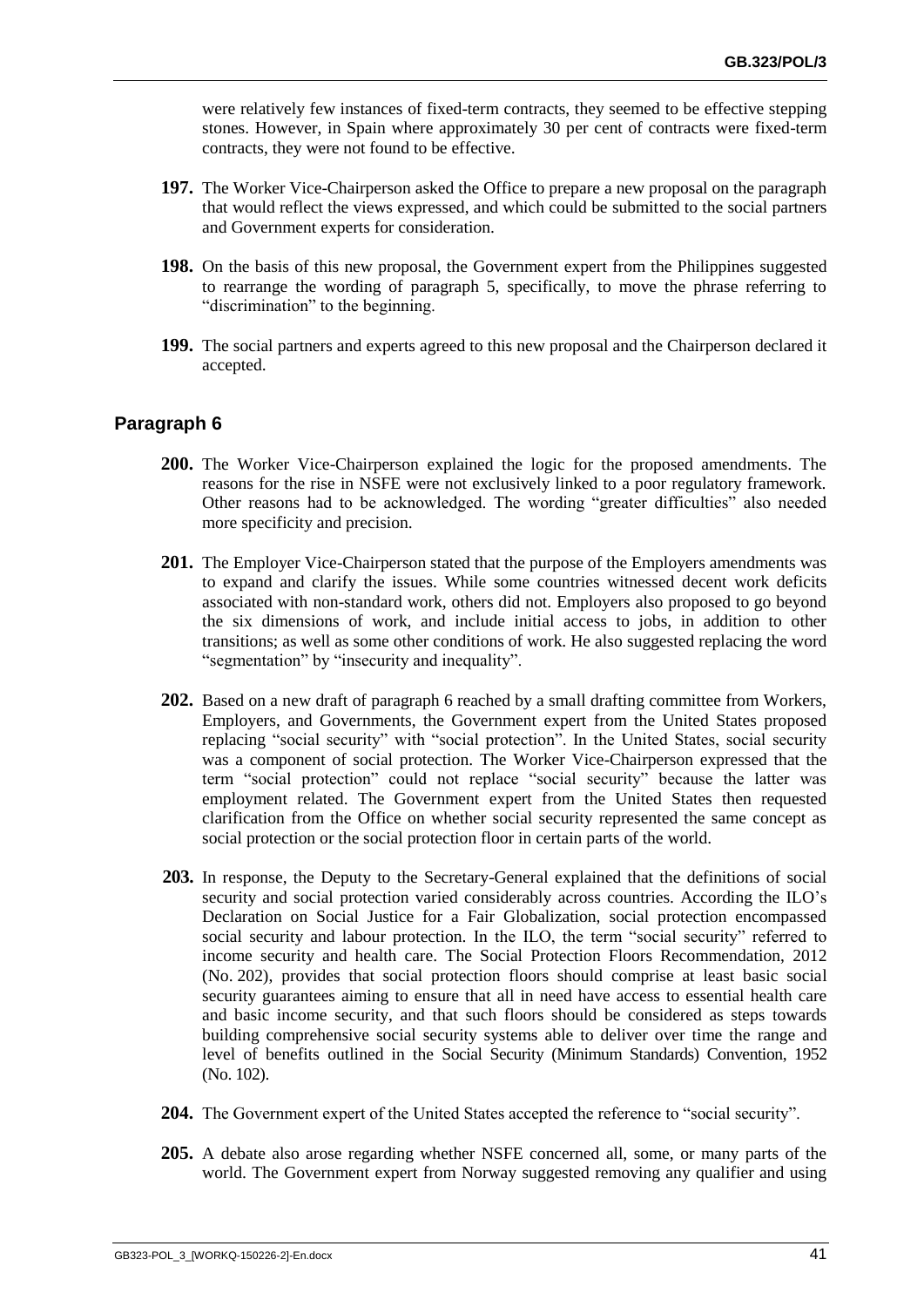"in parts of the world". The Worker Vice-Chairperson expressed her reservations since NSFE exhibited a higher incidence of decent work deficits in all parts of the world. This was not to argue that standard employment never exhibited deficits, but that a reference to "some parts of the world" was incorrect. The Employer Vice-Chairperson pointed out that this was a matter of proportion. NSFE existed in all parts of the world; however in some parts of the world the incidence of decent work deficits was higher than in others. It was proposed to return to this element later in the discussion.

- **206.** The Worker Vice-Chairperson requested the Office to clarify the definition of the term "labour market segmentation". The Executive Secretary responded that it was a technical term that, in simple terms, meant labour markets were less efficient. The Government expert from Algeria suggested using the term "duality" instead of "labour market segmentation". The Employer Vice-Chairperson proposed to remove the reference to "labour market segmentation". The Worker Vice-Chairperson remarked that the reference should not be removed as the issue was important. It was proposed to return to this point later in the discussion.
- **207.** The Worker Vice-Chairperson asked for clarification regarding why the Employers' group thought Employers might face barriers to addressing deficits in NSFE. The Employer Vice-Chairperson explained that Employers too faced a number of barriers due to ineffective regulation or government practices which impacted their ability to redress these deficits.
- **208.** A discussion also arose concerning the rights of workers in NSFE to bargain collectively with employers. The Employer Vice-Chairperson had suggested including "relevant employers" since it was first important to establish the relevant parties. The word "relevant" also ensured that employment agencies were held responsible. With regard to agency work, workers entered into a contract of service whilst a commercial contract for services existed between an agency and a user firm: this latter commercial contract also had to be taken into account.
- **209.** In response, the Worker Vice-Chairperson pointed out that, outside Europe, it was often unclear with whom, agencies or user firms, agency workers actually had a contractual relationship. For this reason, it was also relevant to have the right to bargain collectively with the Employer(s) who actually determined the conditions of work.
- **210.** With the exception of the outstanding items which would be returned to at a later stage of the proceedings, the text of the paragraph was adopted.

# <span id="page-41-0"></span>**Paragraph 7**

- **211.** The Worker Vice-Chairperson presented the amendments agreed by the social partners.
- **212.** Regarding the title, she suggested to integrate words "and maintain". In places where decent work was present, it should be maintained.
- **213.** Regarding the introductory paragraph, she suggested replacing "vulnerabilities" with "decent work deficits", "six" by "seven" and referring to "social dialogue" in general, rather than only to tripartite social dialogue. The Governments agreed with that proposal.

### <span id="page-41-1"></span>*New point (a)*

**214.** The Worker Vice-Chairperson explained that "working conditions" had to be reflected in the subsection of measures.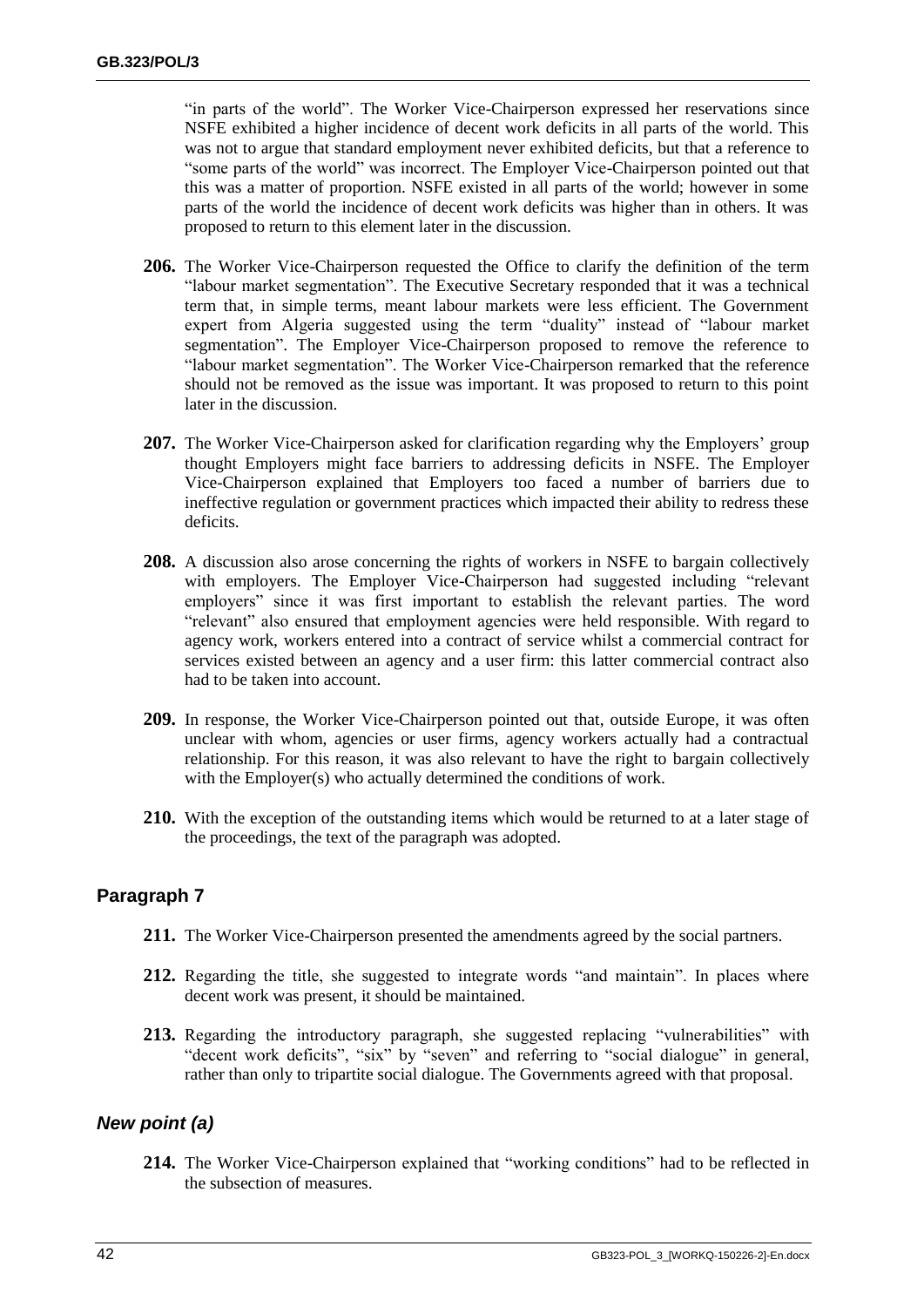- **215.** The Government expert from South Africa, speaking on behalf of the Government experts, suggested that they were not against the intent of the paragraph, but that Governments were also Employers, and as such, they should not be singled out in a separate (last) sentence; they proposed dropping it. They accepted their responsibilities as Governments but did not have to be singled out as Employers.
- **216.** The Worker Vice-Chairperson explained that Governments were Employers, which meant they had a special responsibility to provide an appropriate example to other employers.
- **217.** The Government expert from Norway suggested replacing "Governments" by "public employers".
- **218.** The Government expert from France suggested the words "all employers, whether public or private" and the Worker Vice-Chairperson suggested adding "… should provide workers with appropriate protection".

### <span id="page-42-0"></span>*Point (b)*

- **219.** Amendments presented by the Worker Vice-Chairperson included dropping the first sentence. The notion of "life-long employment with a single employer" was obsolete. She also suggested adding "transition across jobs" and "creation of quality employment". Employers agreed with that proposal.
- **220.** The Government expert from the Philippines accepted all proposals, but suggested inserting "skills training". The Employer Vice-Chairperson proposed to refer to "skills training and development".
- **221.** The Government expert from France questioned the term "transition to decent work". Even in NSFE, work could be decent.
- **222.** The Worker Vice-Chairperson agreed with the Government expert from France that all work, standard and non-standard, had to be decent. However, since not all non-standard forms of employment were decent, and since the point was about promoting transitions to better and decent jobs, the phrase was still meaningful.
- **223.** The Government expert from France accepted that view, and suggested to amend the phrase with "continuous progress to decent jobs".
- **224.** The Employer Vice-Chairperson proposed "access to decent jobs".
- **225.** The Government expert from South Africa, in reference to the words "governments in consultation with social partners" suggested deleting the words "in consultation" and referring to "governments and social partners". It was important to give leverage to Governments to create quality employment without consultation with social partners.
- **226.** The Government expert from France disagreed. "In consultation" did not necessarily mean that Governments had to agree with social partners, but rather to hear them when needed. In France, there was an obligation for the government to consult social partners before making changes or taking measures.
- **227.** The Worker Vice-Chairperson agreed with the Government expert from France, explaining that "in consultation" also meant involving social partners. She suggested adding "where appropriate".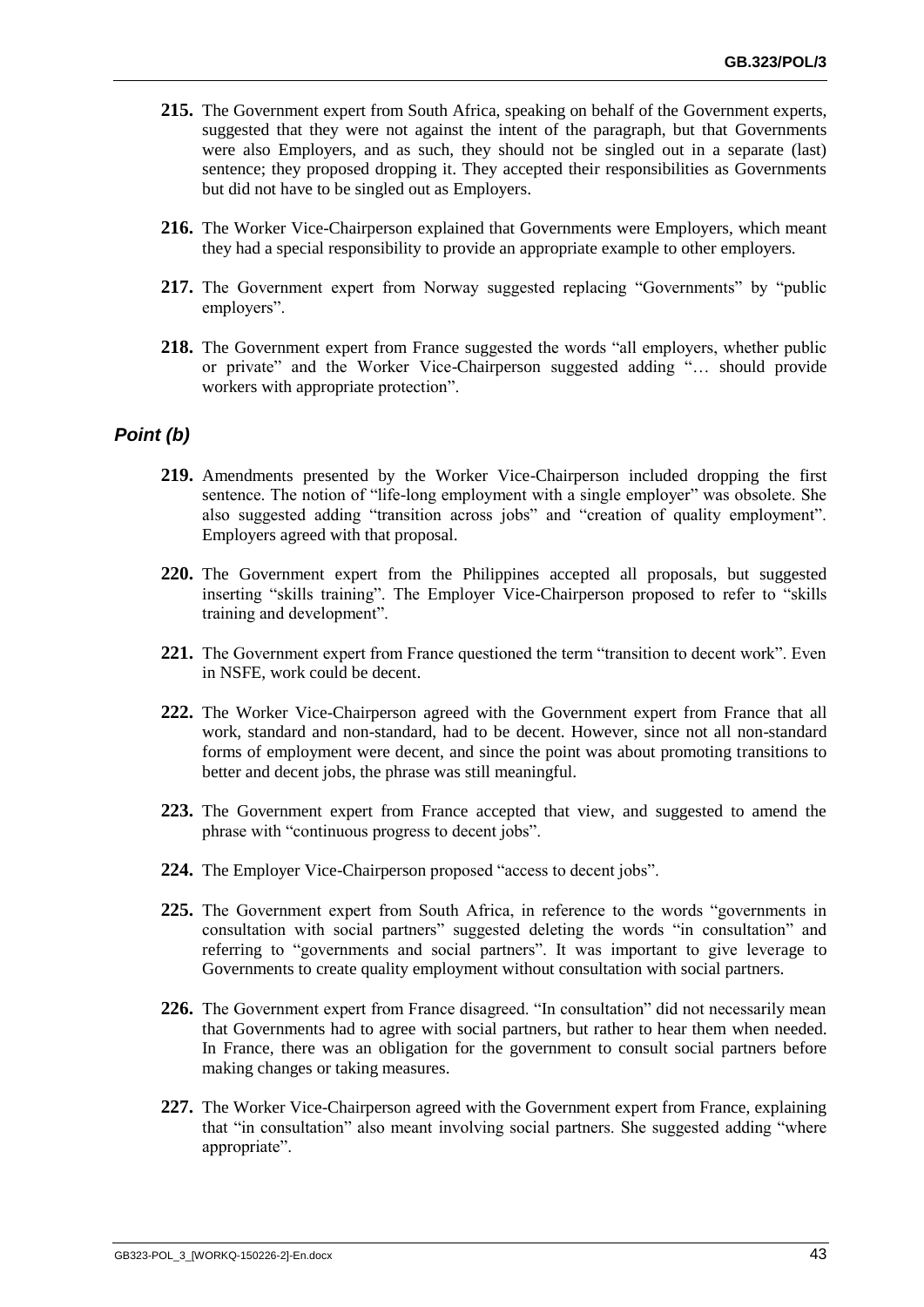**228.** The Government expert from South Africa, explained that his proposal was to disentangle the obligation to "support quality employment" from "consultation" but agreed to accept the phrase.

# <span id="page-43-0"></span>*Point (c)*

**229.** The point was adopted without any further amendments.

# <span id="page-43-1"></span>*Point (d)*

- **230.** The Government expert from Norway suggested softening the language of the second sentence and replacing "should design" with "should aim to design ...".
- **231.** The Government expert from the Philippines suggested deleting "contributory from social security systems" as some countries did not have contributory systems.
- **232.** The Government expert from Algeria said she was unclear about the first sentence. In her country, a contribution for a minimum number of years was required to be eligible for entitlements.
- **233.** The Worker Vice-Chairperson explained that the phrase concerned contributions based on working hours resulting from contractual arrangement and not time in employment. She agreed with the suggestion made by the Government expert from Norway.

# <span id="page-43-2"></span>*Point (e)*

- **234.** The Government representative from the United States suggested adding "such as" as well as "where they exist" to reflect that in some countries no resources were available to afford safety equipment.
- **235.** The Worker Vice-Chairperson argued that safety equipment was the responsibility of the employer and that irrespective of whether they existed, the employer had to ensure safety. Governments had the responsibility to ensure that standards and obligations were in place to enable employer compliance with safety, including the provision of safety equipment.
- **236.** While the Government representative from South Africa agreed, this was not what the sentence on the screen suggested. It read that it was the responsibility of the Governments to provide safety equipment. He also added that the responsibility for safe and healthy workplaces also rested with workers.
- **237.** The Government representative from France suggested the words: "Governments should take adequate measures to ensure that workers in NSFE …".

# <span id="page-43-3"></span>*Point (f)*

- **238.** The Worker Vice-Chairperson underscored the importance of this point as it dealt with collective bargaining. The Employer Vice-Chairperson proposed changing "non-standard forms of employment pose challenges" with the text "non-standard forms of employment may pose challenges".
- **239.** The Government expert from France asked for clarification regarding the meaning of determining "the relevant employer" for the purpose of collective bargaining.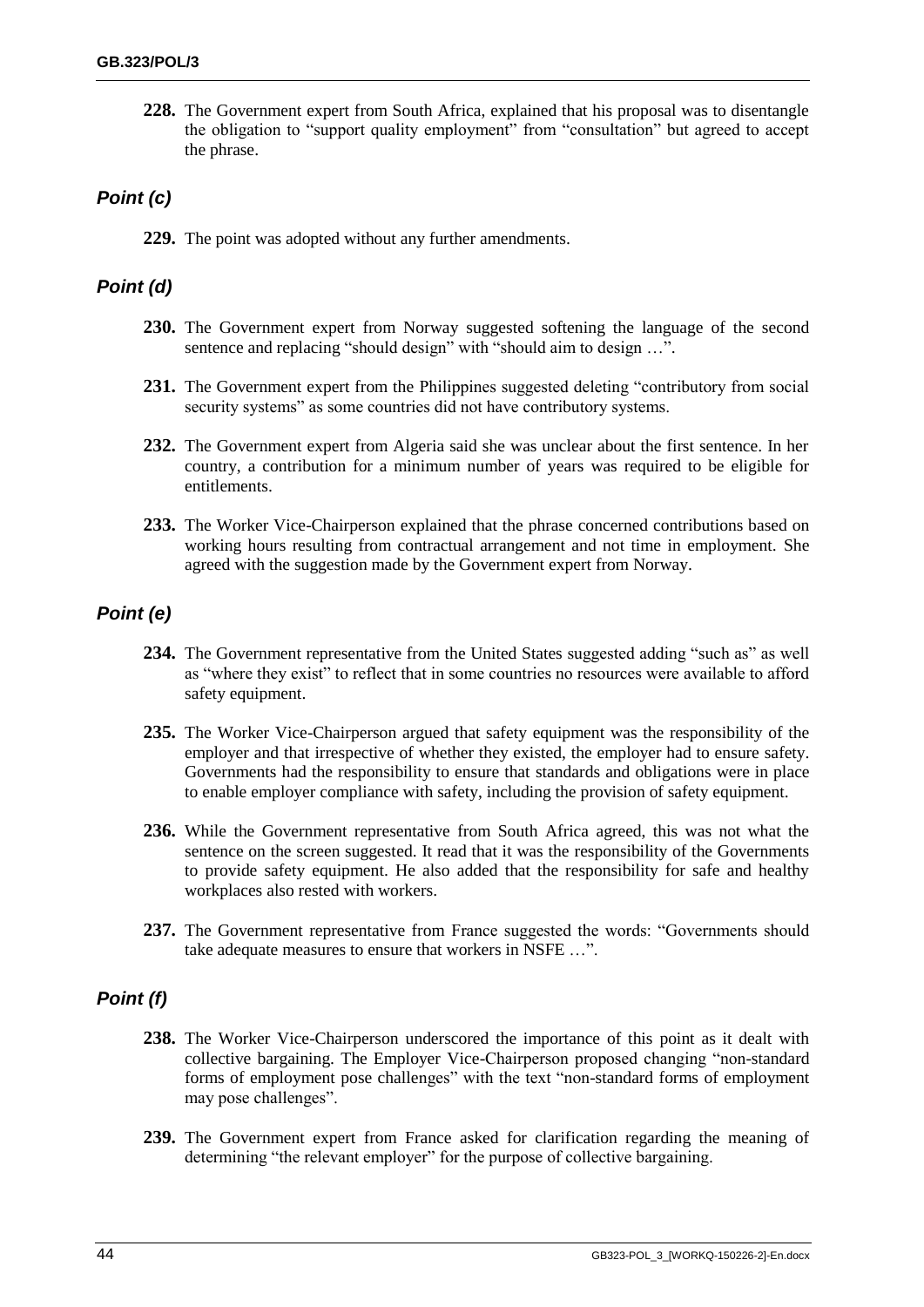- **240.** The Employer Vice-Chairperson suggested changing the text to "This should include promotion of effective bargaining system. Means of determining the relevant employer(s) for the purpose of collective bargaining also need to be identified."
- **241.** The Worker Vice-Chairperson observed that there was a need to determine the employers with whom to bargain rather than just the means of determining those employers and that this proposal was in line with the Private Employment Agencies Convention, 1997 (No. 181).
- **242.** The Employer Vice-Chairperson proposed to introduce, at the end of the last sentence the words "in accordance with national laws and regulations".
- **243.** The Worker Vice-Chairperson observed that there were problems with current national regulations and the wording proposed by the Employers did not address the issue. She then proposed to introduce the words "in accordance with International Labour Standards" before "national laws and regulations".
- **244.** The Government expert from the United States proposed to substitute the words "Governments, Employers, Workers, should develop through social dialogue", in point (f), with the words "Governments, Employers, Workers, could develop through social dialogue". Some Governments, for instance the Government of the United States, did not interfere with collective bargaining or social dialogue. The Government expert from the United States withdrew her proposal after having received clarification from the Worker Vice-Chairperson. The text only implied a recommendation to develop forms of consultation with social partners and not an obligation of Governments to intervene in collective bargaining.
- **245.** The Worker Vice-Chairperson requested clarification on what inserting the words "in accordance with International Labour Standards, national laws and regulations" actually implied.
- **246.** The Employer Vice-Chairperson remarked that countries had different approaches to the limits of collective bargaining as statutory limits and other forms of limits differed from country to country.
- **247.** The Worker Vice-Chairperson stated that problems existed regarding the extent to which current national regulations were sufficient to determine the "relevant employer(s)" with whom to bargain.
- **248.** The Government expert from France argued that it was superfluous to add the words "in accordance with International Labour Standards, national laws and regulations". There was no point in such a wording as nobody was against the need to promote collective bargaining or identify means to determine the relevant employer(s) for the purpose of collective bargaining.
- **249.** The Employer Vice-Chairperson explained that the sentence confounded two ideas: development of approaches and initiatives, on which there was no reason to put any constraints for innovation; and, identification of the relevant employers, for which some countries had specific procedures and regulations.
- **250.** The Worker Vice-Chairperson suggested that the words "in coherence" could replace the words "in accordance", to remedy the confusion.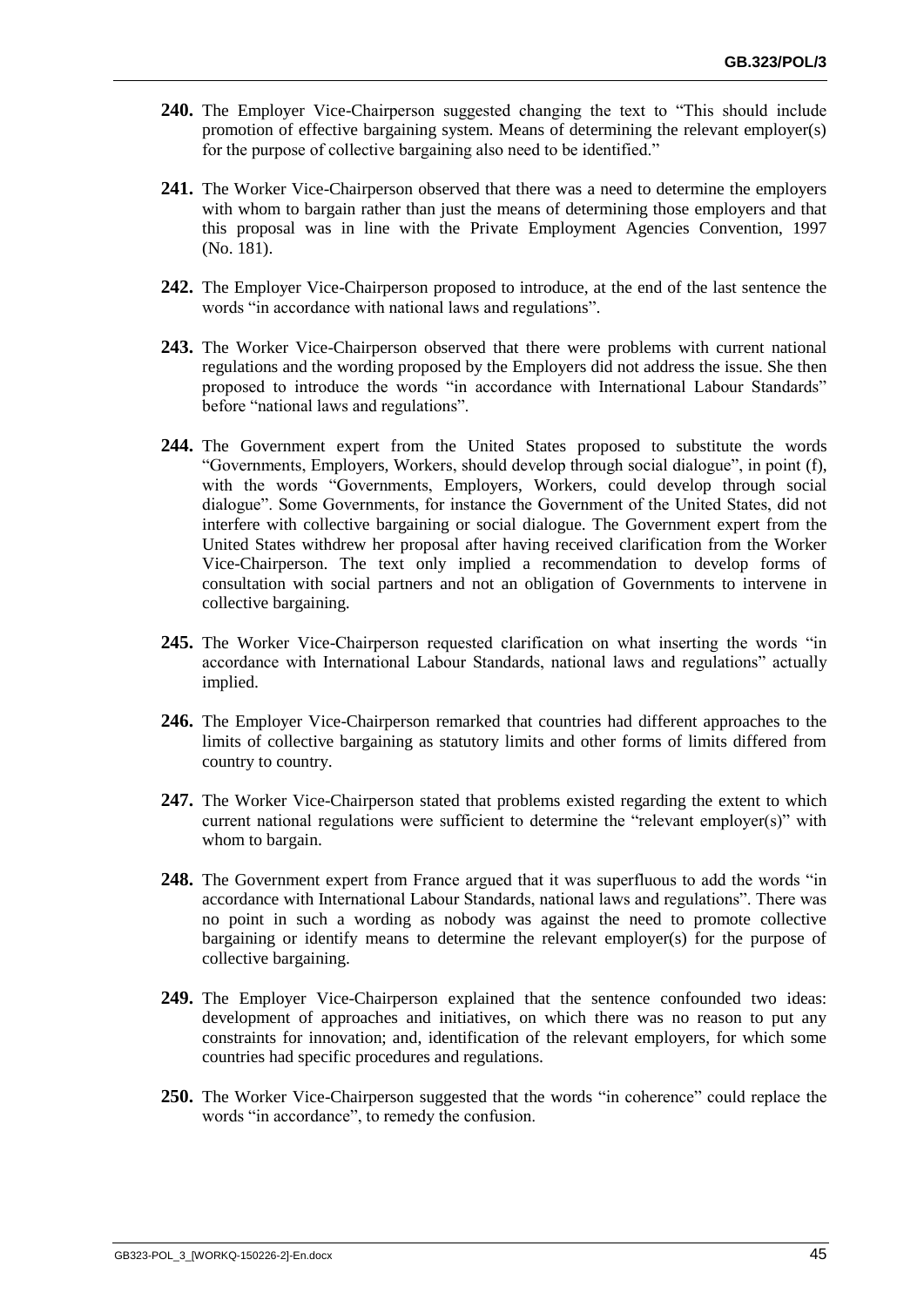# <span id="page-45-0"></span>*Point (g)*

**251.** The Government expert from the United States noted that this point captured views she had expressed in previous interventions.

# <span id="page-45-1"></span>*Point (h)*

- **252.** The Employer Vice-Chairperson suggested eliminating the second part of the last paragraph, which referred to income security.
- **253.** The Worker Vice-Chairperson stated that there should be at least some income security provided to Workers, and could not accept deleting that part.
- **254.** The Government expert from South Africa inquired about the value added of the concept.
- **255.** The Government expert from France proposed to keep the sentence as it solely suggested the need for predictability of income. It was not necessarily referring to guaranteed income for life, but to something that workers needed to have. It was part of the workers' rights to reasonably expect basic income in return for their work.
- **256.** The Employer Vice-Chairperson highlighted that adequate income security was included in the fundamental principles and rights at work as well as in the concept of decent work and he was unsure why "basic income security" was privileged as compared to the omitted aspects.
- **257.** The Worker Vice-Chairperson inquired whether "basic income security" was part of the Decent Work Agenda. She insisted it was useful to have a more specific formulation, and possibly include concrete examples where "basic income security" was not guaranteed, such as ZHCs.
- **258.** The Employer Vice-Chairperson responded that "basic income security" was part of decent work, and hence proposed to replace "basic income security" by "decent work", as a more encompassing term.
- **259.** The Deputy Secretary-General explained that "basic income security" was part of decent work. With reference to Social Protection Floors Recommendation, 2012 (No. 202), Article 4: "The guarantees should ensure at a minimum that, over the life cycle, all in need have access to essential health care and to basic income security …". "Basic income security" encompassed and was ensured through both labour income and transfers. When drafting the conclusions, the Office was concerned with the lack of predictability of incomes as well as the level of income. Given this, for some workers with very short working hours, it would be appropriate in some situations to supplement inadequate labour income with transfers to ensure a decent living. Paragraph 1 already contained the commitment to decent work, and the point could draw on that paragraph.
- **260.** The Employer Vice Chairperson proposed to refer to the "Decent Work Agenda" rather than using "basic income security". The Government expert from France stated that the Decent Work Agenda included basic income security and the Decent Work Agenda was acknowledged by Employers and wondered about the difficulty of accepting "basic income security".
- **261.** The Employer Vice-Chairperson proposed the phrase, "in accordance to the aims of the Decent Work Agenda". The Worker Vice-Chairperson stated that this was not clear and suggested "in accordance with the elements of the Decent Work Agenda".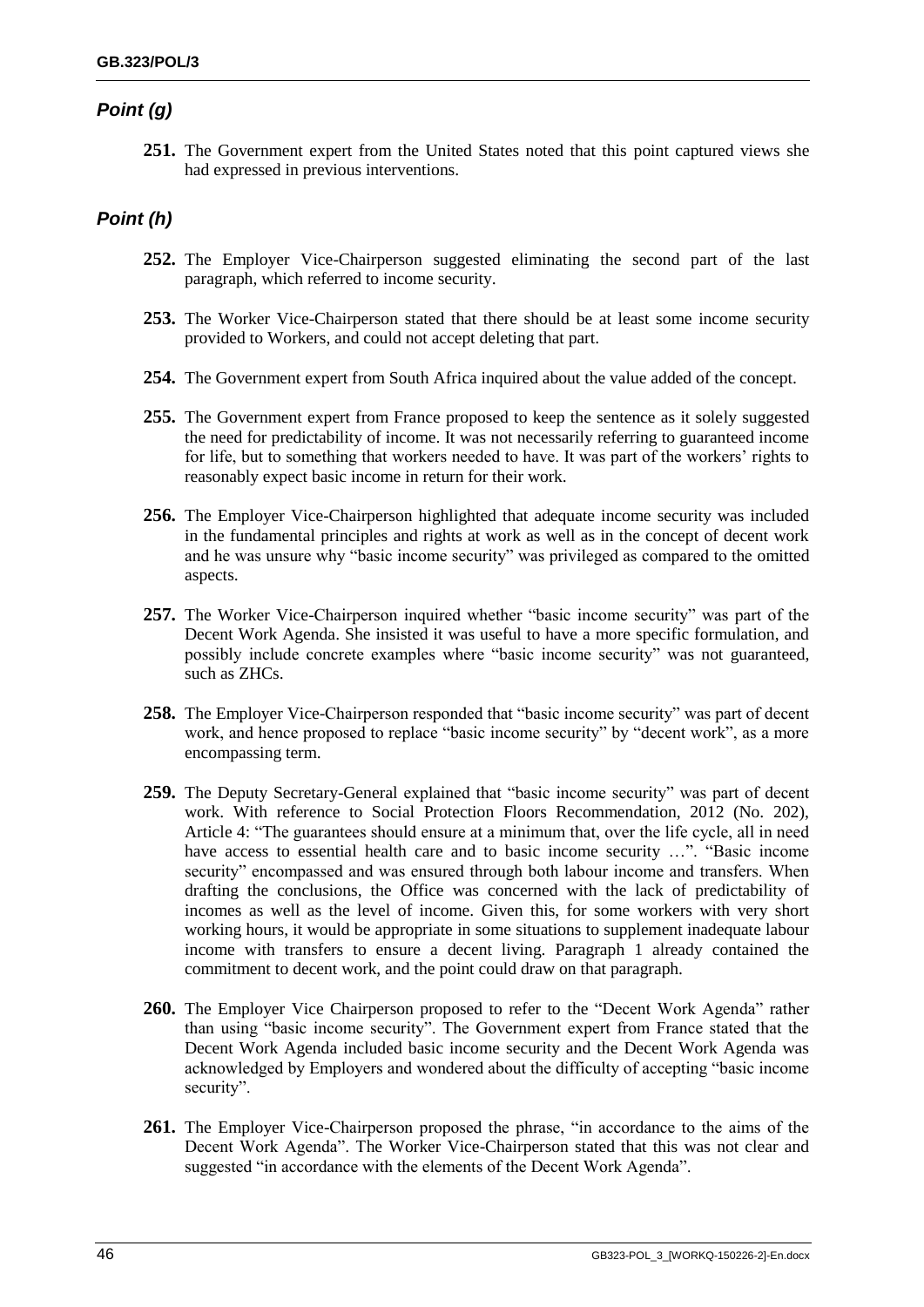- **262.** The Government expert from South Africa questioned the meaning of "avoiding" at the beginning of this point. If the word "avoidance" was used, then the next question was "who avoids"? The structure of the statement was confusing.
- **263.** The Government expert from the Philippines proposed to only leave the word "eliminating" and delete the word "avoiding".
- **264.** The Worker Vice-Chairperson suggested the words "preventing and eliminating" to which the Employers agreed.

# <span id="page-46-0"></span>**Paragraph 8. Recommendations for future action**

- **265.** Point (a) was adopted.
- **266.** The discussion passed to point (b) where the Employer Vice-Chairperson disagreed with the inclusion of a footnote which listed relevant conventions for NSFE. The Government expert from Norway preferred to keep the footnote. The Worker Vice-Chairperson also desired to retain the footnote. The point was noted for later discussion.
- **267.** In point (c), the Government expert from Norway also questioned the proposal that the current experts' meeting would lead to two more experts' meetings. Norway was not in a position to support two more meetings of this nature. The Government expert from South Africa also supported Norway's proposed approach.
- **268.** The Worker Vice-Chairperson responded that while understanding that experts' meetings were time consuming, though interesting, the issues mentioned in the text had no existing standards. An experts meeting or other activity was part of the standard-setting process. As a compromise, the Employer Vice-Chairperson suggested that "consideration be given" to the possibility of experts' meetings so that said meetings were neither mandated nor precluded by the text.
- **269.** Point (c) was adopted.
- **270.** Point (d) was adopted.
- **271.** Point (e) was adopted.
- **272.** Point (f) was adopted.
- **273.** Point (g) was adopted.
- **274.** Some discussion followed concerning the mandate of the Tripartite Expert Meeting. The Worker Vice-Chairperson proposed supporting country activities "to identify and address decent work deficits in NSFE, including criteria for the use of fixed-term employment, zero-hours contracts and problems arising from dependent self-employment". The Government experts from Norway and South Africa supported the Workers' group proposal.
- **275.** The Employer Vice-Chairperson emphasized that the suggestive text was too prescriptive. The Tripartite Meeting of Experts should not dictate policy programmes of individual countries; rather, the countries could choose to do so of their own free will. It was agreed to refer to certain types of NSFE as mentioned in the Office's background report to the Tripartite Meeting of Experts.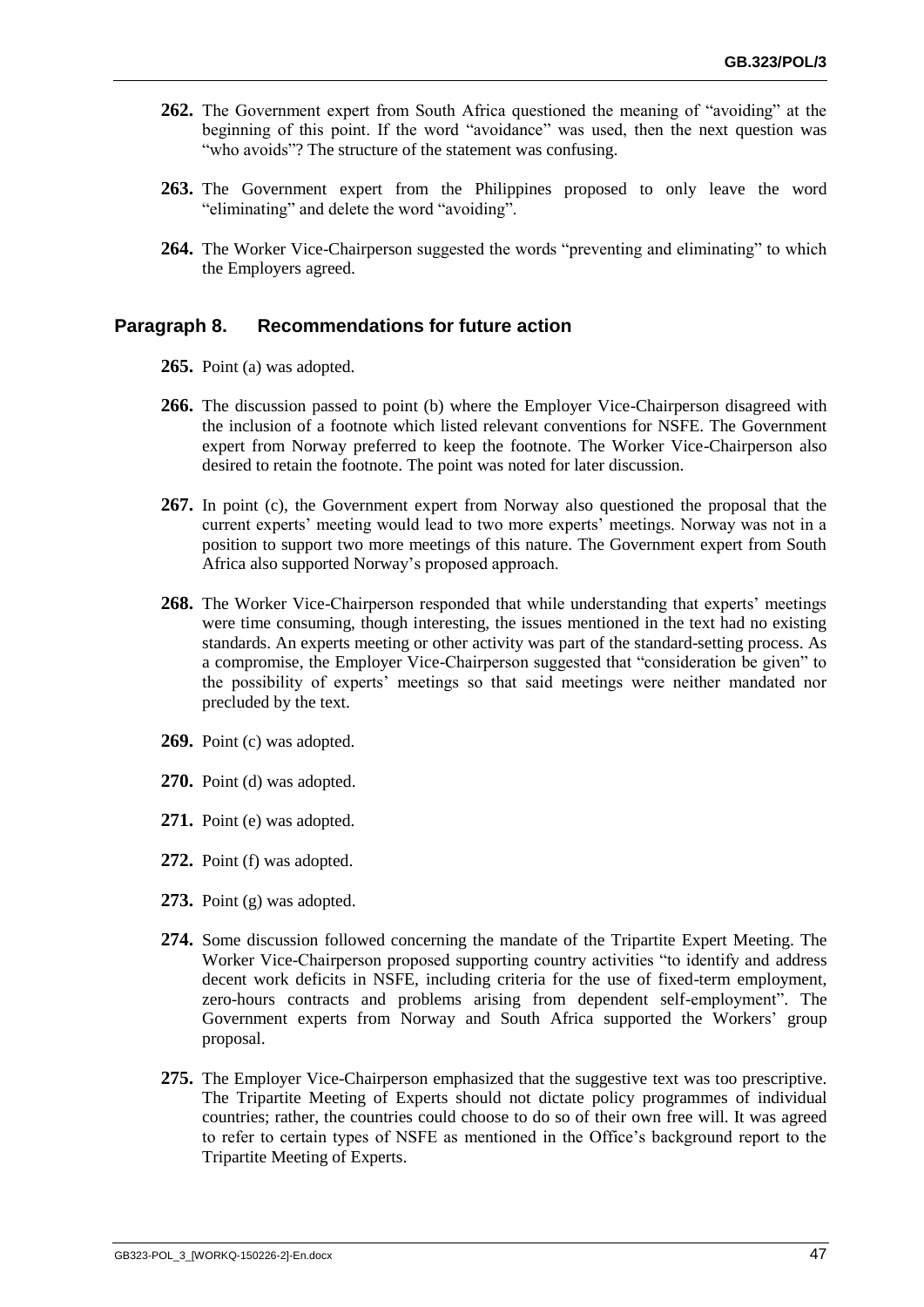- **276.** Point (h) was adopted.
- **277.** Point (i) was adopted.
- **278.** In point (j), the Government expert from Japan requested clarification on why "public services" were singled out. He withdrew his objections after the Worker Vice-Chairperson clarified that the private sector was included in the paragraph.
- **279.** Point (j) was adopted.
- 280. The Worker Vice-Chairperson proposed that in point (k), "including research papers and reports" be added after "Create a repository of data, information, …".
- **281.** Point (k) was adopted.

# <span id="page-47-0"></span>**VII. Revision of the outstanding points**

- **282.** In paragraph 2, there was a discussion regarding business sustainability and growth. The Employer Vice-Chairperson explained that NSFE created value for businesses and this had to be reflected in the conclusions. The Worker Vice-Chairperson observed that it was contentious whether NSFE had created general "growth": in some cases growth had been created at the expense of workers in NSFE, in other cases it had been beneficial for all. It was agreed to substitute "business sustainability" with "business adaptability and growth".
- **283.** The Employer Vice-Chairperson suggested that the term "disguised employment relationship" be used instead of "ambiguous employment relationship", making reference to the Employment Relationship Recommendation, 2006 (No. 198), which adopted the use of that term.
- **284.** The Worker Vice-Chairperson replied that the word "ambiguous" was used as an umbrella term for "disguised employment relationships and dependent self-employment". In accepting the Employers' proposal, it would be necessary to additionally include "dependent self-employment". The Employer Vice-Chairperson proposed to use "disguised employment relationships, dependent self-employment, and part-time work".
- **285.** Paragraph 2 was adopted.
- **286.** Returning to paragraph 4, the Employer Vice-Chairperson insisted that the term "other employment-related responsibilities" was unnecessary since the preceding words "legal" and "contractual" already captured the components required to govern non-standard and standard forms of employment. However, he agreed to retain the term "other employmentrelated responsibilities".
- **287.** Paragraph 4 was adopted.
- **288.** Returning to the discussion in paragraph 6, the Worker Vice-Chairperson accepted the proposal from the Government expert from Norway to use "in parts of the world". She proposed to leave out "labour market segmentation", but insisted on retaining "often". The Employer Vice-Chairperson agreed with all proposals except having the word "often". The Worker Vice-Chairperson offered to rephrase the proposal to "more often than other workers".
- **289.** Paragraph 6 was adopted.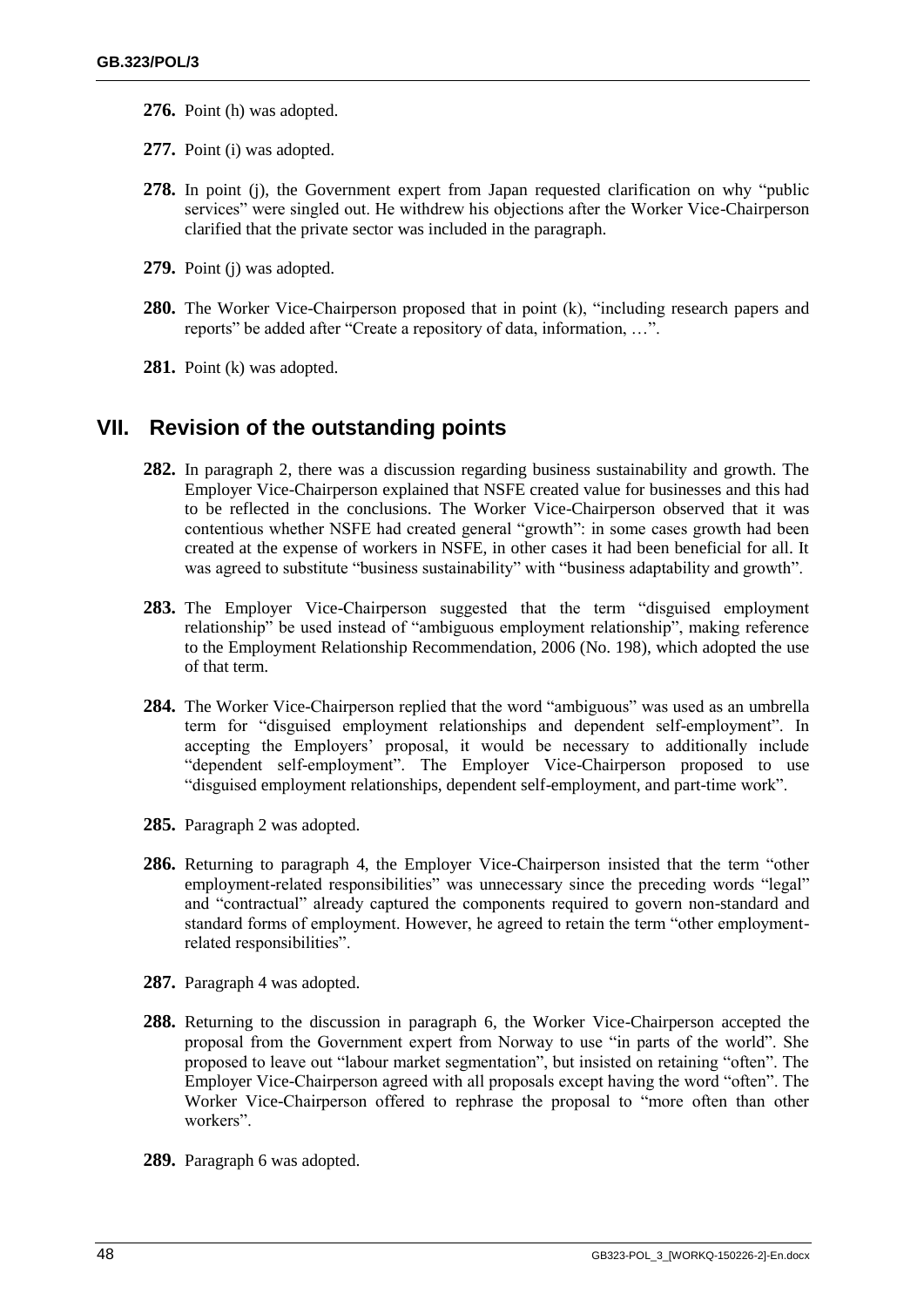- **290.** Returning to the discussion of paragraph 7(h), the Worker Vice-Chairperson suggested listing the elements of the Decent Work Agenda in a footnote. She provided a quote from the Global Employment Agenda, enumerating the elements. She also affirmed interest in retaining a footnote with the relevant international standards.
- **291.** With reference to paragraph 8(b), the Employer Vice-Chairperson warned that while that might be helpful, it was important to stress that the list was not universally acceptable. He recalled that the Termination of Employment Convention, 1982 (No. 158), had itself been the subject of a Tripartite Meeting of Experts and was referred to by the Governing Body with caution. It had to be taken off the list. Issues also existed with regard to the Employment Relationship Recommendation, 2006 (No. 198).
- **292.** The Government expert from Norway disagreed with the Employers' concern, suggesting that, even if Employers were not in agreement with the instruments, they were still functioning instruments which had been adopted by all, including Employers.
- **293.** The Government expert from France explained that the Termination of Employment Convention, 1982 (No. 158), was a very important and pertinent instrument in France; it was unthinkable to omit the instrument from the footnote.
- **294.** The Worker Vice-Chairperson suggested stating "relevant instruments as suggested by the ILO background report" instead of providing a footnote.
- **295.** The Government expert from Norway proposed to have an exact reference to the ILO background report, with the title and number, in the draft conclusions.
- **296.** Paragraphs 7 and 8 were adopted.
- **297.** The conclusions were adopted and the Chairperson closed the session.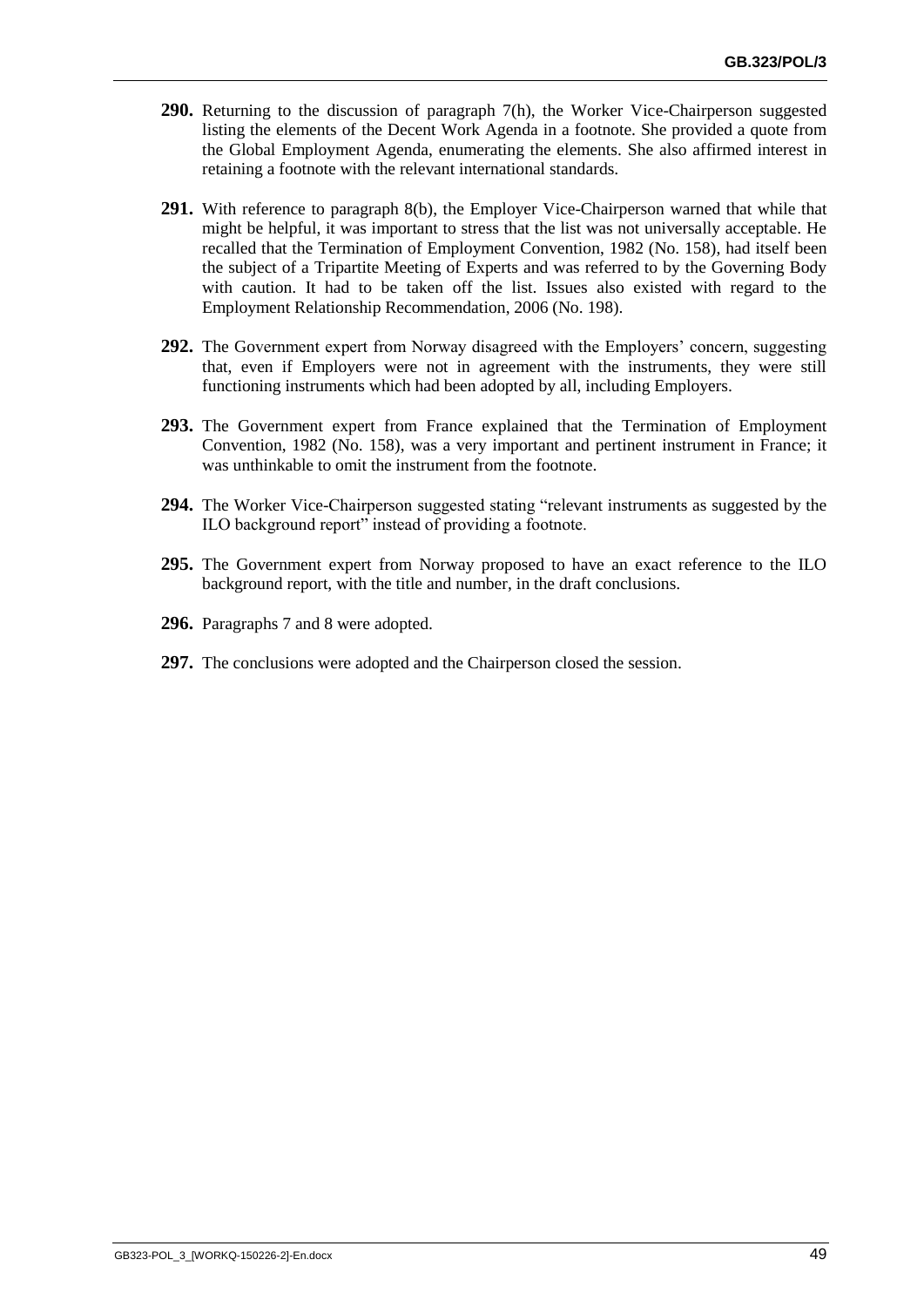# <span id="page-49-0"></span>**Conclusions**

- **1.** Having met in Geneva on 16–19 February 2015, the Meeting of Experts on Non-Standard Forms of Employment<sup>1</sup> reaffirms the commitment of the International Labour Organization to implement its constitutional mandate, as reflected in the Decent Work Agenda, which applies to all workers, including those in non-standard forms of employment, and whereby full, productive and freely chosen employment is promoted simultaneously with fundamental rights at work, social dialogue, an adequate income from work and the security of social protection.
- **2.** The world of work has seen continuous evolution, including the growth of diverse forms of employment and contractual arrangements in labour markets across the world. Nonstandard forms of employment have always existed and may serve specific purposes such as for use in seasonal industries, to replace temporarily absent workers, or to offer options for balancing work and private life. Non-standard forms of employment have assisted business adaptability and growth, as well as increasing labour market participation. In the past decades, due to globalization and other factors, their use has grown. Workers in nonstandard forms of employment more frequently than other workers lack protection in law or in practice. These non-standard forms of employment include, among others, fixed-term contracts and other forms of temporary work, temporary agency work and other contractual arrangements involving multiple parties, disguised employment relationships, dependent self-employment and part-time work.
- **3.** Non-standard forms of employment should meet the legitimate needs of workers and employers and should not be used to undermine labour rights and decent work, including freedom of association and the right to collective bargaining, equality and nondiscrimination, and security of employment. Adequate protection is achieved by having an appropriate regulatory framework, compliance with and strong enforcement of the law, and effective social dialogue.
- **4.** Well-designed and regulated non-standard forms of employment can help enterprises by increasing their ability to respond and adapt to market demands. They can also be a useful mechanism for retaining and recruiting workers, as well as for more quickly harnessing the skills and expertise of certain workers on the labour market. Yet when non-standard forms of employment are misused by employers in order to circumvent their legal and contractual obligations and other employment-related responsibilities, this undercuts fair competition, with detrimental effects for responsible businesses, workers and society at large.
- **5.** The wider array of contractual arrangements available can facilitate the engagement of workers in the labour market. This is particularly true of well-regulated, freely chosen employment, such as part-time work and other non-standard employment arrangements that may permit workers to better reconcile their work, life and family responsibilities. While in some instances non-standard forms of employment may also act as stepping stones to standard employment, in many other instances they do not, warranting serious attention. Women, youth and migrants, who are more prone to discrimination, are overrepresented in non-standard forms of employment. This may be a reflection of the opportunities that some non-standard forms of employment provide for these workers to

<sup>&</sup>lt;sup>1</sup> For the Meeting, the Office prepared a background report entitled: *Non-Standard forms of employment*, *Report for discussion at the Meeting of Experts on Non-Standard Forms of Employment*, Geneva, 16–19 February 2015. The report is available at: http://www.ilo.org/global/topics/employment-security/non-standard-employment/whatsnew/WCMS \_336934/lang--en/index.htm.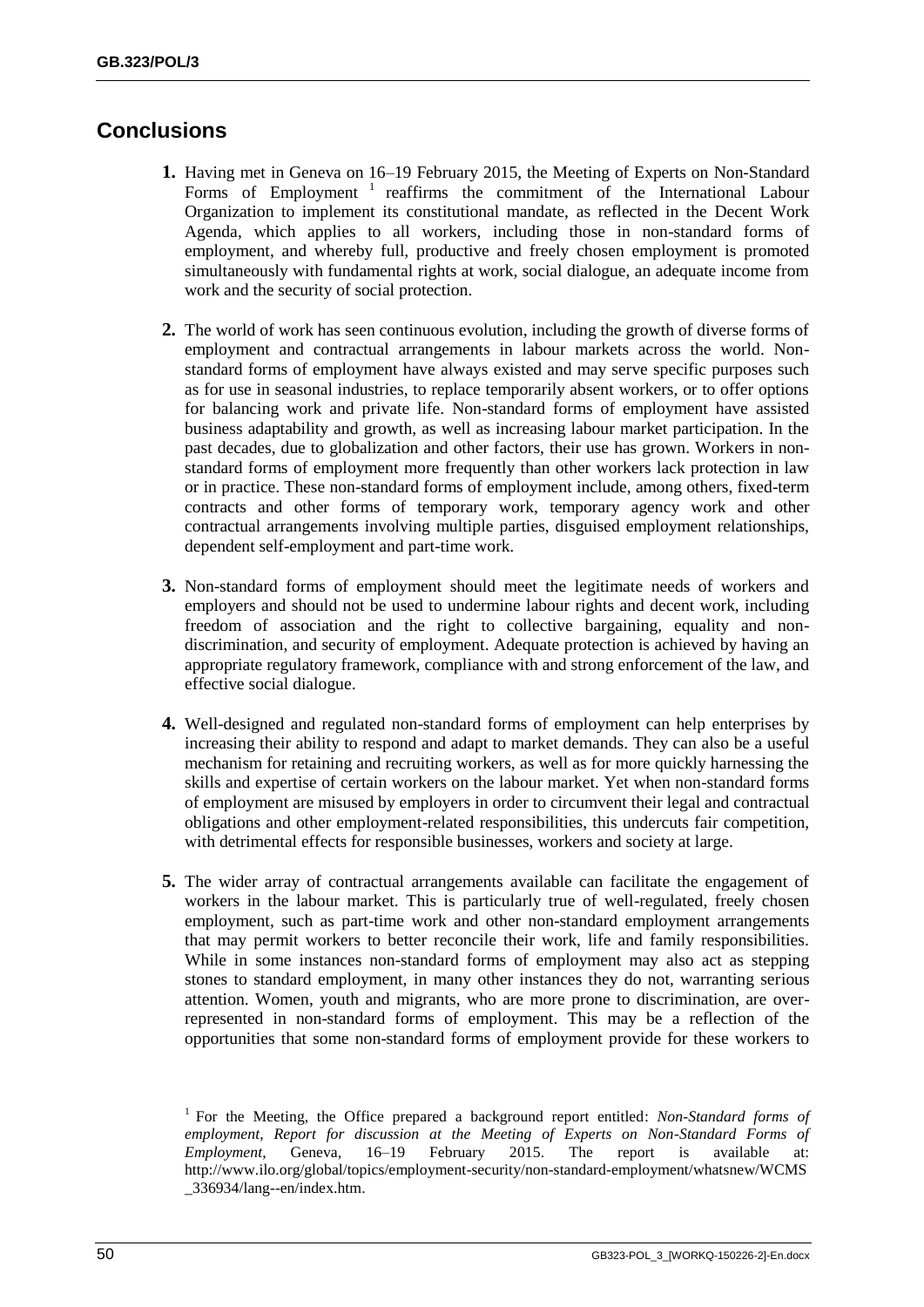enter the labour market, but it may also reflect their greater risk of involuntarily remaining in these forms of employment.

**6.** Non-standard forms of employment, in parts of the world, exhibit a higher incidence of decent work deficits. These are often not sufficiently addressed by regulatory frameworks, enforcement and labour inspections systems, active labour market policies or the judicial system, all of which should be effective and accessible. A significant number of member States have adopted adequate regulations and ratified the relevant Conventions, and are addressing the deficits and protecting workers. Workers in non-standard forms of employment may face barriers to collectively addressing decent work deficits. These workers are more often than other workers unable to exercise their fundamental rights, including the right to freedom of association and to bargain collectively with the relevant employer(s). As a result, workers in non-standard forms of employment risk facing decent work deficits along one or more of the following dimensions of work: (1) access to employment and labour market transitions to decent work; (2) wage differentials; (3) access to social security; (4) conditions of work; (5) training and career development; (6) occupational safety and health; and (7) freedom of association and collective bargaining. If left unchecked, these decent work deficits risk contributing to increased insecurity and greater inequality.

### **Measures to protect and maintain decent work for workers in non-standard forms of employment**

- **7.** To ensure that all workers, irrespective of their contractual arrangements, are protected, measures should therefore be put in place, or strengthened, to address potential decent work deficits along these seven dimensions. While tailoring their strategies to their specific national context, governments, employers and workers may want to consider, through social dialogue, the following:
	- (a) *Decent jobs and working conditions:* Governments and social partners should pursue labour market and other policies with the goal of ensuring continuous progress towards decent jobs. All employers, whether public or private, using non-standard forms of employment should provide workers with appropriate protection.
	- (b) *Supporting labour market transitions:* As workers transition across jobs throughout their working lives, governments, in consultation with the social partners where appropriate, should support the creation of quality employment and invest in labour market policies that promote economic growth and development, lifelong learning, skills training and development, labour market matching and access to decent jobs.
	- (c) *Promoting equality and non-discrimination:* Action should be taken to promote equality and to ensure that all workers, regardless of their contractual arrangements, are protected against discrimination.
	- (d) *Ensuring adequate social security coverage for all:* Measures such as minimum hour or income thresholds for social security entitlements may result in employment practices excluding workers in non-standard forms of employment from social security coverage and other social benefits. Countries should aim to design and adapt their social security systems so as to provide workers in non-standard forms of employment with conditions equivalent to workers in standard employment.
	- (e) *Promoting safe and healthy workplaces:* Governments and employers should take adequate measures to ensure that workers in non-standard forms of employment have a safe and healthy work environment. Workers in non-standard forms of employment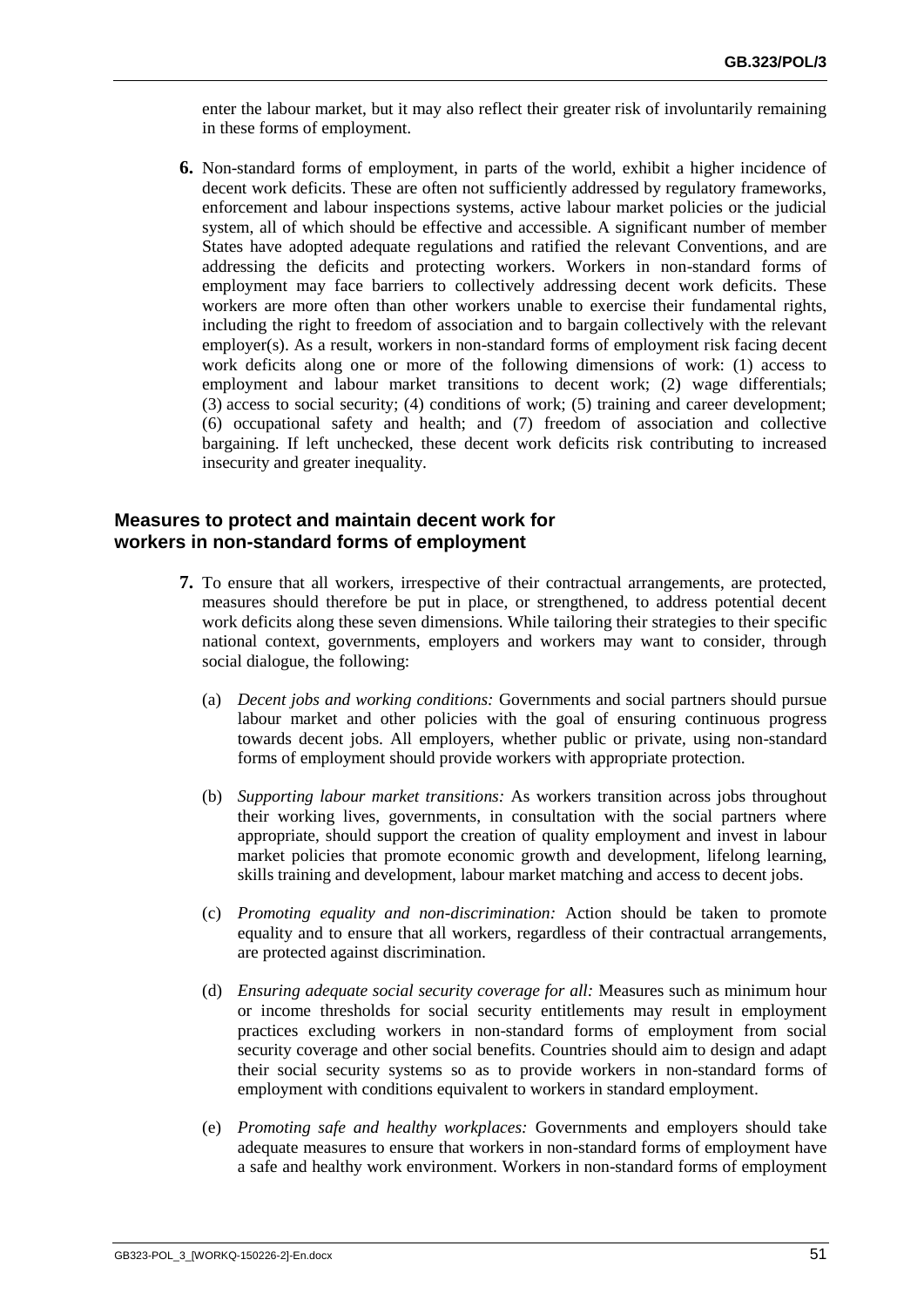should receive training and be provided with safety equipment, and they should be able to participate in workplace health and safety systems and processes.

- (f) *Ensuring access to freedom of association and collective bargaining:* As stated in the Declaration on Social Justice for a Fair Globalization, freedom of association and the effective recognition of the right to collective bargaining help support the attainment of decent work. Non-standard forms of employment may pose challenges when it comes to the effective realization of freedom of association and collective bargaining rights. Some triangular relationships pose particular challenges. Governments, employers and workers should use social dialogue to develop innovative approaches, including regulatory initiatives that enable workers in non-standard forms of employment to exercise these rights and enjoy the protection afforded to them under the applicable collective agreements. These initiatives should include promotion of effective bargaining systems and mechanisms to determine the relevant employer(s) for the purpose of collective bargaining, in coherence with international standards, national laws and regulations.
- (g) *Adopting a strategic approach to labour inspection:* Labour inspectorates should be adequately resourced and should harness their resources through various strategies, including targeting specific sectors and occupations, taking into account the expansion of non-standard forms of employment with a high incidence of noncompliance.
- (h) *Addressing highly insecure forms of employment and fundamental rights at work:* Special attention should also be given to preventing and eliminating forms of nonstandard work that do not respect fundamental rights at work, and which are not in accordance with elements of the Decent Work Agenda.<sup>2</sup>

### **Recommendations for future action by the Office**

- **8.** Supporting the abovementioned objectives requires a long-term effort from the Office across a broad range of activities. It should, in particular:
	- (a) Work with member States to improve and expand data collection and reporting with respect to the different forms of non-standard employment and the characteristics of these forms of employment. Account should also be taken of resolutions adopted by the International Conference of Labour Statisticians.
	- (b) Promote the ratification and better use of the relevant international labour standards mentioned in the background report to the Meeting of Experts on Non-Standard Forms of Employment. Provide technical assistance to member States so that they can adapt their national legislation and other policy measures in line with the provisions of those standards. Support these efforts with the development of a guide which brings together these standards as an integrated whole and with fact sheets that explain the relevance of each of the standards for non-standard forms of employment.
	- (c) Analyse whether there are gaps in international labour standards, or instruments that do not sufficiently reflect the reality of today's world of work, and identify barriers to ratification of standards. Consideration should be given to evaluating the need for additional international labour standards possibly through meetings of experts to

<sup>&</sup>lt;sup>2</sup> "The Decent Work Agenda is one in which freely chosen productive employment is promoted simultaneously with fundamental rights at work, an adequate income from work and the security of social protection" (ILO, Global Employment Agenda, 2003, p. 2).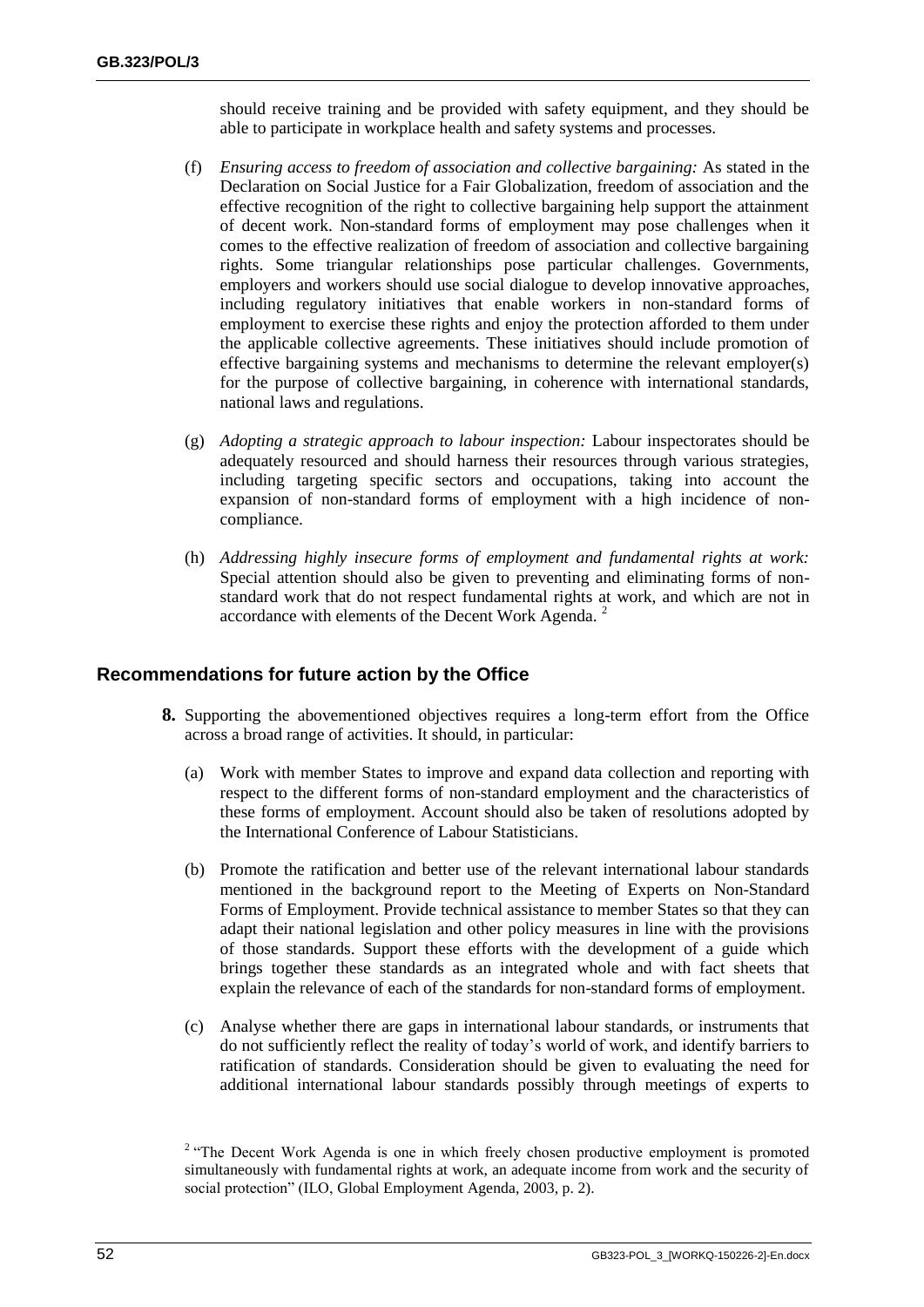address temporary contracts, including fixed-term contracts, and discrimination based on employment status.

- (d) Taking into account the future of work, examine and address possible barriers to freedom of association and collective bargaining, in law and in practice, in order to enhance the ability of workers in non-standard forms of employment to exercise these rights, including the possibility to negotiate with the relevant employer(s). Identify best practice, regulatory and other initiatives that are helping to close representational gaps, and use this knowledge to build the capacity of workers' and employers' organizations.
- (e) Research and disseminate information on practices and innovations in collective bargaining that contribute to decent working conditions for workers in non-standard forms of employment; investigate reactions and overall satisfaction of employers and workers with regard to different forms of collective bargaining and social dialogue in connection with non-standard forms of employment.
- (f) Research, document and disseminate information on innovative and best practice approaches to labour inspection. Support member States' efforts to improve labour inspection by encouraging provision of sufficient resources, and by providing guidance on how to more effectively use the funds and other resources available to target specific areas of concern with respect to non-standard forms of employment. Support efforts to ensure effective access of workers in non-standard forms of employment to courts and labour adjudication mechanisms.
- (g) Analyse, document and disseminate information on approaches to extend employment-based social security to workers in non-standard forms of employment, including the dependent self-employed, which can ensure appropriate levels of protection, including during transitions in the labour market, while preserving the sustainability and effectiveness of social security systems.
- (h) Support country activities to identify and address decent work deficits in non-standard employment, as referred to in the background report for the Meeting. Encourage countries to take the Meeting of Experts' discussion and conclusions into account in the Decent Work Country Programmes.
- (i) Taking into account current challenges and looking to the future of work, provide guidance for integrated and innovative approaches to address the needs of both men and women workers with family responsibilities, making full use of the relevant ILO Conventions.
- (j) Continue efforts begun with the preparation of the background report for the Meeting, to document trends as well as to analyse the effects of non-standard forms of employment on workers, firms, public services, the labour market and economic performance. Improve understanding of national regulatory practices and developments with respect to non-standard forms of employment. Gain a better understanding, including through historical analyses, of the interplay between the evolution of different forms of non-standard employment, development of new technologies and models of production, transport and public services, in order to discern the larger implications for equality, social inclusion and the future of work.
- (k) Create a repository of data, information and analysis, including research papers and reports, on non-standard forms of employment and innovative practices to best ensure protection of workers, sustainable enterprises and well-functioning labour markets. Make particular efforts to fill existing information gaps with respect to non-standard forms of employment in developing countries.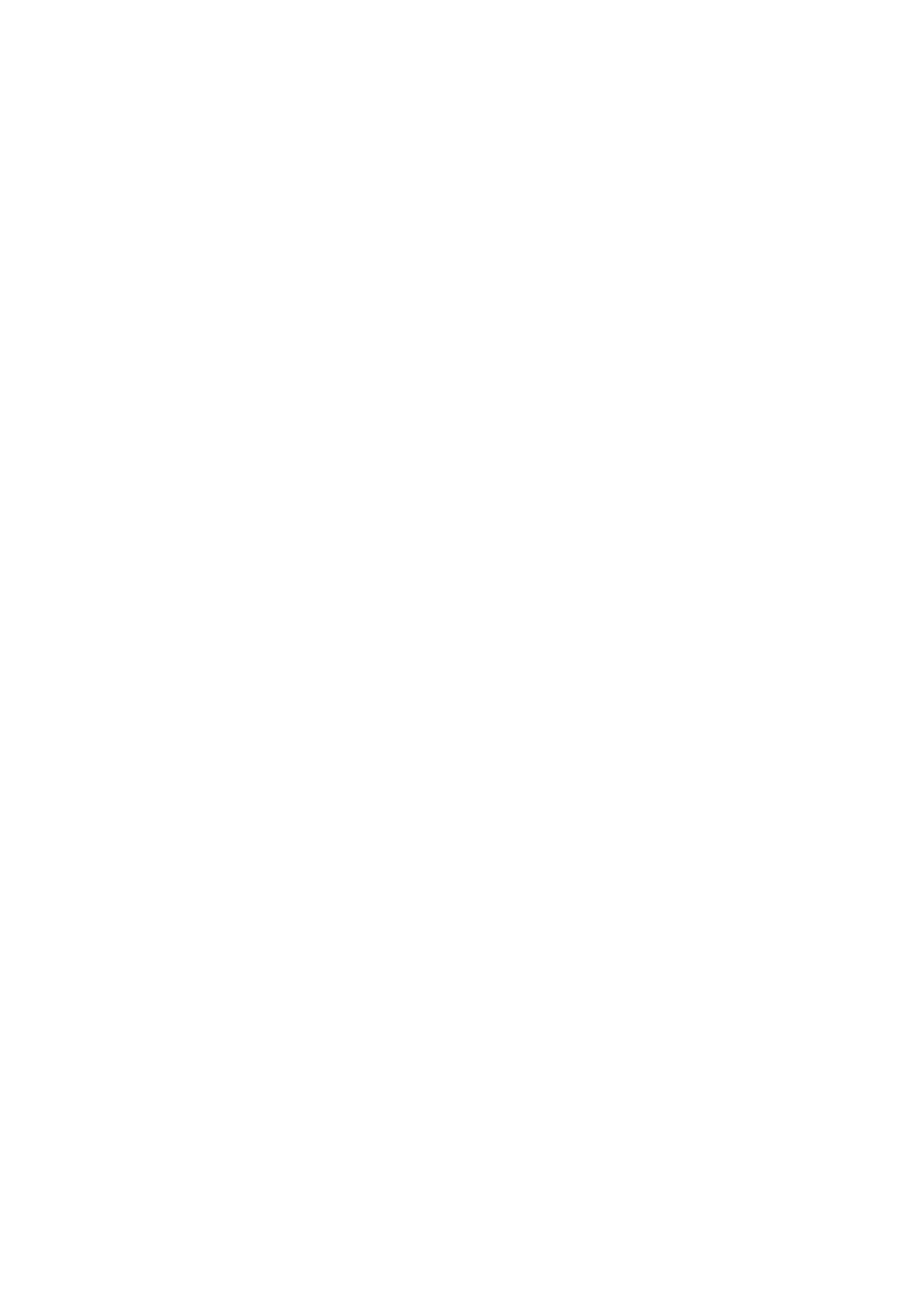<span id="page-54-0"></span>**List of participants Liste des participants Lista de participantes**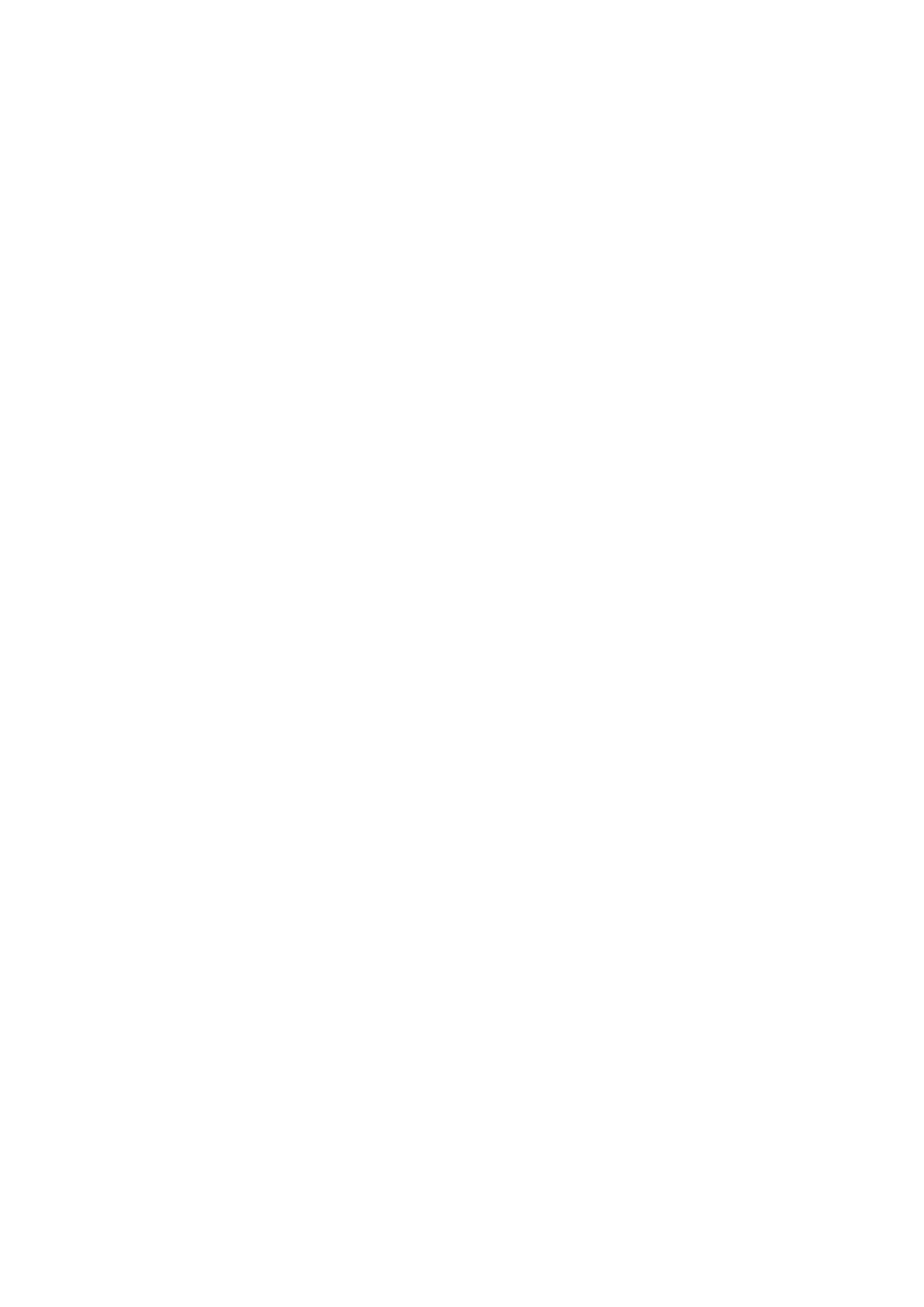# **Chairperson** Président Presidente

Mr José Vieira da SILVA, Member of the Parliament, Assembly of the Republic, Lisbon, Portugal.

# Experts nominated by Governments Experts désignés par les gouvernements Expertos nominados por los gobiernos

### **ALGERIA ALGÉRIE ARGELIA**

M<sup>me</sup> Bédria DERKOUCHE, chef d'études, Division des études sociales, Conseil national économique et social (CNES).

### **CHILE CHILI**

Sr. Ariel ROSSEL ZÚÑIGA, Abogado Asesor Legal, Ministerio del Trabajo y Previsión Social.

#### **FRANCE FRANCIA**

M<sup>me</sup> Geneviève AMAND, chargée d'études, ministère du Travail, de l'Emploi, de la Formation professionnelle et du Dialogue social.

*Adviser/Conseiller technique/Consejero técnico:*

M<sup>me</sup> Gaëlle ARNAL-BURTSCHY, chargée de mission, ministère du Travail, de l'Emploi, de la Formation professionnelle et du Dialogue social.

### **JAPAN JAPON JAPÓN**

Mr Tomoaki KATSUDA, Vice Director-General, Employment Security Bureau, Ministry of Health, Labour and Welfare.

*Adviser/Conseiller technique/Consejero técnico:*

Mr Yuta SHIRAISHI, Official, International Affairs Division, Minister's Secretariat, Ministry of Health, Labour and Welfare.

#### **NORWAY NORVÈGE NORUEGA**

Ms Mona SANDERSEN, Senior adviser, Ministry of Labour and Social Affairs.

*Adviser/Conseiller technique/Consejero técnico:*

Ms Charlotte GEDE VIDNES, Counsellor, Labour Affairs, Permanent Mission of Norway, Geneva.

#### **PHILIPPINES FILIPINAS**

Ms Rebecca C. CHATO, Undersecretary, Labour Relations and Social Dialogue, Department of Labor and Employment.

*Adviser/Conseiller technique/Consejero técnico:*

Ms Maria Celeste M. VALDERRAMA, Labour Attaché, Permanent Mission of the Philippines, Geneva.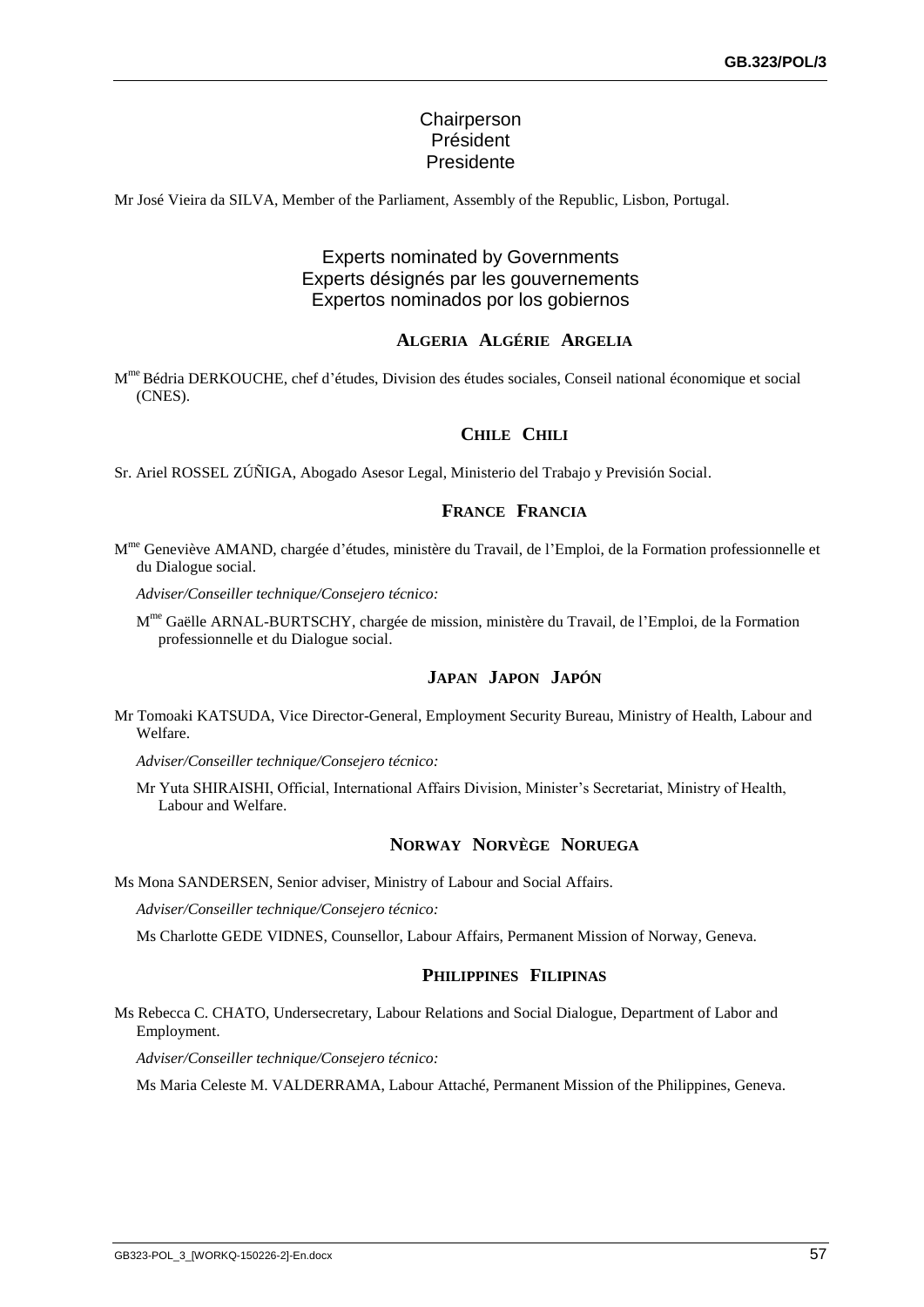### **SOUTH AFRICA AFRIQUE DU SUD SUDÁFRICA**

Mr Sipho NDEBELE, Chief Director, International Relations, Department of Labour.

*Advisers/Conseillers techniques/Consejeros técnicos:*

Mr Virgil SEAFIELD, Adviser, Ministry of Labour, Chief Director Inspection and Enforcement Services, Department of Labour.

Mr Mahlomola SKHOSANA, Labour Attaché, Permanent Mission of South Africa, Geneva.

### **UNITED STATES ETATS-UNIS ESTADOS UNIDOS**

Ms Claudia CALDERÓN, International Relations Officer, United States Department of Labor.

# Experts nominated by the Employers' group Experts désignés par le groupe des employeurs Expertos nominados por el Grupo de los Empleadores

#### **COLOMBIA COLOMBIE**

Sra. Catalina PERAFFAN LONDOÑO, Abogada, Asistente de la Vicepresidencia de Asuntos Jurídicos, Asociación Nacional de Empresarios de Colombia (ANDI).

#### **CÔTE D'IVOIRE**

M. Ousseine DIALLO, secrétaire exécutif, Fédération des organisations patronales d'Afrique de l'Ouest (FOPAO).

### **JAPAN JAPON JAPÓN**

Mr Hiroyuki MATSUI, Co-Director, International Cooperation Bureau, Keidanren (Japan Business Federation).

#### **NETHERLANDS PAYS-BAS PAÍSES BAJOS**

Ms Annemarie Louise MUNTZ, Director, Public Affairs, Randstad Holding.

#### **NEW ZEALAND NOUVELLE-ZÉLANDE NUEVA ZELANDIA**

Mr Paul MACKAY, Manager, Employment Relations Policy, Business New Zealand.

#### **NORWAY NORVÈGE NORUEGA**

Mr Henrik MUNTHE, Legal Adviser, Confederation of Norwegian Enterprise (NHO).

#### **SOUTH AFRICA AFRIQUE DU SUD SUDÁFRICA**

Ms Beverly JACK, Group Executive, Human Resources, Kelly Group (BUSA member).

#### **SPAIN ESPAGNE ESPAÑA**

Sra. Ana Esperanza BELTRÁN BLÁZQUEZ, Coordinadora, representación empresarial en el CES, Confederación Española de Organizaciones Empresariales (CEOE).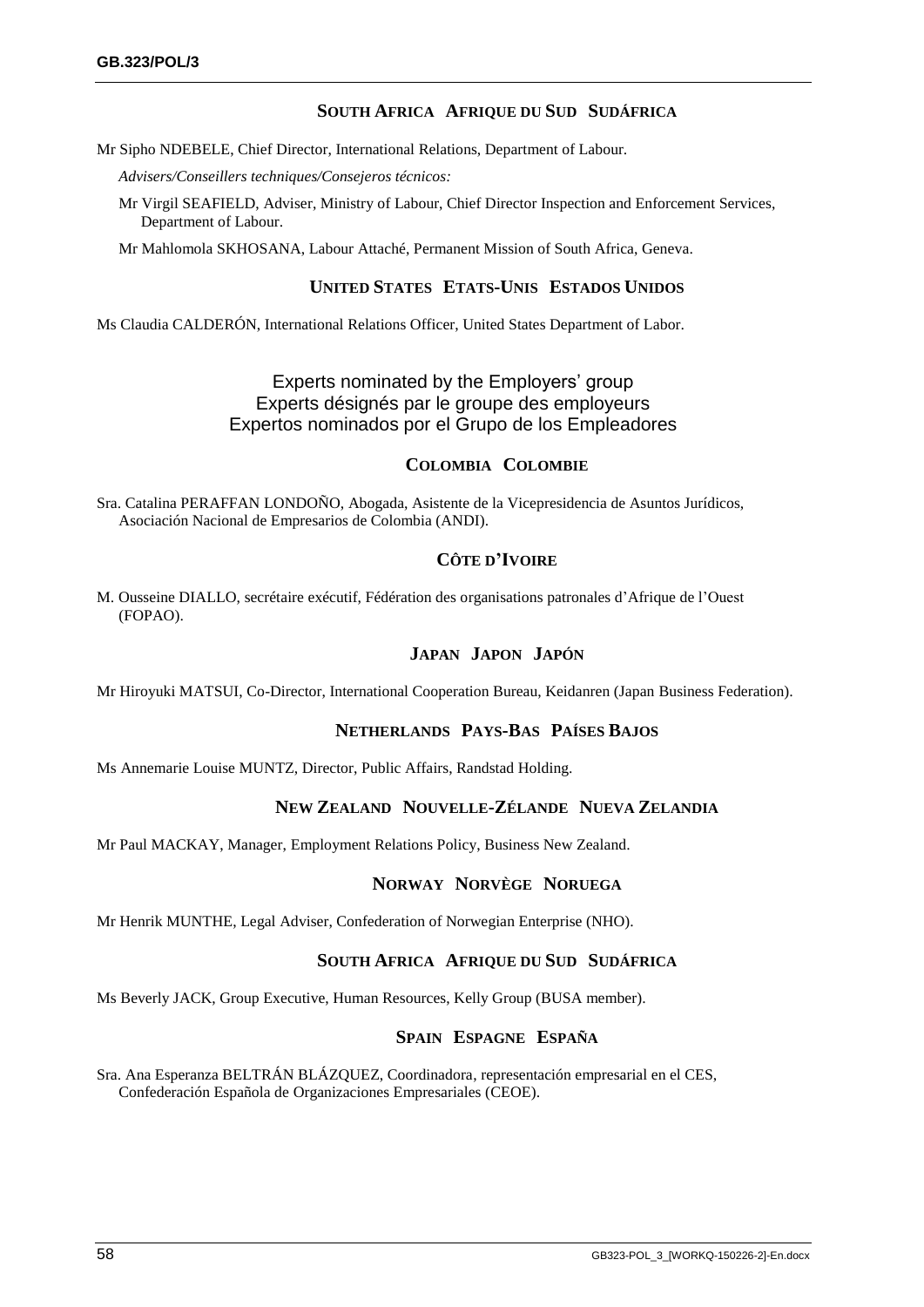# Experts nominated by the Workers' group Experts désignés par le groupe des travailleurs Expertos nominados por el Grupo de los Trabajadores

#### **ARGENTINA ARGENTINE**

Sr. Guillermo ZUCCOTTI, Asesor, Confederación General del Trabajo de la República Argentina (CGTRA).

#### **BELGIUM BELGIQUE BÉLGICA**

Mr Jeffrey VOGT, Legal Director, International Trade Union Confederation (ITUC).

#### **NETHERLANDS PAYS-BAS PAÍSES BAJOS**

Ms Catelene PASSCHIER, Vice-President, Federatie Nederlandse Vakbeweging (FNV).

#### **PHILIPPINES FILIPINAS**

Mr Antonio SALVADOR, Counsel, Sentro ng mga Nagkakaisa at Progresibong Manggagawa (SENTRO).

### **SOUTH AFRICA AFRIQUE DU SUD SUDÁFRICA**

Ms Katherine Jane BARRETT, Affiliate Support Coordinator, Congress of South African Trade Unions (COSATU).

#### **SWITZERLAND SUISSE SUIZA**

Mr Peter ROSSMAN, Director of Campaigns and Communications, International Union of Foodworkers (IUF). Ms Jennifer HOLDCROFT, Policy Director, IndustriALL Global Union.

#### **UNITED KINGDOM ROYAUME-UNI REINO UNIDO**

Mr John SMITH, President, International Arts and Entertainment Alliance (IAEA).

**Observer Observateurs Observadores** 

**Governments Gouvernements** Gobiernos

#### **EGYPT EGYPTE EGIPTO**

Ms Hala El Taher ABDALLA, Labour Counselor, Permanent Mission of the Arab Republic of Egypt, Geneva.

Mr Hesham Mohamed Elsaeed AHMED, Second Secretary, Permanent Mission of the Arab Republic of Egypt, Geneva.

#### **EL SALVADOR**

Sra. Rosibel MENÉNDEZ ESPINOZA, Ministra Consejero, Misión Permanente de la República de El Salvador, Ginebra.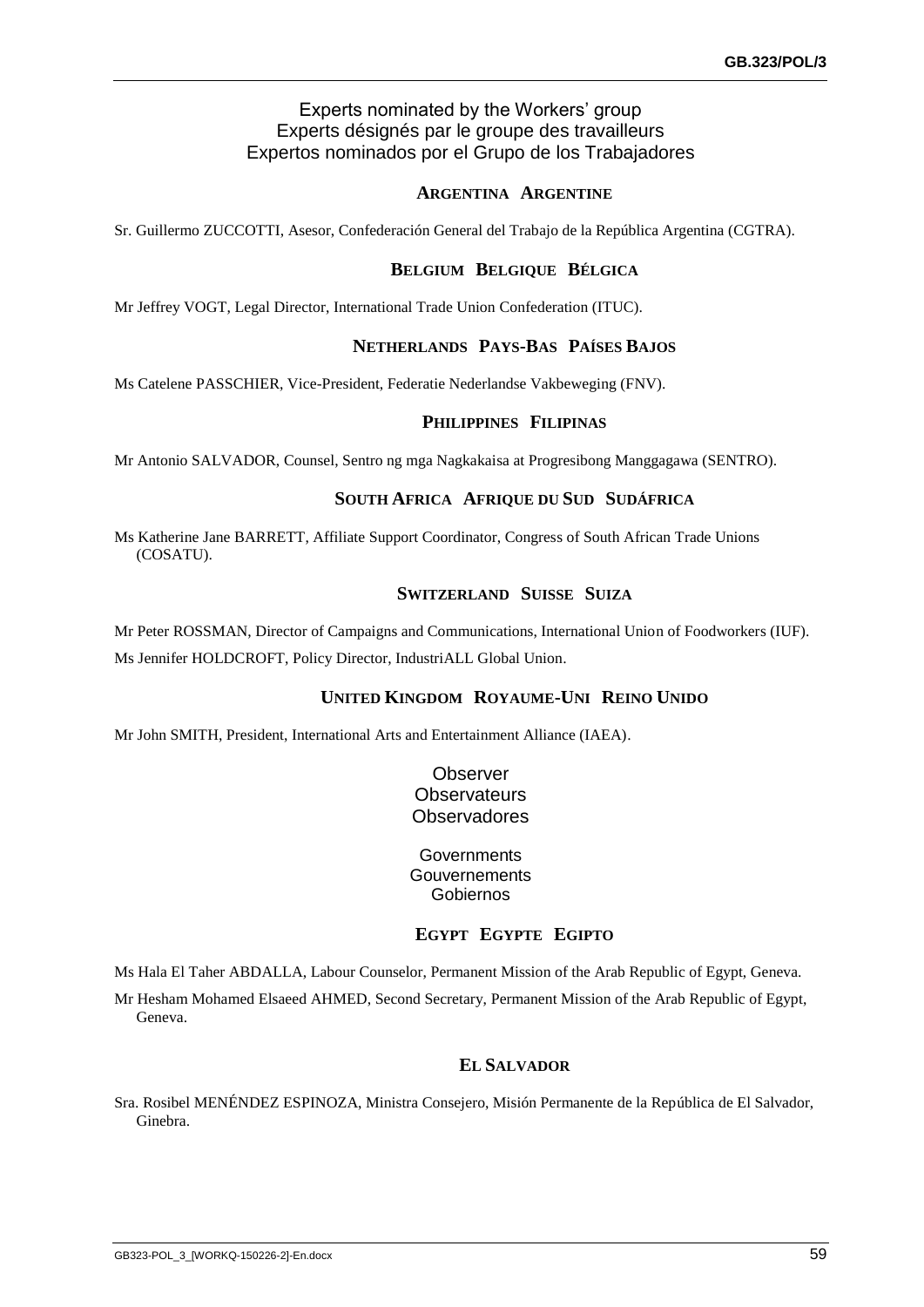#### **HUNGARY HONGRIE HUNGRÍA**

Dr Ildikó BODGÁL, Legal expert, Ministry for National Economy.

#### **LATVIA LETTONIE LETONIA**

Mr Edgars KORČAGINS, Counsellor, Permanent Mission de Latvia, Geneva.

#### **MALAYSIA MALAISIE MALASIA**

Mr Ummar Jai Kumar ABDULLAH, Counsellor, Permanent Mission of Malaysia, Geneva.

#### **PORTUGAL**

M. António VALADAS DA SILVA, conseiller pour les affaires sociales, Mission permanente du Portugal, Genève.

#### **ROMANIA ROUMANIE RUMANIA**

Mr Dantes Nicolae BRATU, General Inspector of State, Romanian Labour Inspection. Ms Elena Monica TOAJE, Labour Inspector, Romanian Labour Inspection.

#### **URUGUAY**

Sra. Agustina CAMILLI, Segunda secretaria, Misión Permanente de Uruguay, Ginebra.

## **VENEZUELA, BOLIVARIAN REPUBLIC OF VENEZUELA, RÉPUBLIQUE BOLIVARIENNE DU VENEZUELA, REPÚBLICA BOLIVARIANA DE**

Sr. Carlos Enrique FLORES-TORRES, Consejero Laboral, Misión Permanente de la República Bolivariana de Venezuela, Ginebra.

> **Observers Observateurs Observadores**

Employers' group Groupe des employeurs Grupo de los Empleadores

#### **International Confederation of Private Agencies (CIETT)**

Mr Denis PENNEL, Managing Director.

Mr Ferdinand VAN HAASTEREN, Past President.

Mr Sandro PETTINEO, Policy Adviser.

#### **Confederation of German Employers' Associations (BDA)**

Mr Jupp ZENZEN, Senior Adviser.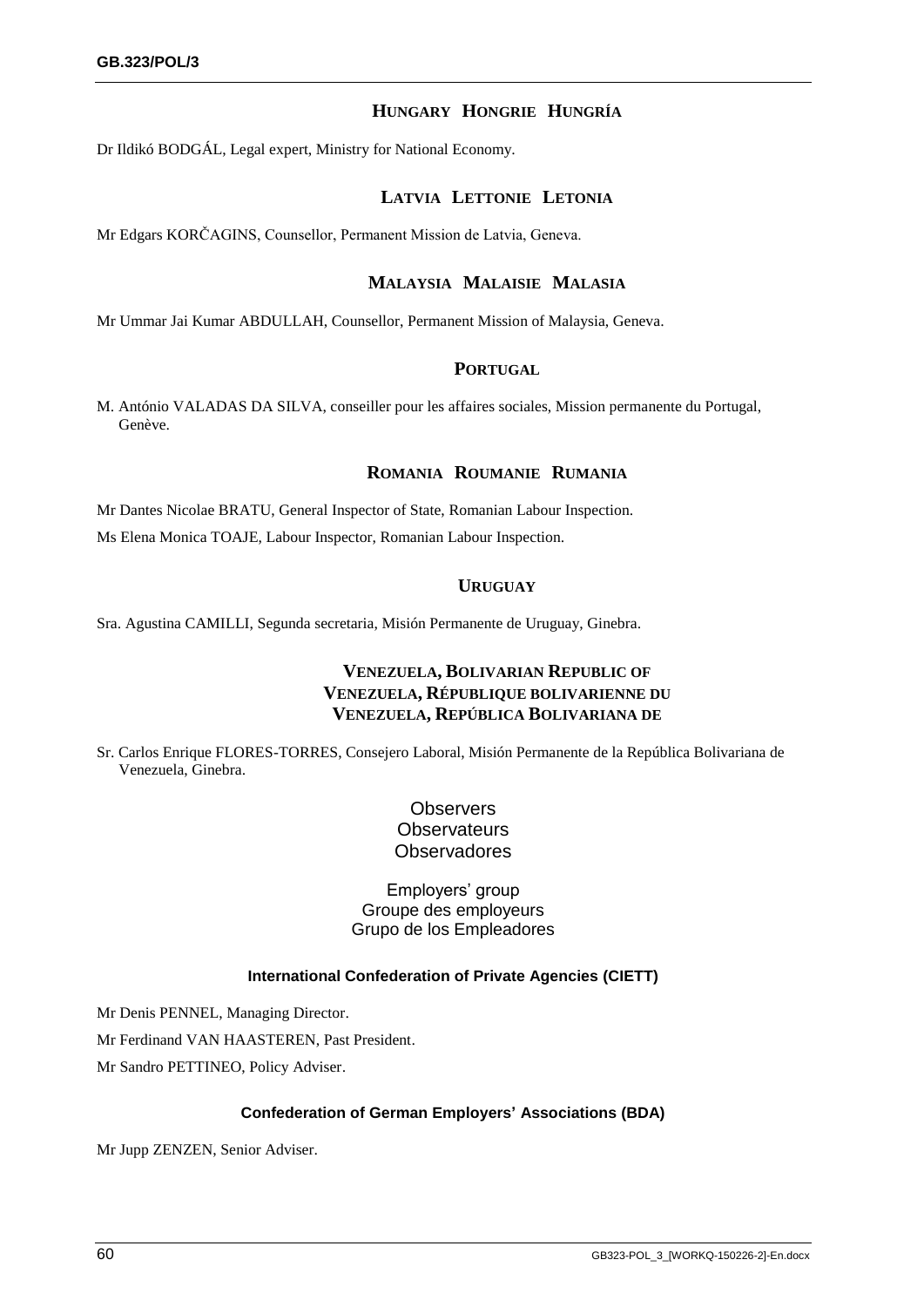#### **Asociación Mexicana de Empresas de Capital Humano (AMECH)**

Sr. Edmundo ESCOBAR, miembro de la Junta Directiva.

# **Observers Observateurs Observadores**

Workers' group Groupe des travailleurs Grupo de los Trabajadores

### **Education International (EI)**

Mr Jens VRAA-JENSEN, Chair of Higher Education and Research Committee.

#### **German Confederation of Trade Unions (DGB)**

Ms Karin PAPE, official.

#### **IndustriALL Global Union**

Ms Armelle SEBY, Programmes Coordinator.

### **International Transport Workers' Federation (ITF)**

Mr Makoto URATA, Secretary, Inland Transport Sections.

#### **UNI Global Union**

Ms Giedre LELYTE, Head of Department.

Intergovernmental organizations Organisations intergouvernementales Organizaciones intergubernamentales

#### **European Union (EU) Union européenne (UE) Unión Europea (UE)**

Mr Marco FERRI, Head of Sector, Social and Health, EU Delegation to the UN and other international organizations in Geneva.

Ms Beatriz LOPEZ, intern, EU Delegation to the UN and other international organizations in Geneva.

#### **European Foundation for the Improvement of Living and Working Conditions (Eurofound) Fondation européenne pour l'amélioration des conditions de vie et de travail (Eurofound) Fundación Europea para la Mejora de las Condiciones de Vida y de Trabajo (Eurofound)**

Ms Isabella BILETTA, Research Manager, Industrial Relations and Workplace Developments.